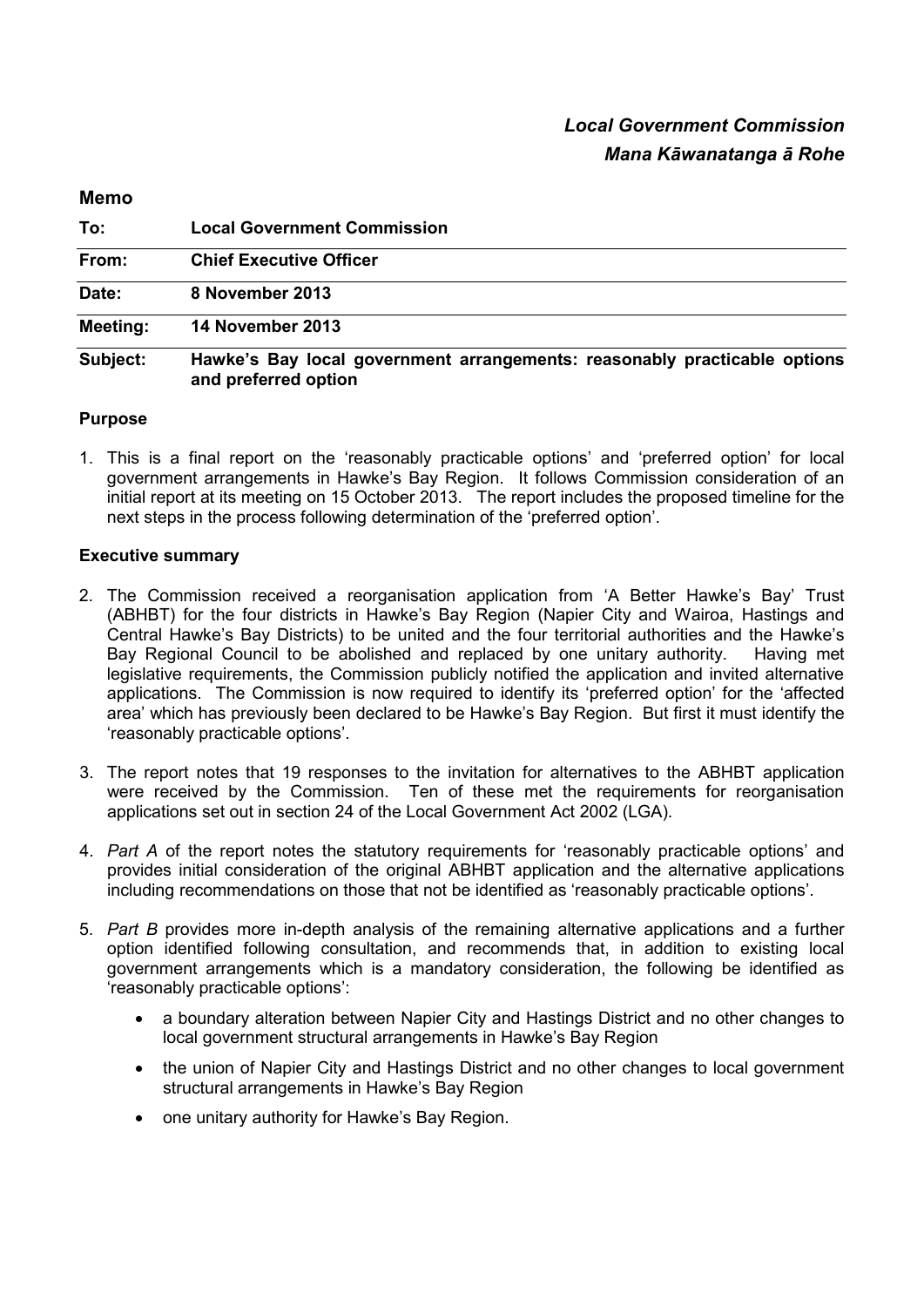- 6. *Part C* provides analysis of the above 'reasonably practicable options' against the 'promotion of good local government' statutory criteria and recommends the one unitary authority option be adopted as the Commission's 'preferred option' for Hawke's Bay Region.
- 7. Proposed next steps and timeline are:
	- 14 November: Commission considers detailed representation arrangements and second tier representation and decision-making structure, and considers draft proposal documentation
	- 26 November: Commission releases draft proposal for consultation.

# **Background**

- 8. The ABHBT lodged a reorganisation application on 7 February 2013. The application was for the four districts in Hawke's Bay Region (Napier City and Wairoa, Hastings and Central Hawke's Bay Districts) to be united and the four territorial authorities and the Hawke's Bay Regional Council to be abolished and replaced by one unitary authority. Hawke's Bay Region also includes small areas of Taupo and Rangitikei Districts but the application did not specifically address these areas.
- 9. At its meeting on 15 March 2013, the Commission declared the area of Hawke's Bay Region to be the 'affected area' in relation to the application and agreed to assess the application. At that meeting it also agreed that there was demonstrable community support for reorganisation in the 'affected area'. Following these decisions the Commission, as it was required to do, publicly notified the application and invited alternative applications by 3 May 2013.
- 10. A total of 19 responses to the invitation for alternative applications were received. A summary analysis of these responses is provided in *Appendix 1.* Clause 7 of Schedule 3 LGA enables the Commission to decline any reorganisation application on particular grounds including under clause 7(d) where one or more aspects that would be essential if an application were implemented, are inconsistent with current legislation. Given this provision, the following reorganisation applications (in addition to existing arrangements) were identified for consideration:
	- a) original application: constitution of one unitary authority for Hawke's Bay Region
	- b) alternative applications:
		- a boundary alteration between Napier City and Hastings District and no change to the other councils
		- union of Napier City and Hastings District, and either no change to the other councils or further change be considered at a later date
		- constitution of a new council based on the "Tūhoe area of interest" and no change to the other councils
		- union of Napier City and Wairoa, Hastings and Central Hawke's Bay Districts and retention of Hawke's Bay Regional Council
		- constitution of two unitary authorities within the rohe of Ngati Kahungunu with one covering Hawke's Bay and one covering Tararua and the three Wairarapa Districts
		- constitution of an east coast regional council covering the area of Hawke's Bay Region, Tararua District and the three Wairarapa Districts and constitution of three territorial authorities within this region.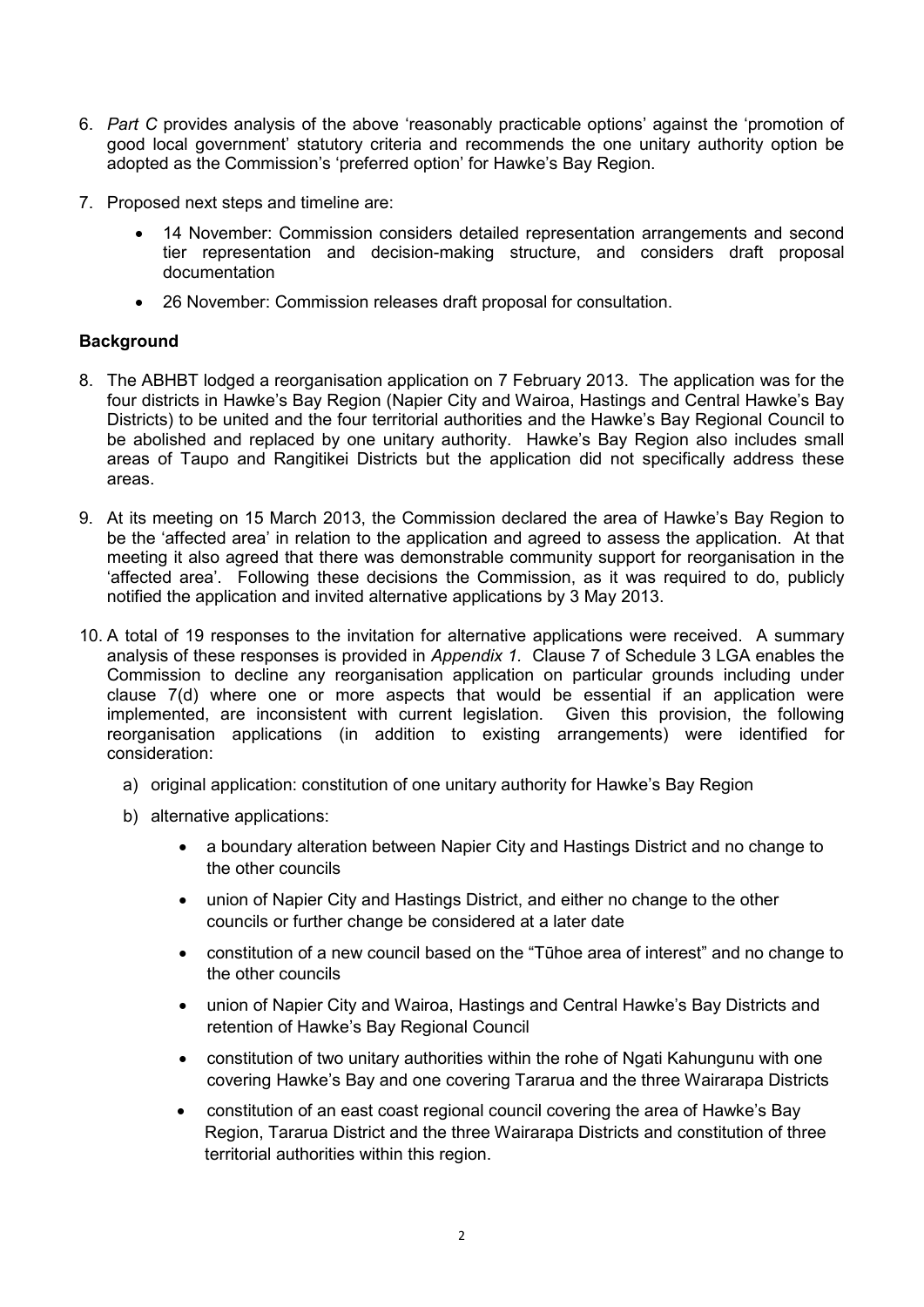- 11. Under clause 11(1) Schedule 3, the Commission is required, as soon as practicable after the deadline for the receipt of alternative applications, to determine its 'preferred option' for local government arrangements in the 'affected area'. Clause 11(2), however, first requires the Commission to identify the 'reasonably practicable options'. This report addresses these requirements as follows:
	- *Part A* notes the statutory requirements for 'reasonably practicable options' in clauses 11(3) to (6) and provides initial consideration of the original ABHBT application and the alternative applications including recommendations on those that not be identified as 'reasonably practicable options'
	- *Part B* provides more in-depth analysis of the remaining alternative applications received and a further option identified by the Commission from its consultations, along with existing local government arrangements which is a mandatory consideration, against the requirements for 'reasonably practicable options' with appropriate recommendations
	- *Part C* analyses the identified 'reasonably practicable options' against 'promotion of good local government' criteria set out in clause 12 and recommends a 'preferred option'.

### **Hawke's Bay Region and the role of local government**

**.** 

- 12. Before considering appropriate local government arrangements for Hawke's Bay Region, it is important to consider the nature of the region and how particular factors relate to the local government role and performance of that role.
- 13. A summary of key characteristics of the region is set out below based on the PWC report *Understanding the Hawke's Bay Region economy* (see *Appendix 2*) and other material: [1](#page-0-0)
	- Hawke's Bay Region is a mid-size region of New Zealand being  $7<sup>th</sup>$  largest out of 16 in terms of area and  $9<sup>th</sup>$  largest in terms of population (151,179 at the 2013 census)
	- 86% of the population live in either Napier City or Hastings District
	- the population is projected to grow by 3.8% by 2031 with all of the growth occurring in Napier (2.1%) and Hastings (8.4%) with declines projected in Wairoa (-17%) and Central Hawke's Bay (-2%, with no account taken of the possible impact of the Ruataniwha project)
	- the population comprises near average proportions in the 0-14 and 40-64 age groups but a lower proportion in the 15-39 age group and a higher proportion in the over 65 age group
	- in line with the rest of New Zealand, the proportion of the population over 65 is projected to increase over the next 20 years (from 13% to 26%) with the highest proportions being in Wairoa and Central Hawke's Bay Districts
	- over 22% of the population is Māori (compared to the national average of 14%) with the highest proportion being in Wairoa District (56%)
	- there are areas of significant deprivation in the region including in Wairoa and Mahia, and parts of Napier (Onekawa and Maraenui) and parts of Hastings (Flaxmere)
	- total GDP produced in the region in 2012 was \$6.3 billion (3% of New Zealand's GDP) ranking it  $8<sup>th</sup>$  out of 16
	- primary production continues to be the largest driver of the Hawke's Bay economy (24% of GDP) with the economy underpinned by substantial natural resources, a warm climate, large areas of land suited for arable farming and large areas of land able to be irrigated

<span id="page-2-0"></span><sup>1</sup> Other sources were Statistics New Zealand website material; Ministry of Business, Innovation and Employment *Regional Economic Activity Report*, August 2013; and Department of Internal Affairs 'local councils' and website material.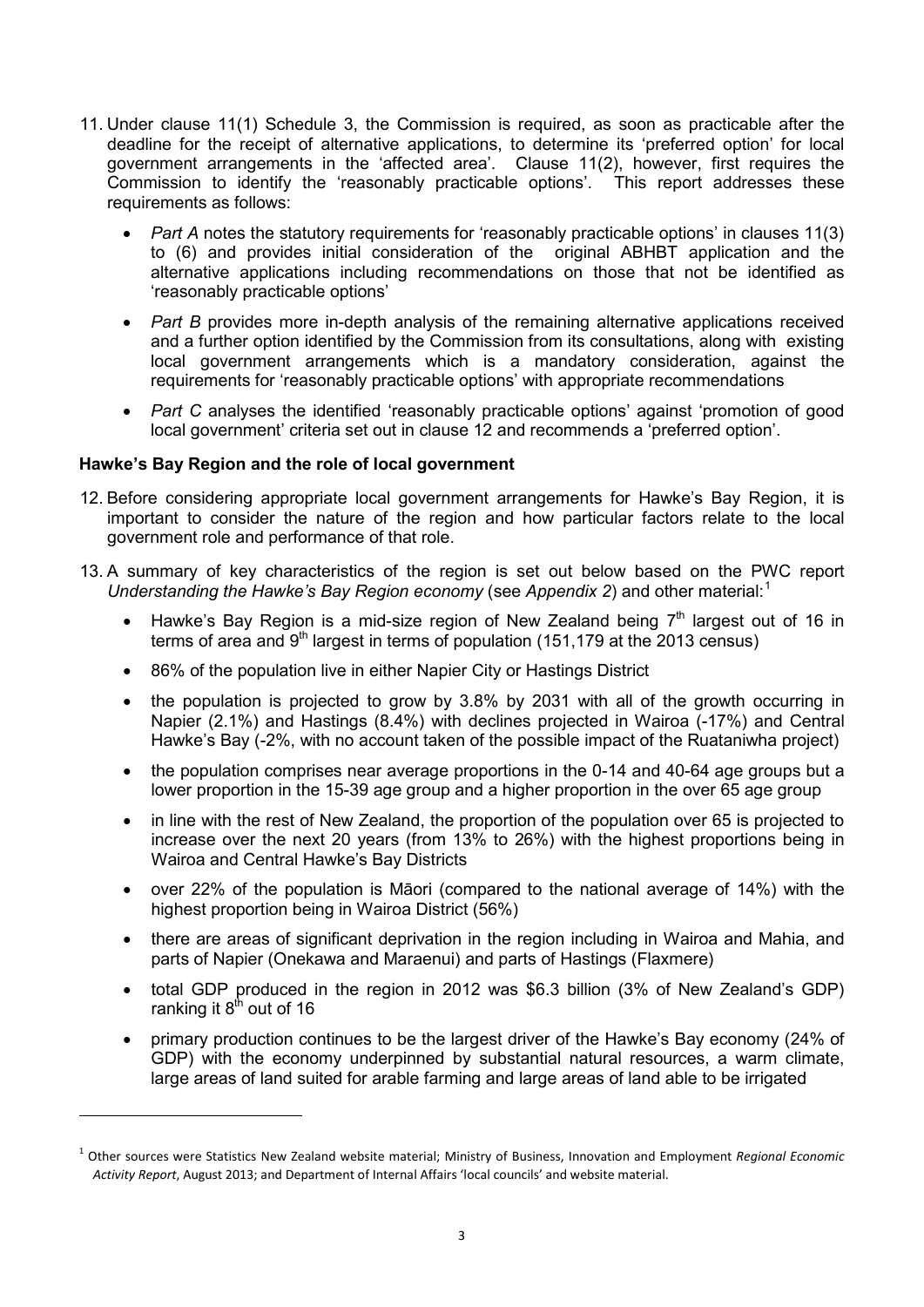- the PWC report points out that the dominance of primary production has important implications as "a large portion of this production will need to be transported throughout the region, either through the port in Napier or by land to other regions … meaning the strength of the economy depends on the transport infrastructure in place"
- the report notes that the Ministry for Primary Industries' forecasts of wood production in Hawke's Bay indicate that "if all the wood in the region was to be harvested at the typical age of 30 years, there would be a substantial increase (up to four times) in annual wood harvest" and this also would have significant implications for the transport network<sup>[2](#page-2-0)</sup>
- over the last 10 years, there have been some significant changes in the Hawke's Bay economy with a movement away from some types of primary production (sheep and beef, other agriculture and fishing) towards more service industries (healthcare and administrative services, construction and government)
- the PWC report notes that "the declining population in Wairoa and Central Hawke's Bay poses several complications for infrastructure and governance (as) a decreasing population over a large area makes for expensive, hard-to-fund infrastructure requirements"
- the report notes that if the projected population declines in Wairoa and Central Hawke's Bay are coupled with the ageing population, there is a risk the councils in these areas will find it particularly hard to collect the rates needed in future and this will be made more difficult given the reliance on sheep and beef farming which have been in steady decline
- the majority of GDP is produced in Napier and Hastings which also have the majority of the full-time equivalent workers and the PWC report notes that "the mix of industries that characterise Napier sets it apart at present as the main urban centre of Hawke's Bay Region, despite the size of urban Hastings"
- the services industry accounts for around 40% of both GDP and employment in Napier while government and wholesale & retail are also large industries
- the PWC report points out that other districts in the region rely on Napier for the provision of services such as real estate, hospitality and transport
- however the report goes on to note that "a potential concern is that none of the largest industries in the Napier economy (hospitality, retail trade, other manufacturing, business services and ICT) have experienced significant growth over the last 10 years with three of the five largest industries in 2012 experiencing declines
- the McCredy Winder & Co report concluded that over the last decade the Hawke's Bay Region had performed below average in the New Zealand context and given its resource base could do significantly better, and it noted that the region had considerable public sector resources that can and should be put to better use to foster the development of the region.
- 14. Local government in Hawke's Bay has a very important role to play in the social and economic development and prosperity of the region. This role includes provision of infrastructure such as transport links and water and wastewater services, planning and regulatory activities, community development activities and also environmental management.
- 15. To be effective, local government arrangements need to reflect communities of interest in the region so as to enable democratic local decision-making and to facilitate representation and advocacy to other bodies including to central government. The arrangements also need to be sustainable into the future reflecting ongoing demographic, social, economic and environmental changes in the region.

<span id="page-3-0"></span>**.** 

 $^2$  The report notes this scenario is unlikely, however, as forest owners can and do make individual decisions on when to harvest.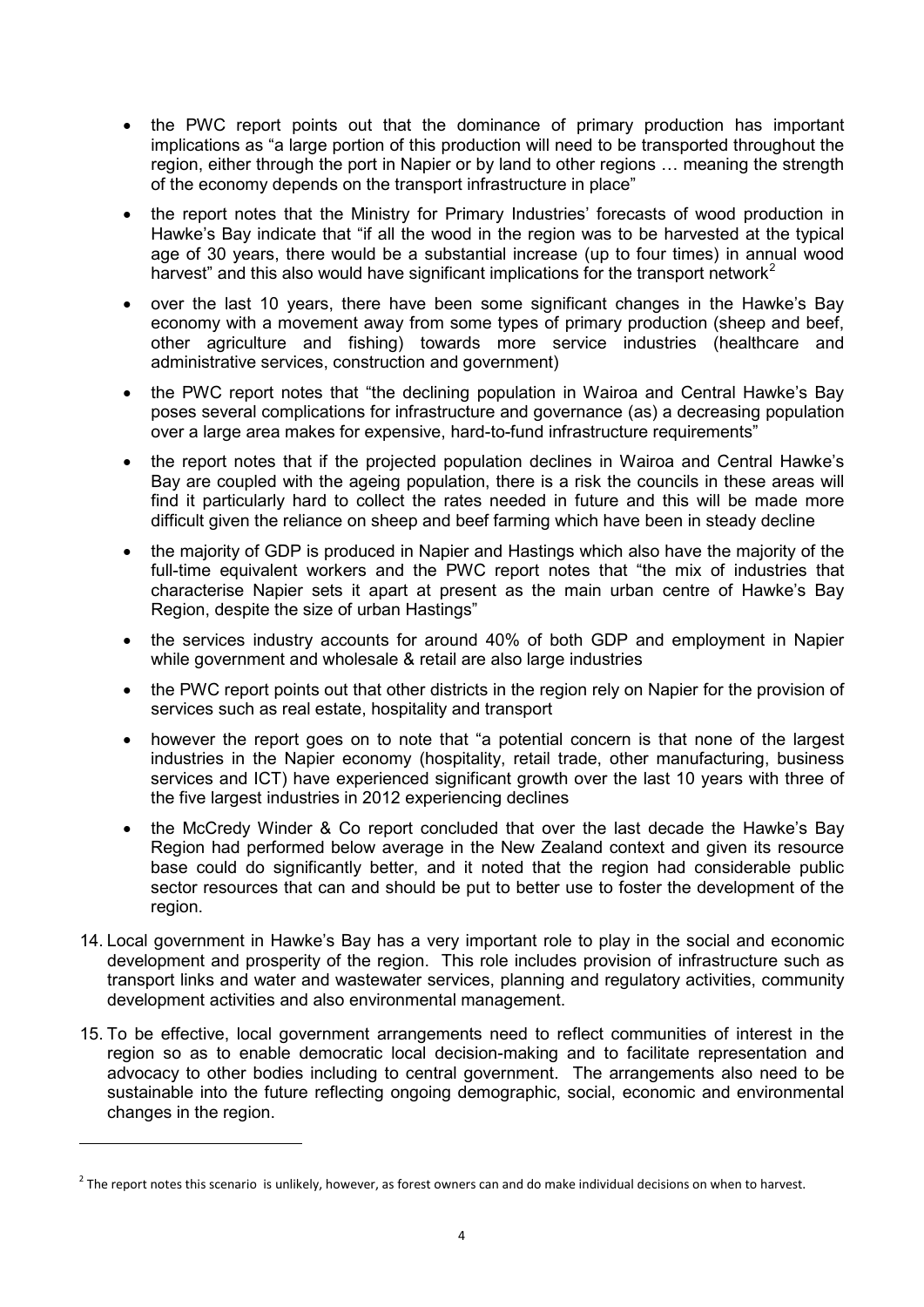# **Part A: Considerations in relation to identification of 'reasonably practicable options'**

### *Statutory requirements*

- 16. The Commission has firstly to decide the extent to which it will identify 'reasonably practicable options' for local government arrangements in the 'affected area' which has previously been declared, pursuant to clause 2 of Schedule 3 LGA, to be Hawke's Bay Region. In deciding the extent it will identify 'reasonably practicable options', the Commission must, under clause 11(3), have regard to:
	- a) the scale and scope of the changes proposed
	- b) the degree of community support for relevant applications that has been demonstrated to the Commission
	- c) the potential benefits of considering other options
	- d) the desirability of early certainty about local government arrangements for the affected area.
- 17. Clause 11(4) states that the 'reasonably practicable options':
	- a) must include the existing local government arrangements and
	- b) may include:
		- the proposals in the original (i.e. ABHBT) application
		- proposals in an alternative application
		- options formulated by the Commission
		- a combination of aspects from all of the above.
- 18. In identifying the 'reasonably practicable options', the Commission is required under clause 11(5) to be satisfied that any local authority proposed to be established or changed under a 'reasonably practicable option' will:
	- a) have the resources necessary to enable it to carry out effectively its responsibilities, duties and powers
	- b) have a district or region that is appropriate for the efficient performance of its role
	- c) contain within its district or region, one or more distinct communities of interest
	- d) enable catchment-based flooding and water management issues to be dealt with effectively (if a unitary authority or regional council)

and for the purposes of clause 11(5), the Commission is required by clause 11(6) to have regard to:

- a) the area of impact of the responsibilities, duties and powers of the local authorities concerned
- b) the area of benefit of the services provided
- c) the likely effects on a local authority of the exclusion of any area from its district or region
- d) any other matters the Commission considers appropriate.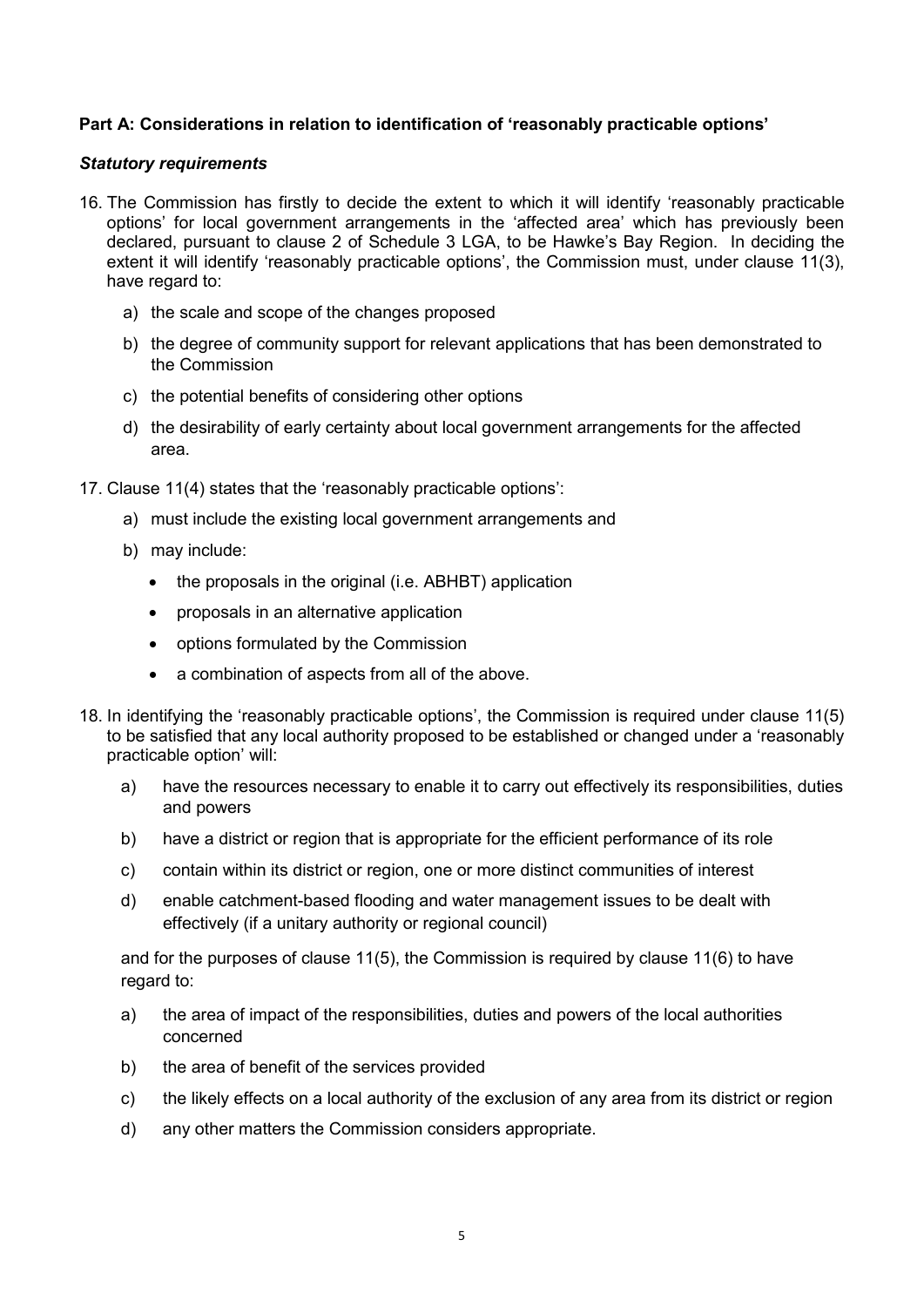- 19. For the purposes of clause 11(5), the process of identification of 'reasonably practicable options' set out in this report addresses the requirements in the following order: contains one or more distinct communities of interest; has an appropriate district/region for efficient performance of the local authority role; enables effective catchment-based flooding and water management; and has the necessary resources to carry out local authority responsibilities, duties and powers effectively.
- 20. In line with the requirements of clause 11(5), the analysis relates to local authorities "proposed to be established or changed". The analysis also covers existing local government arrangements in Hawke's Bay Region i.e. one regional council (Hawke's Bay Regional Council [HBRC]) and four territorial authorities (Napier City Council [NCC] and Wairoa [WDC], Hastings [HDC] and Central Hawke's Bay [CHBDC] District Councils) for the purposes of comparison. In addition the analysis addresses those areas of Taupo and Rangitikei Districts currently within Hawke's Bay Region.

### *Extent to which reasonably practicable options are to be identified*

- 21. In relation to "the scale and scope of the (reorganisation) changes proposed" under clause 11(3)(a), the original ABHBT application and a number of the alternatives propose constituting unitary authorities in Hawke's Bay Region or a wider area. Such proposals would represent significant changes to existing arrangements. On this basis identification of a range of 'reasonably practicable options' for the region is appropriate.
- 22. Four alternative applications relate to areas that extend beyond Hawke's Bay Region previously declared by the Commission to be the 'affected area'. Three of these are proposals covering the whole of the east coast south of and excluding Gisborne District. The fourth application (referring to the "Tūhoe area of interest") is a proposal covering parts of Gisborne, Opotiki, Whakatane and Taupo Districts as well as parts of Wairoa and Hastings Districts. Given their wider scope, the four applications need to have evidence of community support for them to be considered.
- 23. Only one of the four applications included evidence of community support for the application. This evidence was two letters of support for the HBRC proposal (for an east coast regional council) from the Provincial Presidents of Wairarapa and Tararua Federated Farmers. However, as a result of further consultation relating to the "Tūhoe area of interest" proposal, support for consideration of appropriate local authority boundaries in this area has also been identified.
- 24. While the Commission needs to be satisfied in relation to the requirement for demonstrated community support for it to consider these proposals as submitted, it may decide to formulate its own proposals incorporating aspects of one or more of these proposals. On this basis the officers have proceeded to analyse the four applications along with the other alternatives submitted, in relation to the substantive criteria for identification of the 'reasonably practicable options'.
- 25. Given the limited "community support demonstrated to the Commission" under clause 11(3)(b) for proposals wider than the declared 'affected area', the Commission needs specifically to consider whether there are "potential benefits of considering other options" (i.e. wider than Hawke's Bay Region) under clause 11(3)(c). This consideration should take into account that, if a draft proposal is released, there will be the opportunity for the public to submit on other options in response to the Commission's proposal, before it considers a final proposal.
- 26. In relation to "desirability of early certainty" under clause 11(3)(d), the officers have previously advised that there was not considered to be pressure for early certainty about local government arrangements in Hawke's Bay Region to the extent that it would preclude consideration of a range of 'reasonably practicable options'. On this basis, the Commission has undertaken quite extensive informal consultation on local government arrangements in Hawke's Bay Region and advised it would not be releasing any draft proposal before the October 2013 local authority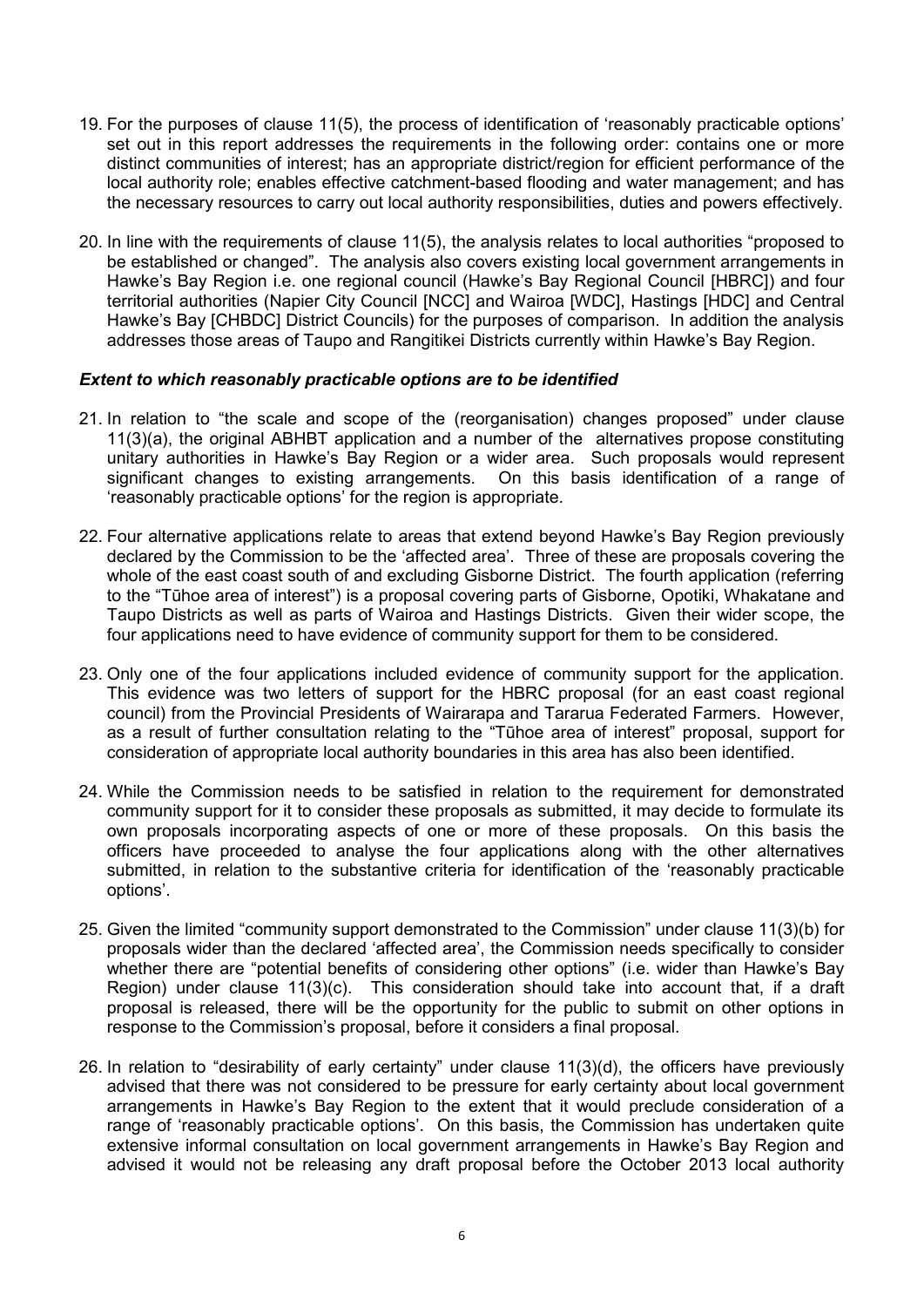elections. A list of the individuals, groups and organisations consulted to date is attached as *Appendix A1*.

# *Contains one or more distinct communities of interest*

- 27. The ABHBT application and the identified alternative applications must be considered against the clause 11(5)(c) criterion of the proposed region/district needing to contain one or more distinct communities of interest.
- 28. The Commission has identified three dimensions of community of interest which it uses for both reorganisation and representation review purposes. These dimensions are:
	- perceptual: a sense of belonging to or identity with an area
	- functional: ability to meet a community's requirements for services covering both council and non-council services
	- political: ability to represent the interests and reconcile conflicts of communities.
- 29. No one dimension on its own is sufficient to define a community of interest and no one dimension is more important than the others. Also it should be noted that the dimensions are not independent of each other and one may help reinforce another.

### *Perceptual dimension of communities of interest in Hawke's Bay*

- 30. The officers are not aware of any survey specifically testing residents' sense of belonging to Hawke's Bay Region as one entity. It is noted, however, that the sense of belonging to or identity with an area can be reinforced by such factors as physical and geographic features, support for sports teams and local history, and some of these factors are addressed below.
- 31. A 'Hawke's Bay identity' has existed for a very long time. Hawke's Bay was one of the nine provinces established in the nineteenth century (in 1858) which were all subsequently abolished in 1876. Arrangements relating to counties and boroughs, also town districts, in Hawke's Bay evolved from that date. Other arrangements helping to establish and reinforce a Hawke's Bay identity include the establishment of a Napier (later Hawke's Bay) Harbour Board (1875), Hawke's Bay Catchment Board (1943) and then Hawke's Bay United Council in 1983. The current Hawke's Bay Regional Council was constituted as part of the comprehensive local government reforms of the late 1980s.
- 32. It is noted that in 1988 the then Local Government Commission, as part of nationwide reforms, considered three options in relation to Hawke's Bay: a combined East Coast/Hawke's Bay Region, inclusion of Dannevirke District in the existing Hawke's Bay Region, and the Hawke's Bay Region as then constituted.
- 33. The Commission noted there was little support from the local authorities concerned for combining the East Cape area (excluding Opotiki District) with Hawke's Bay Region and that there was a view that East Cape's community of interest lay more within the existing region or with Bay of Plenty Region. There was also considerable opposition for a combined region within the East Cape area. The Commission did note, however, that had it not considered it appropriate to constitute Gisborne District as a unitary authority, this option could have been considered further. This was based on "an undoubted historical, geographic and transport link between the two regions, even though the terrain is rugged".
- 34. In relation to possible inclusion of Dannevirke District in Hawke's Bay Region, the Commission concluded that Dannevirke's community of interest lay more towards Manawatu Region. This option also received little support at that time.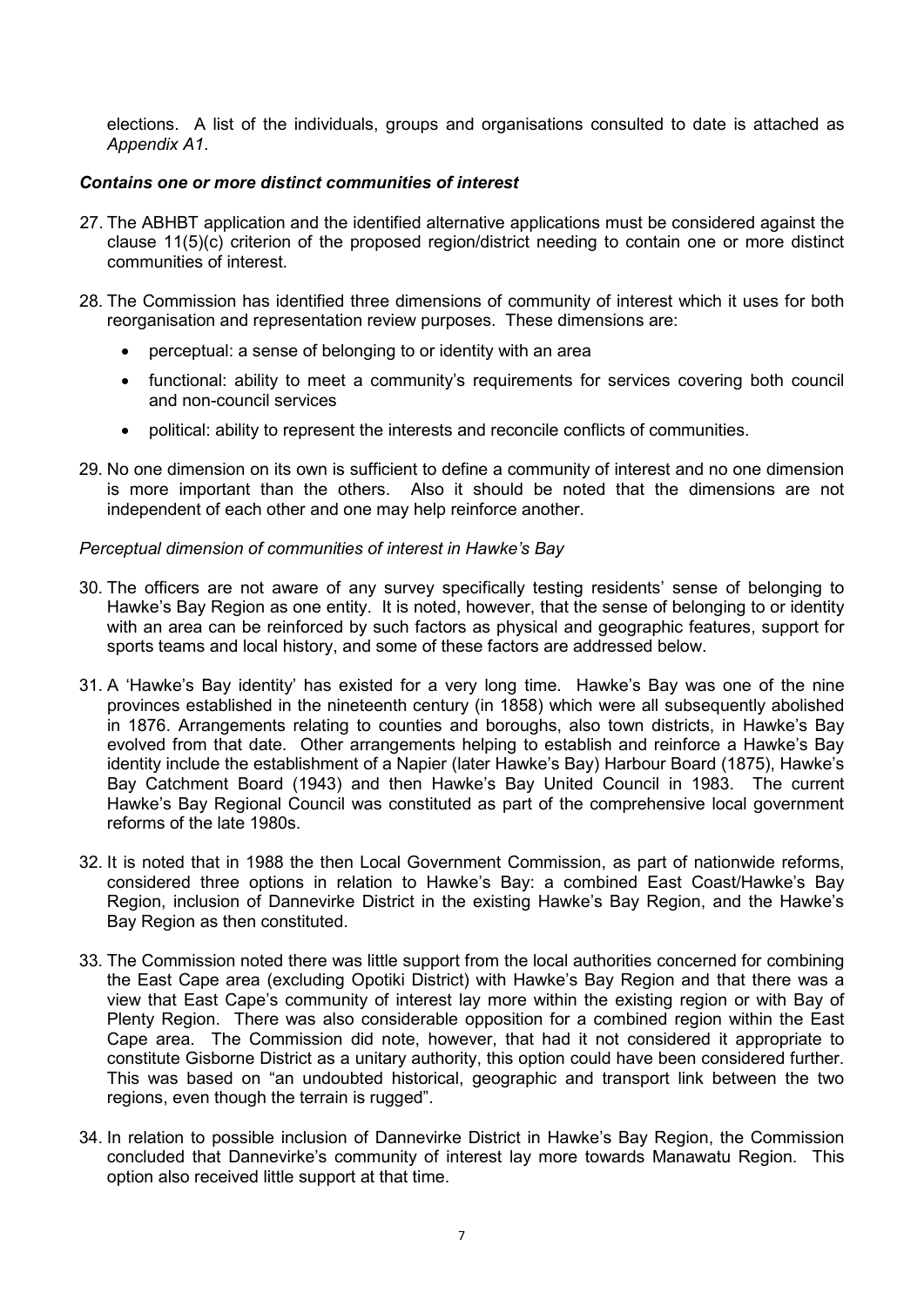- 35. The Commission noted there was significant support from within Hawke's Bay Region for retention of the existing region and concluded that there was a long established regional identity and community of interest. It noted there was also a willingness to work together as a region and there appeared to be an adequate resource base. This option was therefore seen as the most practical for a regional unit of government in Hawke's Bay at that time.
- 36. Consideration now needs to be given to whether this conclusion remains appropriate today and for the future. This report first addresses the identity and community of interest issues in relation to the current regional boundary.
- 37. A new Wairoa District was constituted in 1989 as the northern most district with a common boundary with Gisborne District (the exact determination of this boundary is addressed below under 'Enables effective catchment-based flooding and water management'). Wairoa District is the smallest district in the region with 7,890 people or 5.22% of the region's population (2013 census). It has a significantly higher proportion of the population who are Māori (56%) than the other districts in Hawke's Bay Region and also compared to Gisborne District (44%). Other characteristics which distinguish Wairoa from other districts in the region and also from Gisborne District include: occupational categories, educational achievement levels and youth unemployment (although also comparatively high in Gisborne District).
- 38. Statistics New Zealand data suggests that Wairoa District is different from both the remainder of Hawke's Bay Region and also Gisborne District (at least in the south of the district) given the amount of area described as highly rural and remote. The main urban area is Wairoa township which has just over half the total population of the district. From the township, it is 98 km north to Gisborne City by car which takes one hour 14 minutes, compared to 116 km to Napier which takes one hour 26 minutes.
- 39. A new Central Hawke's Bay District was constituted in 1989 in the south of Hawke's Bay Region with a common boundary with Tararua District and also Manawatu-Wanganui Region. Central Hawke's Bay District has a population of 12,720 or 8.41% of the region's population (2013 census). The largest town is Waipukurau (population 3,741) which is 50 km south of Hastings and 108 km away from Palmerston North. The second largest town is Waipawa with a population of 1,968. The district has a primarily agricultural based economy in common with neighbouring Tararua District but also with large areas of Hastings District to the north.
- 40. Central Hawke's Bay District has a number of characteristics, in addition to land use, in common with Tararua District. The population of the latter is comparable (16,854) spread over several small towns and townships with generally low urban influence. Both districts have similar landscapes with mountain ranges to the west and a long coastline to the east.
- 41. The western boundary of Hawke's Bay Region encompasses small areas of Taupo and Rangitikei Districts given the location of river catchments in these districts. In response to the invitation for alternative applications, Taupo District Council advised it would not support the transfer of the areas of its district to any new unitary authority that may be constituted. This was on the grounds that landowners in this area "associate with Taupo rather than Napier" and use of services and facilities in Taupo District such as schools, shops, libraries and swimming pools. The council also pointed out that some large blocks of land in the area were owned by Māori trusts and "as these trusts are associated with Ngati Tūwharetoa the land should be within the local government boundary best associated with the Tūwharetoa rohe". The council has advised that it is gathering the views of residents in the area and these will be forwarded to the Commission in the near future. Recent consultation with Ngati Tūwharetoa has confirmed its sense of identity distinct from Hawke's Bay.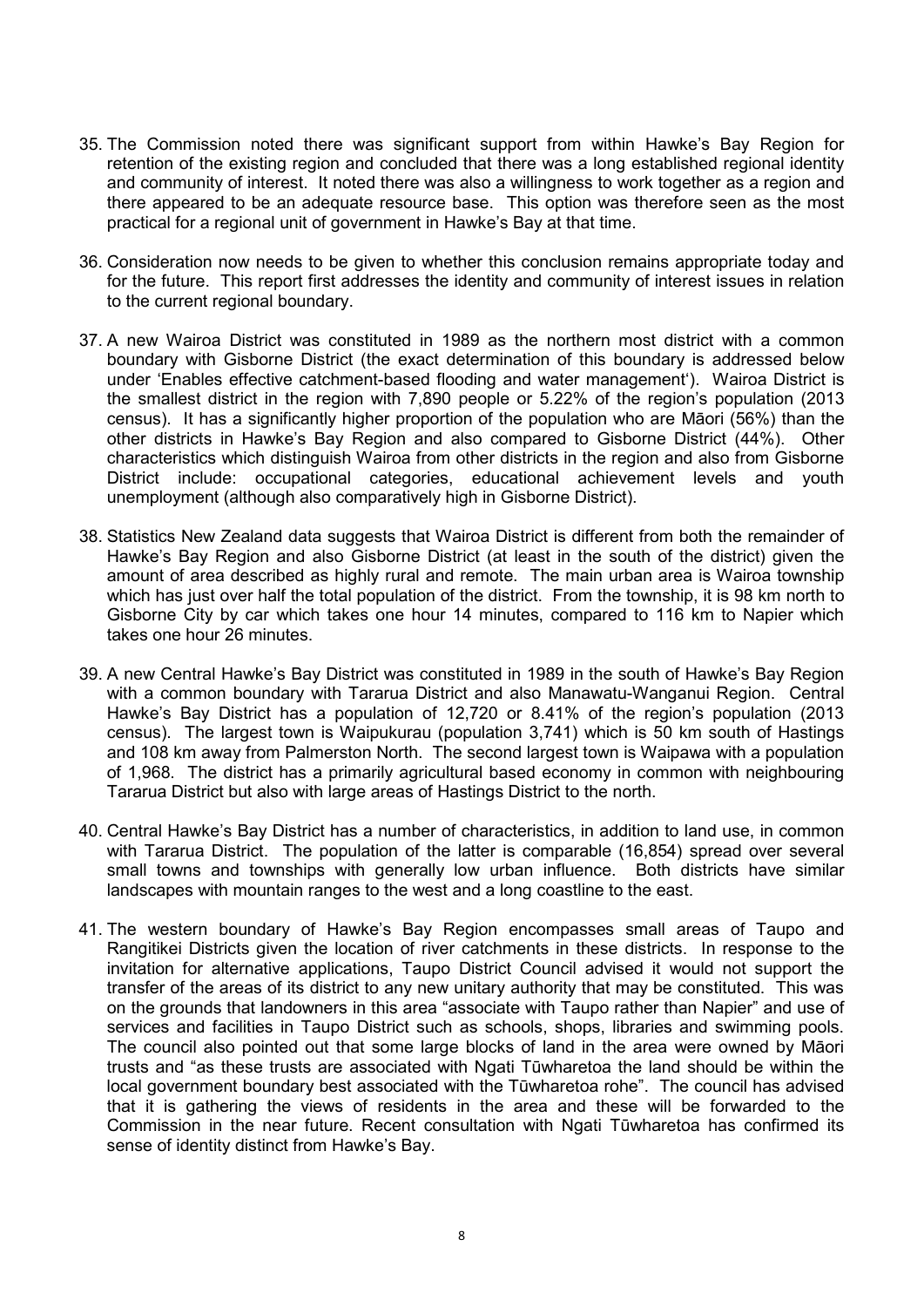- 42. The mayor of Rangitikei District submitted a letter of support for the original ABHBT application and the option of including the area of Rangitikei District currently in Hawke's Bay Region in any new unitary authority. This was on the basis that "the two most affected properties, Ngamatea and Timahanga, already see themselves as more Hawke's Bay than Rangitikei". Support for this view was given directly to the Commission by one of the affected landowners who also pointed out that the Timahanga station currently straddles the Rangitikei and Hastings district boundaries.
- 43. Subject to decisions about the precise location of the western boundary of the region, the officers consider that a clear Hawke's Bay Region identity does exist including reasonably clear distinctions between the areas that comprise the current northern and southern regional boundaries from their neighbouring areas to the north and south. While there are similarities between Wairoa and Gisborne District to the north, and between Central Hawke's Bay and Tararua District to the south, there are also important differences.
- 44. On this basis the four alternative applications involving proposals extending beyond the previously declared 'affected area' (Hawke's Bay Region) can be seen to conflict with perceptions of a Hawke's Bay identity and likely sense of belonging to this area.
- 45. As noted, the three dimensions of community of interest are not independent of each other and may help to reinforce each other. In respect of the perceived dimension of a sense of regional identity and belonging, this may be reinforced, for example, by services available in the area. This is addressed next.
- 46. Another issue to consider is the extent changes have occurred in demographic and socioeconomic characteristics of the four districts that make up the region, since 1989. These can occur both within the districts and also in the comparative position between districts and the region as a whole. These changes, which may impact on people's perceptions about communities of interest, are also discussed further below.

# *Functional dimension of communities of interest in Hawke's Bay*

- 47. The ability to provide services required by local communities is another important dimension of communities of interest. This report addresses local government services under 'Appropriate district/region for efficient performance of the local authority role'. Provision of particular non-local government services is addressed here.
- 48. A number of governmental functional/service delivery jurisdictions coincide with the area of Hawke's Bay Region as a whole or a wider area, and these include:
	- Hawke's Bay DHB: covers the current Hawke's Bay Region with a corporate office in Hastings and health centres in Wairoa, Napier and Waipukurau (N.B. there are separate DHBs for Tairawhiti (Gisborne) and for Midcentral which includes Tararua District)
	- Work and Income east coast region: covers Gisborne District and Hawke's Bay with its regional office in Napier (N.B. there is a separate central region including Tararua District, Wairarapa, Manawatu, Horowhenua and Kapiti, and also a Wellington region)
	- Family and Community Services/Heartland Services central south region: covers all of the southern North Island with advisers/coordinators in different areas
	- Child, Youth and Family central region: covers all of the southern North Island with offices in Wairoa, Napier, Hastings and Waipukurau
	- District courts: are located in Wairoa, Napier, Hastings and Waipukurau (N.B. there are separate courts in Gisborne and Dannevirke)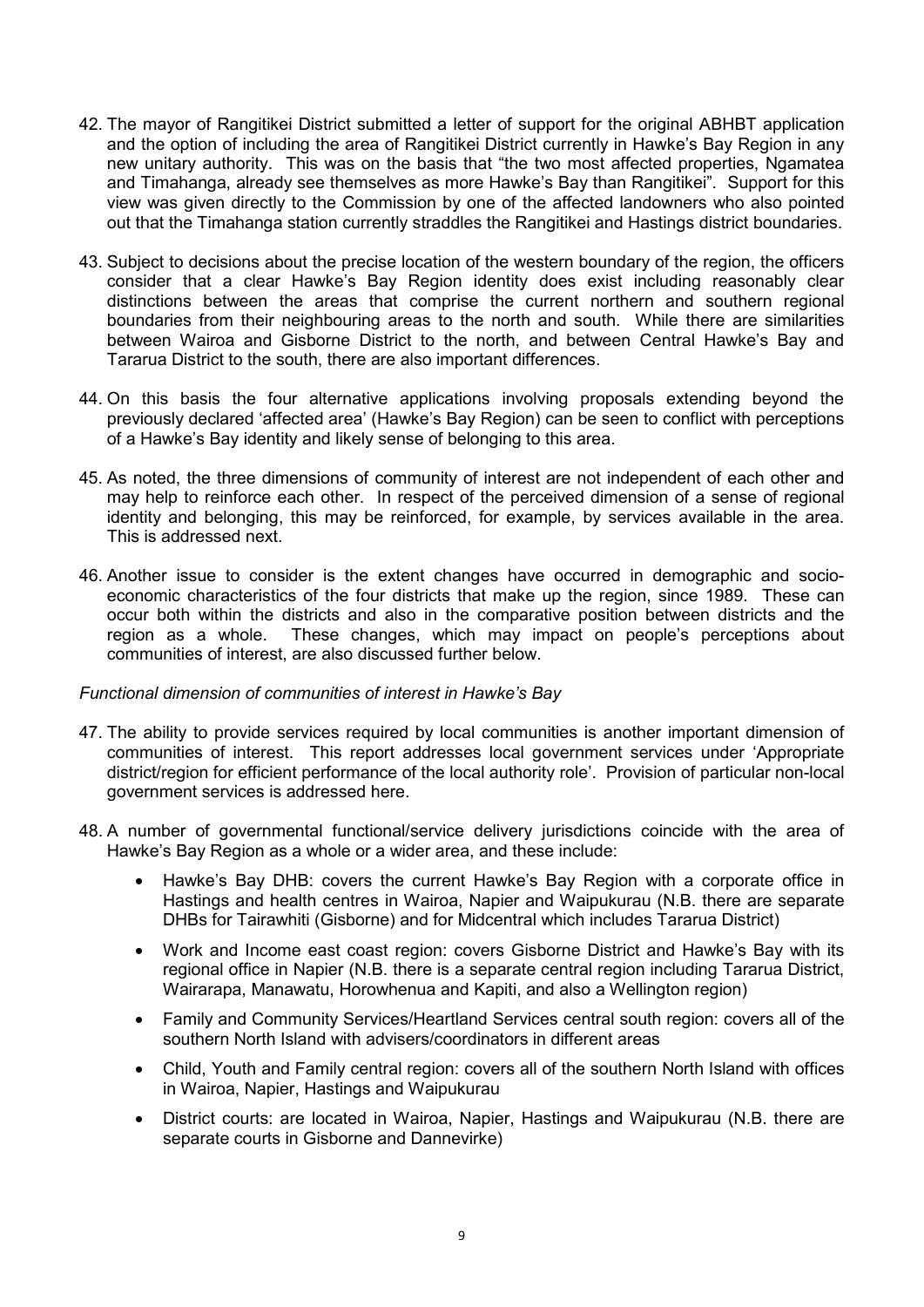- Police eastern district: covers the Tairawhiti and Hawke's Bay areas with district headquarters in Napier and area headquarters in Hastings (N.B. there is a separate central district including Tararua, and a Wellington district including Wairarapa)
- Fire Service region 3: covers all of the southern North Island with separate areas for Hawke's Bay (area office in Napier), Hutt-Wairarapa, Wellington and Manawatu
- Sport Hawke's Bay: covers Hawke's Bay Region with separate teams in Wairoa and Central Hawke's Bay.
- 49. An example of a common distinction between Hawke's Bay Region and Tararua District in relation to delivery of governmental services, though formally in the same government agency service region, is highlighted in the following mapping of one Tararua service. '*Government services for the region are delivered in a range of different ways. For example, Child, Youth and Family (CYF) has an office and a team in Dannevirke managed from the Masterton office and under the Palmerston North region. Dannevirke workers service Norsewood, Dannevirke, Woodville and Pahiatua, and Masterton workers service Eketahuna. CYF funding is administered from Palmerston North and CYF audit from Wanganui. Eketahuna funding is administered from Porirua while family group conferences are from Masterton.'* [3](#page-3-0)
- 50. Having a common area for the delivery of both local government and other governmental services is useful for facilitating advocacy to central government on behalf of local communities, for interagency cooperation and for promoting partnerships or joint approaches on particular issues. Conversely it can be challenging to achieve these things when there are a number of local authorities needing to be coordinated in order to achieve joint action.
- 51. Other important functional dimensions of community of interest relate to activities such as place of employment, shopping and schooling. These reflect to varying degrees factors such as geography, distance, population characteristics and urban-rural split.
- 52. Place of employment statistics set out in the following table show that the Napier Hastings conurbation is the main centre of employment including a relatively high degree of crossboundary travel between Napier City and Hastings District.

|                     | <b>Wairoa</b> | <b>Napier</b> | <b>Hastings</b> | <b>Central H.B.</b> | <b>Gisborne</b>          | <b>Tararua</b>  |
|---------------------|---------------|---------------|-----------------|---------------------|--------------------------|-----------------|
| Wairoa              | 2,535         | 18            | 27              | 12                  | 30                       | $\qquad \qquad$ |
| <b>Napier</b>       | 24            | 15,423        | 4,542           | 87                  | 15                       | -               |
| <b>Hastings</b>     | 18            | 3,294         | 21,207          | 294                 | 21                       | 9               |
| <b>Central H.B.</b> | -             | 90            | 447             | 4,440               | $\overline{\phantom{0}}$ | 48              |

# **Residents' place of work (2006 census)**

53. Another functional dimension of community of interest is where residents do their shopping. To address this, the officers identified a measure of retail activity (BNZ cardholder spending and transactions August 2012 – July 2013) in relation to particular Hawke's Bay boundary authorities with a view to confirming or otherwise ongoing functional dimensions of the existing Hawke's Bay Region.

**.** 

<span id="page-9-0"></span><sup>&</sup>lt;sup>3</sup>[http://www.familyservices.govt.nz/documents/working-with-us/programmes-services/connected-services/local-services](http://www.familyservices.govt.nz/documents/working-with-us/programmes-services/connected-services/local-services-mapping/tararua-2006.pdf)[mapping/tararua-2006.pdf](http://www.familyservices.govt.nz/documents/working-with-us/programmes-services/connected-services/local-services-mapping/tararua-2006.pdf)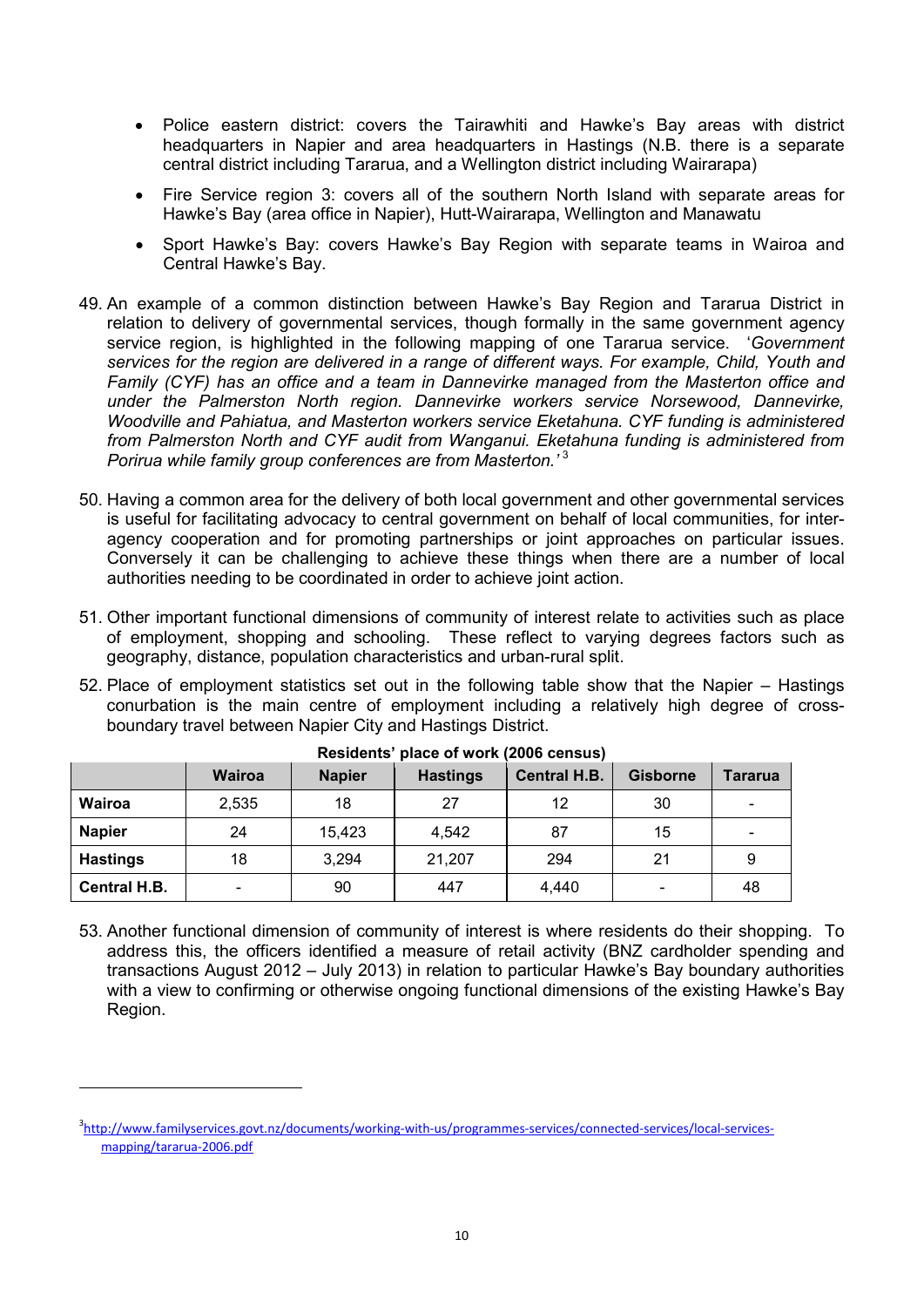- 54. While anecdotal information suggested Wairoa residents undertake much of their out-of-district shopping in Gisborne, BNZ cardholder data show higher activity in Hawke's Bay Region compared to Gisborne District.
- 55. In relation to Tararua District, which abuts the Hawke's Bay Region's southern boundary, there is a strong retail link with Palmerston North as distinct from Hawke's Bay. Even at a sub-district level, it seems unlikely, given it is a similar size, that many residents of Dannevirke in the north of Tararua District or the surrounding area would travel north to Waipukurau for services. Meanwhile people in Woodville and Pahiatua are likely to travel to Palmerston North and people in Eketahuna are likely to travel to Masterton for other than regular routine shopping. This is reflected in marginally higher Tararua BNZ cardholder activity in Wairarapa compared to Hawke's Bay.
- 56. Analysis of BNZ spending data by Palmerston North City Council reinforces the view that Tararua residents tend to use Palmerston North as their main retail area as shown in the following table.



- 57. In addition, travel to work data shows that more Tararua District residents travel to Palmerston North/Manawatu (402) than to Central Hawke's Bay, Hastings or Napier (111).
- 58. Other economic links between Tararua District and Palmerston North are also evident. Commission staff discussions with officials from Palmerston North City Council and Horizons Regional Council identified Palmerston North as a hub for produce to be transported to CentrePoint in Wellington or north up state highway one. This hub function was demonstrated in relation to movement of produce from the east, with the closure of the Manawatu Gorge due to land slides. The closure had a significant impact on the east coast. Media reports during the closure noted it was a significant issue for Tararua District residents<sup>[4](#page-9-0)</sup> and for local businesses with the loss of tourists given the reduced access and significant alternative route travel costs.

**.** 

<span id="page-10-0"></span><sup>4</sup> For example[, http://www.stuff.co.nz/dominion-post/news/5736279/Business-pain-of-Manawatu-Gorge-closure](http://www.stuff.co.nz/dominion-post/news/5736279/Business-pain-of-Manawatu-Gorge-closure)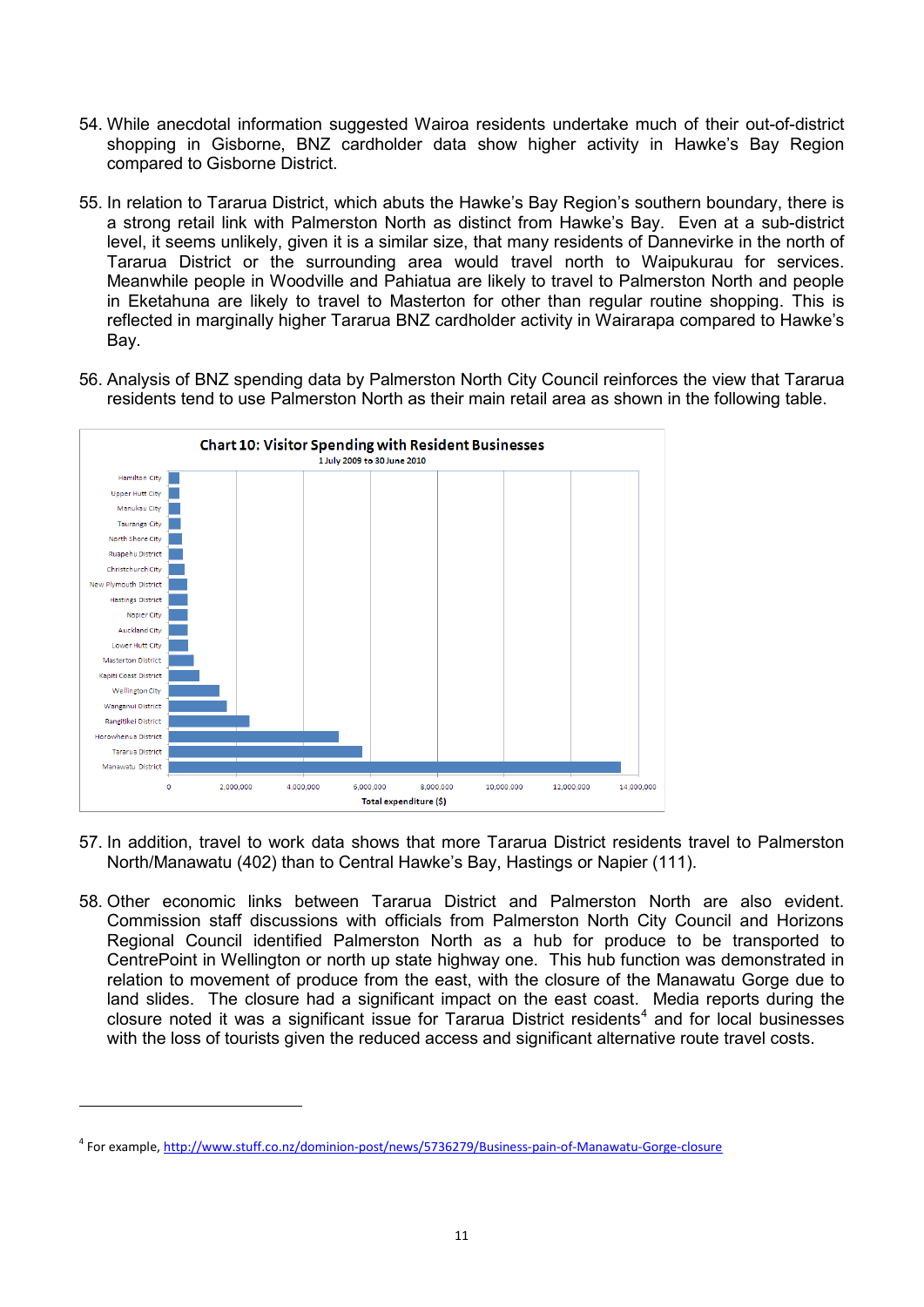- 59. Another functional dimension relates to local schooling. Wairoa District has two secondary schools and the school bus entitlement zone largely follows Wairoa District boundaries. Central Hawke's Bay District also has two secondary schools. However, the school bus entitlement zone for Central Hawke's Bay College which is based in Waipukurau, does not cover the whole district. Students in the southern part of the district are entitled to catch a bus to Dannevirke High School while students in the northern area may attend Hastings colleges.
- 60. In summary, there is a Hawke's Bay focus in relation to delivery of particular governmental services with the focus extending to Gisborne District for some services. Yet other services are managed on the basis of the whole of the southern North Island. For these latter services there is often a clear distinction between Hawke's Bay and Tararua District with a significant number of these provided from Palmerston North or further south. In relation to other social and economic activities such as place of work, shopping and transportation, Tararua District is also more closely tied to Palmerston North/Manawatu than to Hawke's Bay.
- 61. Arrangements for delivery of governmental services coupled with the relationship between Tararua District and Palmerston North/Manawatu are seen by the officers as not supporting an argument for the existence of an all of east coast community of interest from a functional perspective. In addition, data suggests there is a closer connection between Wairarapa and Wellington than between Wairarapa and Hawke's Bay from a functional point of view, and the further south in Wairarapa the stronger the connection with Wellington. This data covers travel to work statistics and BNZ cardholder transactions. In addition to governmental services, it should also be noted that non-governmental services and functions such as Chambers of Commerce and Federated Farmers have separate structures for Wairarapa reinforcing a separate sense of identity for this area.

# *Political dimension of communities of interest in Hawke's Bay*

- 62. Ability to represent different interests and to reconcile conflicts of different communities is another important dimension of community of interest. This relates to the operation of local government itself and also its relationship with central government and with a wide range of non-governmental bodies.
- 63. Hawke's Bay Region's political or democratic structures currently bear some relationship to parliamentary representation structures with the region spread across three general parliamentary constituencies. These are the Napier electorate which includes Wairoa District, the Tukituki electorate which includes the southern part of Hastings District and the northern part of Central Hawke's Bay District and Wairarapa electorate which includes the southern part of Central Hawke's Bay District including both Waipawa and Waipukurau. The Ikaroa-Rawhiti Māori electorate covers all of the east coast from Gisborne to Wairarapa.
- 64. Commonality of parliamentary representation structures and local government structures help to reinforce identity with an area, and to facilitate advocacy to the other level of government on behalf of the people of the area. It is noted that the current parliamentary constituencies are under review following the recent census.
- 65. A number of non-governmental bodies, representing particular sectors and interests, coincide to a greater or lesser extent with Hawke's Bay Region. The Hawke's Bay Chamber of Commerce, for example, was formed in 1993 with the merger of the Napier and Hastings Chambers. Two Federated Farmers provinces cover the region being Gisborne-Wairoa and Hawke's Bay. There is a separate Tararua province based on Tararua District.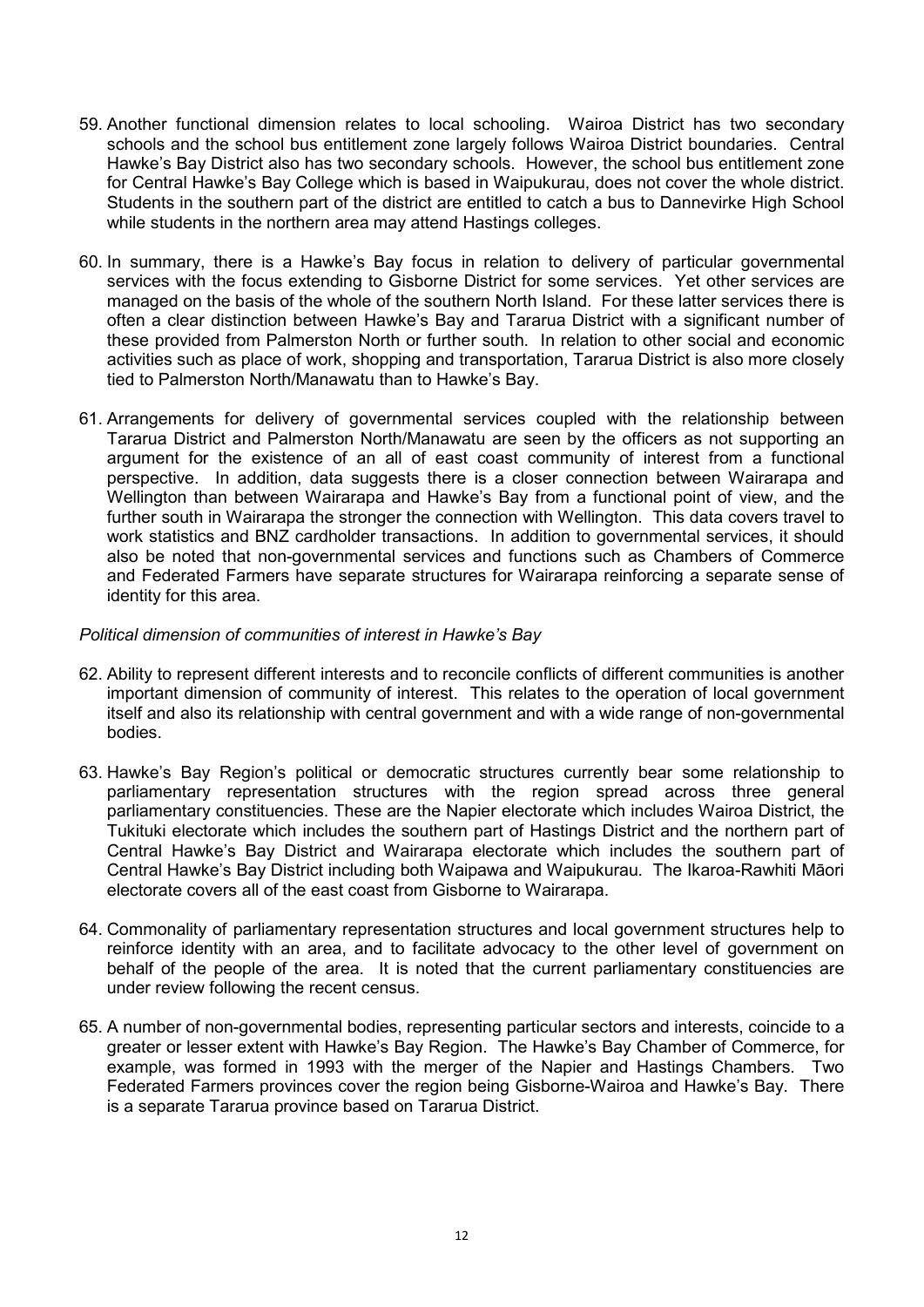- 66. Hawke's Bay Region and the four districts within the region have been in place for nearly a quarter of a century as democratic structures representing distinct communities of interest. Within the boundaries of these local authorities there are a variety of other bodies representing more local communities of interest. These include both local authority structures such as community boards, Māori liaison bodies and a range of committees and boards sometimes including non-council representatives, as well as non-local authority structures such as community, residents and ratepayer associations. Details of current Hawke's Bay local government representation and decision-making structures and processes are set out in *Appendix A2*.
- 67. The single biggest iwi in the region is Ngāti Kahungunu whose rohe extends from Wairoa District in the north to Cape Palliser in Wairarapa in the south. The rohe consists of six individual areas or districts four of which are within the current Hawke's Bay Region being (from north to south) Wairoa, Whanganui A Orutu, Heretaunga and Tamatea. The other two districts to the south are Tamaki Nui a Rua and Wairarapa. Other iwi with an interest in parts of the current Hawke's Bay Region include Tūhoe, Tūwharetoa.
- 68. The alternative application received proposing a new local authority based on the "Tūhoe area of interest" would cut across Gisborne, Wairoa, Hastings, Taupo, Rotorua, Whakatane and Opotiki Districts, as well as Hawke's Bay, Waikato and Bay of Plenty Regions. As noted previously, if this proposal were to be considered it would require further demonstration of community support given it extends beyond the currently declared 'affected area'.
- 69. Based largely in the Bay of Plenty, the "Tūhoe area of interest" crosses over the Huiarau Range and extends south to include Lake Waikaremoana in Wairoa District. A local authority based on this area, or even a narrower area more closely reflecting Te Urewera National Park, would raise significant questions about meeting the requirements for an area to be appropriate for efficient performance of the local authority role and also effective catchment-based flooding and water management.
- 70. The Commission would also be required, under clause 11(6)(c), to consider the effects of excluding, for example, an area around and including Lake Waikaremoana, from Wairoa District and Hawke's Bay Region. It also needs to be noted that other hapū/iwi have an interest in this area including Ngati Ruapani ki Waikaremoana and Te Tira Whakaemi o Te Wairoa.
- 71. Tūwharetoa interests relate to an extensive area circling Lake Taupo and include areas of Taupo District currently within Hawke's Bay Region for purposes of effective catchment management. Consultation has confirmed that the iwi's focus of interest is more based on the Taupo area as distinct from Hawke's Bay.
- 72. The LGA includes specific obligations for facilitating participation by Māori in local authority decision-making processes and the Hawke's Bay local authorities currently have a range of mechanisms to meet these obligations (see *Appendix A2*).
- 73. As part of the consideration of reorganisation options, attention needs to be given to the efficacy of current arrangements relating to hapū/iwi/Māori and to possible improvements to encourage and facilitate participation. These arrangements should reflect the principle of partnership envisaged under the Treaty of Waitangi.
- 74. It is noted that the options of separate Māori wards or establishment of an independent Māori statutory board, as in place in Auckland, are not currently available to the Commission as part of a reorganisation scheme. However other options to promote participation include Māori advisory boards as committees of the local authority.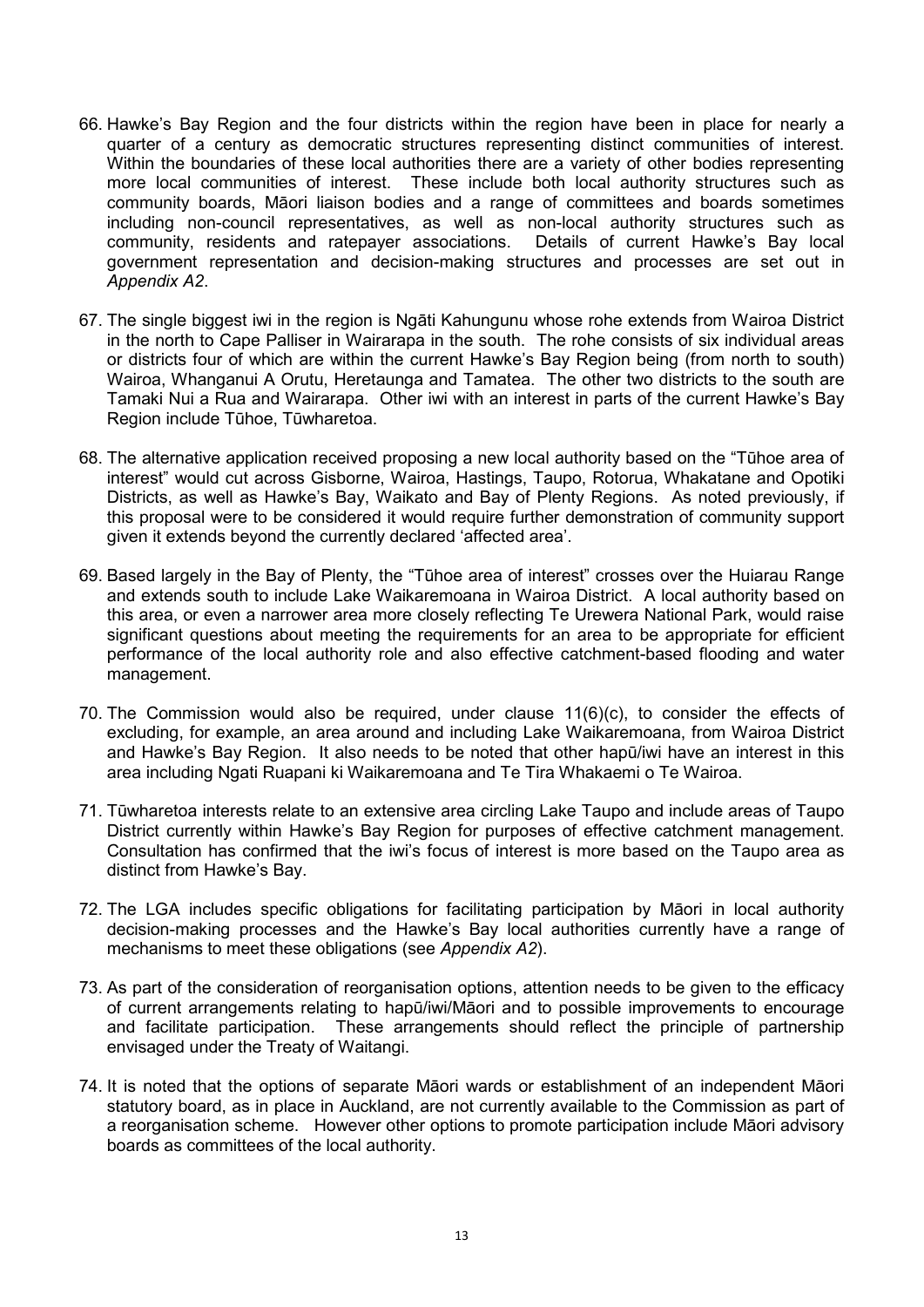- 75. NCC has submitted further information relating to the rohe of local iwi/Māori, in support of its proposal for a boundary alteration between the city and Hastings District. The information provided relates to the location of marae and residences of the elected representatives of Te Taiwhenua O Whanganui a Orutu (Napier taiwhenua) which are outside the city boundary.
- 76. It is noted that legislation is to be introduced shortly to establish a Hawke's Bay 'regional plan committee' that comprises equal representation of regional councillors and members appointed by the regional council on the recommendation of Treaty of Waitangi claimant groups. The purpose of the committee is to review and develop regional policy statements and regional plans for Hawke's Bay in accordance with the Resource Management Act 1991.
- 77. Enactment of legislation to establish this committee is part of the redress sought by claimants and includes involvement in formal decision-making on natural resources. The groups proposed to be represented on the committee are Tūhoe, Tūwharetoa, Ngāti Ruapani ki Waikaremoana, Te Tira Whakaemi o Te Wairoa, Ngāti Pahuawera, Ngāti Hineuru, Ngāti Tu Hapū (Maungaharuru Tangitu), Mana Ahuriri and He Toa Takitini. The officers understand that Tūhoe has declined to take up its position on the committee.
- 78. If a significant change to existing Hawke's Bay Region boundaries were to be proposed by the Commission, it is recommended that further consultation with the Office of Treaty Settlements be undertaken in relation to the Bill and particularly hapū/iwi representation on the committee.
- 79. In addition to structures relating to hapū/iwi/Māori, the Commission, in identifying the 'reasonably practicable options' and then determining its 'preferred option' for local government arrangements in Hawke's Bay, needs to consider the appropriateness and effectiveness of other structures and processes in relation to the purpose of local government set out in section 10 LGA. This purpose includes: "to enable local democratic decision-making and action by, and on behalf of, communities".
- 80. "Action" in section 10 may be seen to include such functions as leadership and advocacy on behalf of communities to other authorities including to central government. The McGredy, Winder & Co report commented that if there was one thing above all else that could make a difference to the position of Hawke's Bay today it was leadership and vision. It identified leadership as being necessary to "harness the resources of the region and galvanise the actions of people, businesses and communities to work together for a better future". Consideration needs to be given to the efficacy of current local government structures to represent and advocate on behalf of Hawke's Bay communities and to help achieve desired outcomes.
- 81. This relates to the argument made by a number of applicants for "one voice" to be mandated to strongly and clearly speak on behalf of all Hawke's Bay communities. It is argued further that the combined weight and resources of Hawke's Bay Region as a whole is needed to be effective in dealing with central government to address particular issues.
- 82. In this regard, consideration needs to be given to those applications that are seen as 'partial' only in relation to representation and advocacy for Hawke's Bay as a whole. These applications are a boundary alteration between Napier and Hastings with no other change in the region<sup>[5](#page-10-0)</sup>, union of Napier and Hastings with no other change in the region, and constitution of a unitary authority for the "Tuhoe area of interest" with no other change in the region. To the extent these proposals only deal with one part of the region, they are not seen as likely to result in either enhanced representation of Māori across Hawke's Bay or enable a strong voice to speak on behalf of all Hawke's Bay communities.

**.** 

<span id="page-13-0"></span> $5$  The NCC application proposes an alternative mechanism to address the need for regional advocacy and this is addressed in Part C.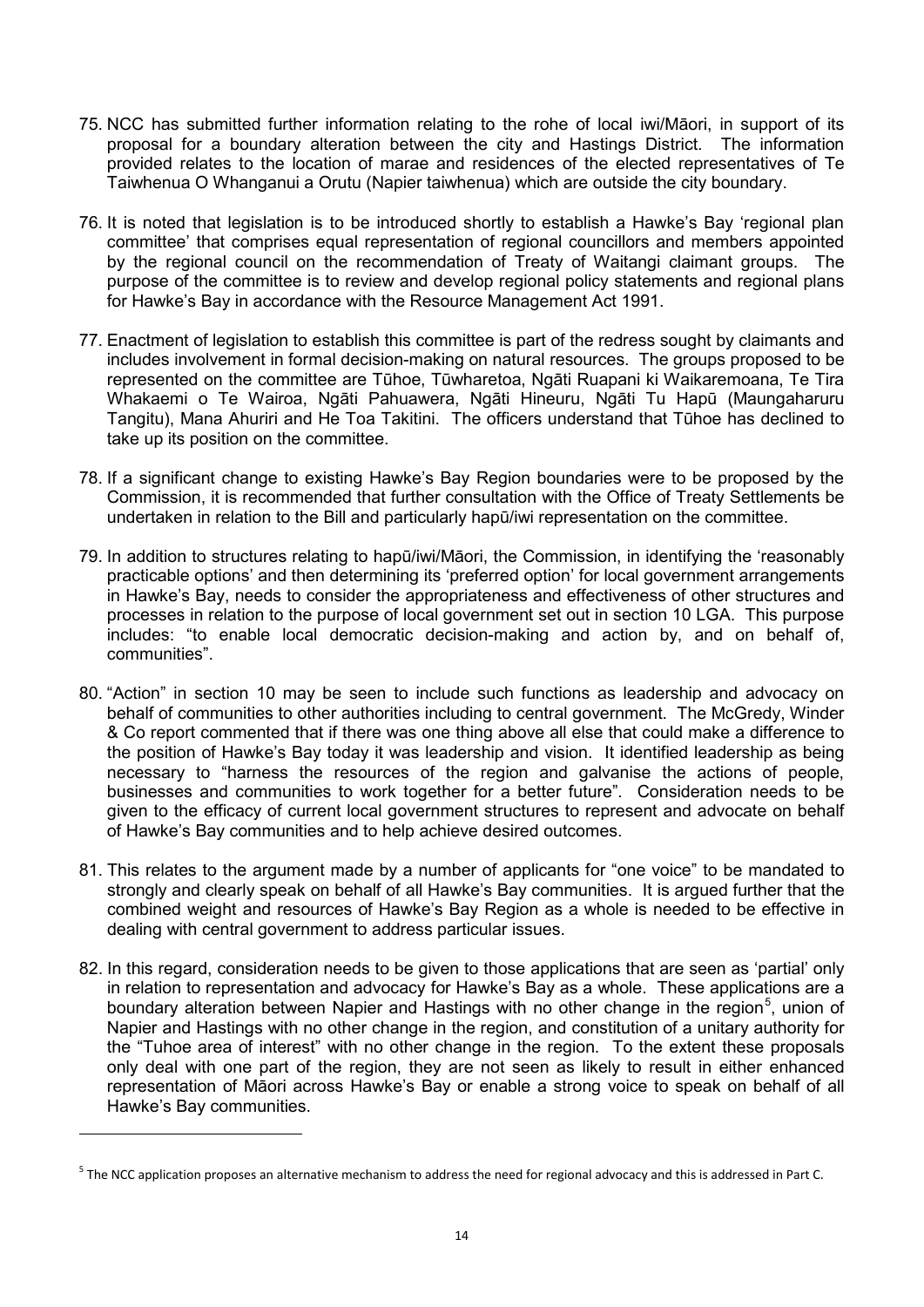# *Has an appropriate district/region for efficient performance of the local authority role*

- 83. The ABHBT application and the alternative applications must next be considered against the clause 11(5)(b) criterion of the proposed region/district being appropriate for the efficient performance of the local authority role. That role is prescribed as: to give effect to the purpose of local government (section 10 LGA) and to perform the duties and exercise the rights conferred by legislation.
- 84. Clause 11(6) provides some guidance on factors to consider in relation to an "appropriate district or region for the efficient performance of a local authority's role". The clause requires the Commission to have regard to:
	- a) the area of impact of the responsibilities, duties and powers of the local authorities concerned
	- b) the area of benefit of the services provided
	- c) the likely effects on a local authority of the exclusion of any area from its district or region
	- d) any other matters it considers appropriate.
- 85. It is noted that the amended definition of the purpose of local government in section 10 LGA, refers to meeting current and future needs of communities for good-quality local infrastructure, local public services and cost effective performance of regulatory functions. Good quality is defined in terms of efficiency, effectiveness and appropriateness in relation to present and anticipated future circumstances.
- 86. Both the original application and a number of alternative applications propose the constitution of one or more unitary authorities. It is appropriate, therefore, to focus firstly on arrangements for undertaking regional responsibilities, duties and powers. The HBRC's 2013 annual report identifies the following main council activities:
	- strategic planning (including economic development)
	- land drainage and river control
	- regional resources (including land, air, water and coastal management)
	- regulation (including resource consent processing, compliance monitoring, maritime safety and navigation)
	- **biosecurity**
	- emergency management
	- transport
	- governance and community engagement.
- 87. Clearly the original ABHBT application, being for establishment of a unitary authority for the existing region, can be seen to be an appropriate region for the efficient performance of the regional council role including the carrying out of regional activities. The appropriateness of current districts for efficient performance of the territorial authority role and possible options for improved arrangements, including combining these roles, will be addressed in *Part B*.
- 88. The alternative application for two unitary authorities covering the east coast south of Gisborne, involves one unitary authority for the current Hawke's Bay Region. To this extent it reflects the original application and therefore the same comments apply in relation to this area being an appropriate region.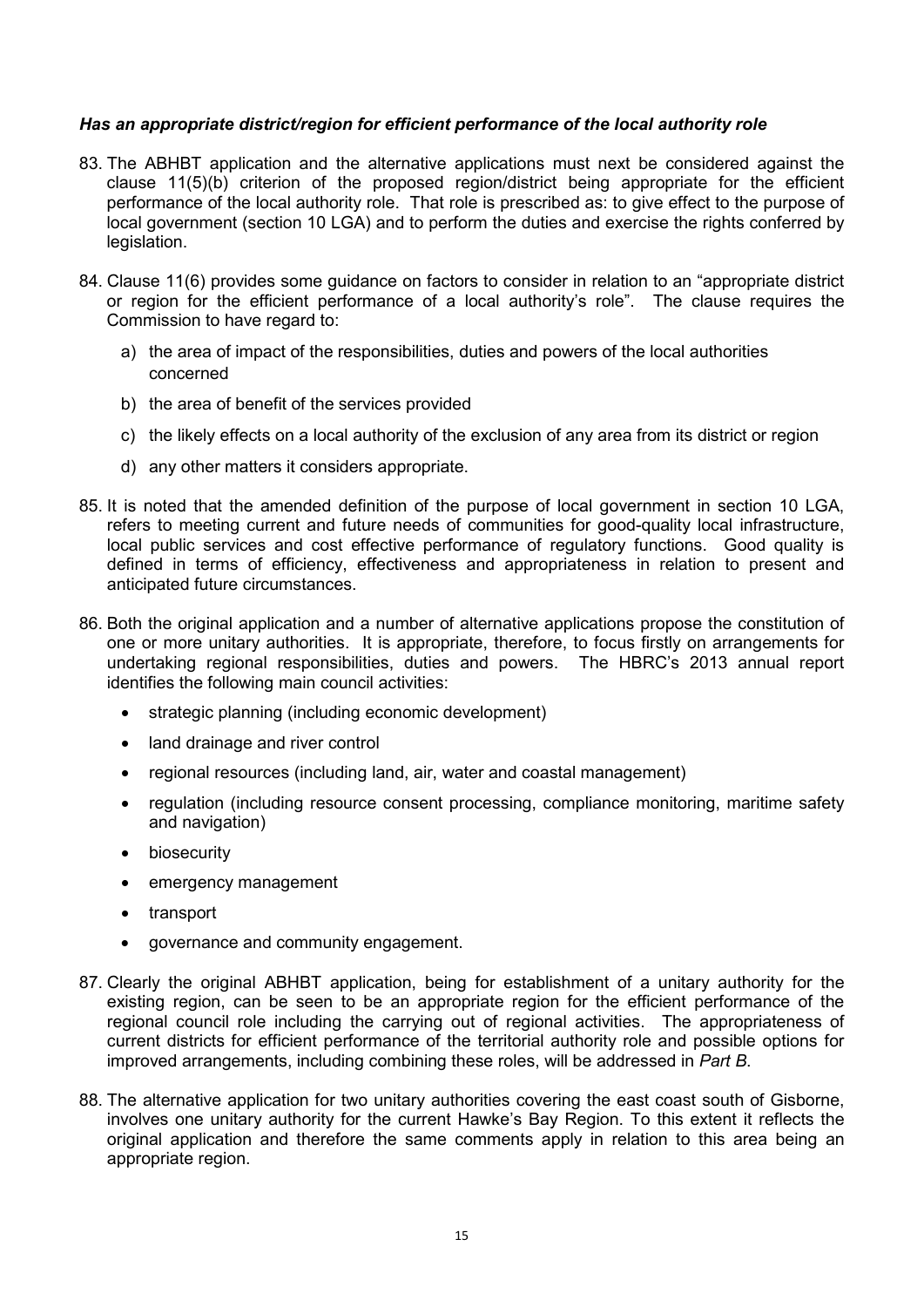- 89. The option of the union of the four territorial authorities and retention of the regional council would leave existing structural arrangements in place at the regional level and be seen to satisfy the requirement for an appropriate region in relation to the regional council role. Again options for efficient performance of the territorial authority role will be addressed in *Part B*.
- 90. Both the proposals for a boundary alteration between Napier and Hastings and for the union of these two districts, are seen as proposing that other existing arrangements, including the regional council, are kept in place at least in the meantime. In this option the current region is assumed to be appropriate for performance of the regional council role.
- 91. The proposal for a "Tūhoe area of interest" council is seen as applying to that area only and therefore that status quo arrangements would apply elsewhere. The exact boundaries in this proposal are not specified and therefore it is difficult to determine whether they would allow for the efficient performance of the local authority role both by the new council and by the other existing local authorities. This relates in particular to catchment-based functions, addressed next.
- 92. The HBRC alternative application argued for an east coast regional council on the basis that the areas within the proposed region share many similarities. These are: the areas are geographically isolated by the mountain ranges of the lower North Island, they have a similar climate, they form a single contiguous relevant ecological unit, and they are economically dependent upon its natural resource base and rural sector. On this basis an extended east coast region may be seen to be an appropriate region for the performance of aspects of the regional council role as this relates in particular to planning in relation to natural resources and environmental management. Requirements in relation to the regional council role in catchment management are addressed in the next section.
- 93. In summary, efficient performance of the local authority role relates to areas of impact and benefit from particular services and functions matching, as closely as possible, areas over which costs related to these services and functions are imposed. Given certain services and functions need to be provided in respect of the whole region, arrangements need to be put in place for this to occur and for their associated costs to be spread fairly across the region now and in the future. All options for reorganisation in Hawke's Bay Region would either leave existing regional council arrangements in place or replace these with new arrangements suggesting they would at least to some extent meet the requirement to have an appropriate region for the performance of the regional council role. An appropriate district for the performance of the territorial authority role is addressed below in relation to each identified option.

# *Enables effective catchment-based flooding and water management*

- 94. The ABHBT application and the identified alternative applications must next meet the clause 11(5)(d) criterion of enabling effective catchment-based flooding and water management.
- 95. In 1989 the then Local Government Commission concluded that strict adherence to catchment boundaries in relation to the boundary between Hawke's Bay Region and Gisborne Region/District, would have two adverse effects on Gisborne. These were the loss of an important rating base and the loss of a water supply for the district. Accordingly the Commission determined that the regional boundary should follow existing territorial authority boundaries in this area and that the two local authorities would have to liaise closely with respect to water and soil matters affecting the Hangaroa, Mangapoike and Nuhaka river catchments.
- 96. In relation to the western boundary of Hawke's Bay Region, the Commission in 1989 determined that this should follow catchment boundaries in light of the importance of the management of issues such as soil erosion relating to these catchments. This relates to the Mohaka and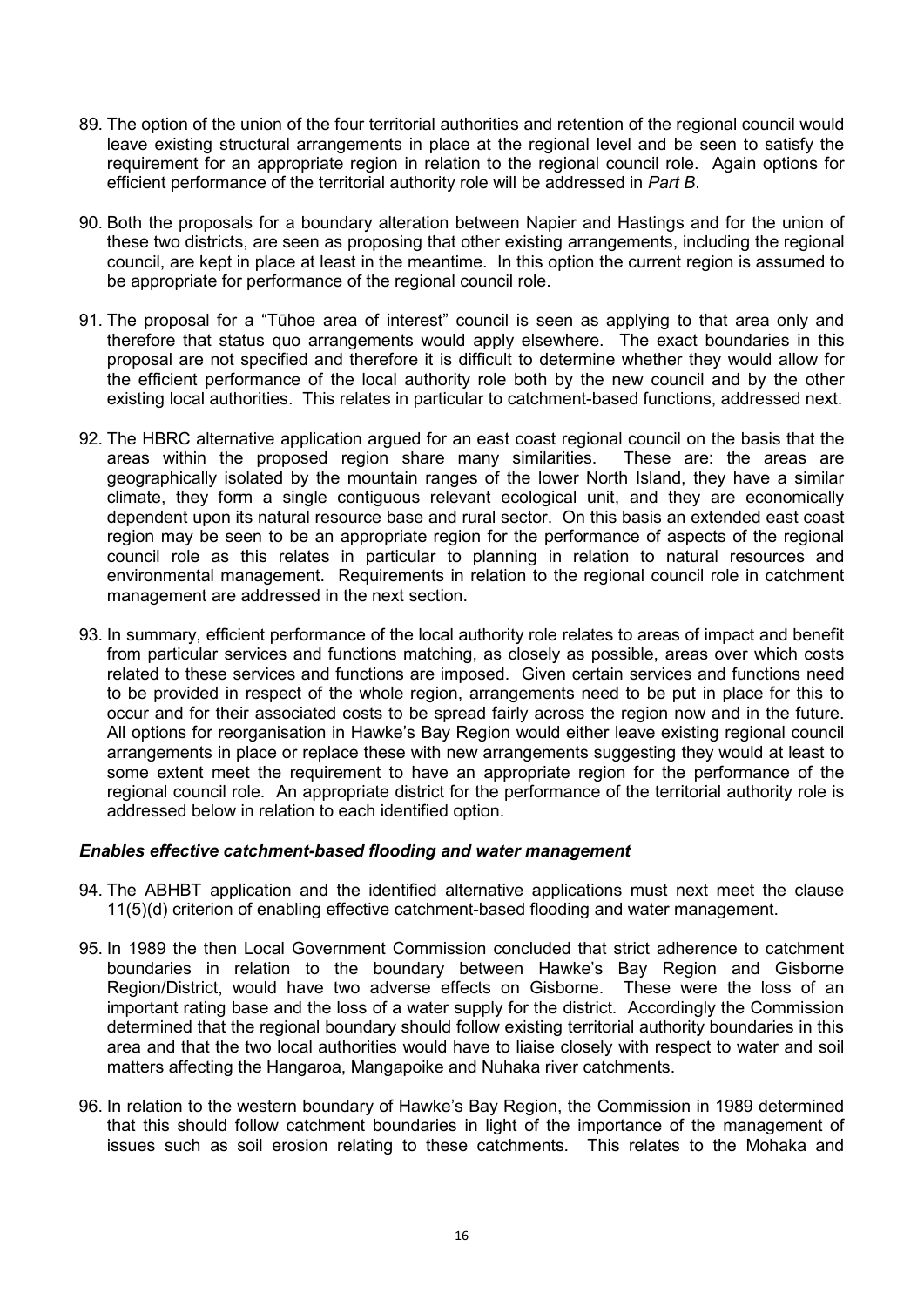Taruarau Rivers and resulted in two small areas of Taupo District and one area of Rangitikei District being placed in Hawke's Bay Region.

- 97. The boundary between Hawke's Bay Region and Manawatu-Wanganui Region in southern Hawke's Bay was established in 1989 to conform with river catchments in the respective regions.
- 98. In short, apart from the decision in respect of the boundary with Gisborne District, Hawke's Bay Region boundaries can be seen to enable effective catchment-based flooding and water management and the original and alternative applications need to be assessed by way of comparison.
- 99. One of the alternative applications proposed an east coast regional council with a northern boundary at the Mohaka River. As the requirement for effective catchment-based flooding and water management generally requires whole catchments to be within regions, this alternative does not meet the requirement. It would therefore have to be shown that there was good reason not to meet this requirement as the Commission found in 1989 in relation to the current boundary.
- 100. In addition, both this alternative application and that by HBRC would include Tararua District and, as a result, the headwaters of the Manawatu River which flows through the Manawatu Gorge and out to the west coast of the North Island. Again the appropriateness of not providing for the whole Manawatu River catchment to be within one region would have to be justified by the Commission. Both the east coast regional council alternative applications and that for two unitary authorities for the east coast have, however, already been assessed in relation to the requirement for regions/districts to contain distinct communities of interest. On the basis of this assessment, the officers consider these three alternative applications should not be identified as reasonably practicable options.
- 101. In summary, subject to decisions on the western boundary, discussed in *Part C*, the original application and the alternatives, with the exception of the "Tūhoe area of interest" council and the east coast proposals, can be seen to meet the requirement for effective catchment-based flooding and water management.

### *Has the necessary resources to carry out local authority responsibilities, duties and powers effectively*

- 102. Finally, the ABHBT application and the alternative applications must be considered against the clause 11(5)(a) criterion of the proposed or changed local authority having the resources necessary to enable it to carry out its responsibilities, duties and powers effectively.
- 103. With the exception of the "Tūhoe area of interest" proposal, all proposals involve the combining of existing councils, or parts of their existing districts with other districts. On this basis the latter proposals are seen as likely to have access to the necessary resources. This will however be assessed further in *Part B* following more detailed analysis of the financial position of the existing councils.
- 104. The "Tūhoe area of interest" proposal does not have sufficient detail about its proposed boundaries to be definitive about it having the necessary resources. But as noted previously it could be eliminated as a 'reasonably practicable option' on other grounds.
- 105. In relation to the alternative applications for the union of Napier City and Hastings District, some of these can be seen as phased proposals with a possible second phase of reorganisation at a later date. Clause 11(6)(d) requires the Commission to have regard to any other matters considered appropriate in the identification of 'reasonably practicable options'. The officers believe that an extended period of uncertainty arising from a phased approach to reorganisation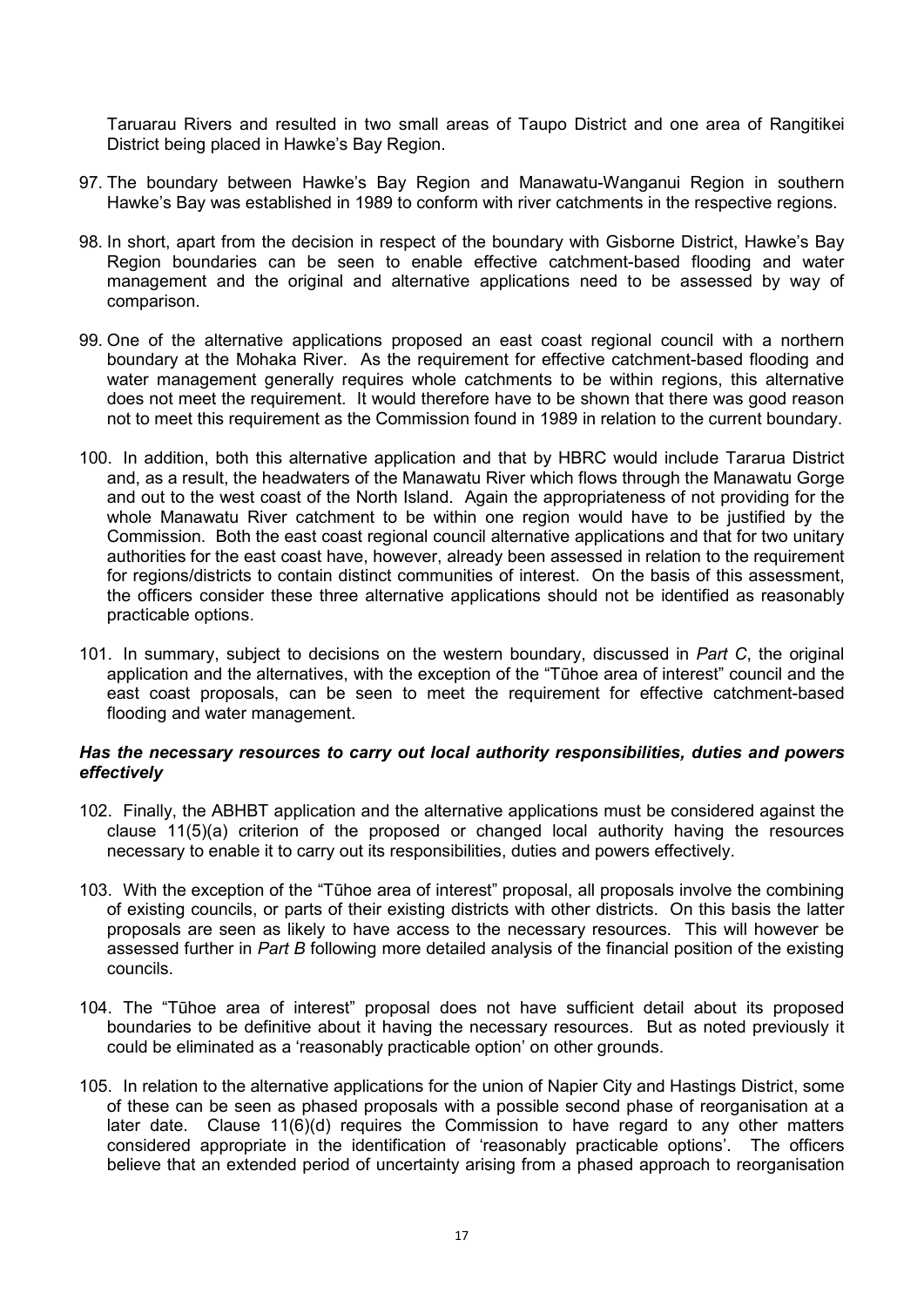in Hawke's Bay is such a matter for consideration. On the basis of the likely resulting indefinite period of uncertainty regarding necessary ongoing (organisational) resources and likely additional costs, the officers consider a phased approach to reorganisation should be considered not to be a 'reasonably practicable option'.

# *Conclusion*

- 106. The Commission has firstly to decide the extent to which it will identify 'reasonably practicable options' for local government arrangements in Hawke's Bay. This relates firstly to the four alternative applications that include proposals that extend beyond the area declared by the Commission to be the 'affected area' i.e. the existing Hawke's Bay Region. It is noted that limited community support for these alternative applications has been provided to the Commission.
- 107. The information in this part of the report relates primarily to communities of interest with a view to narrowing down the applications to be analysed in detail against the requirements for 'reasonably practicable options' set out in clause 11(5) of Schedule 3. In summary the officers have concluded:
	- a clear Hawke's Bay Region identity does exist including reasonably clear distinctions between the areas that form the current northern and southern regional boundaries, and their neighbouring areas to the north and south
	- while there are similarities between Wairoa District and Gisborne District, and between Central Hawke's Bay District and Tararua District, there are also important differences and these differences increase the more the area to the south is taken into consideration
	- there is a Hawke's Bay focus in relation to delivery of particular governmental services with the focus extending to Gisborne District for some services
	- other governmental services are managed on the basis of the whole of the southern North Island and for these services there is often a clear distinction between Hawke's Bay and Tararua District with a significant number of these services for the latter area provided from Palmerston North or further south
	- in relation to other social and economic activities such as place of work, shopping and transportation, Tararua District is more closely tied to Palmerston North/Manawatu than to Hawke's Bay
	- people in Woodville and Pahiatua are likely to travel to Palmerston North and people in Eketahuna are likely to travel to Masterton for other than regular routine shopping
	- arrangements for delivery of governmental services coupled with the relationship between Tararua District and Palmerston North/Manawatu are seen by the officers as not supporting an argument for the existence of an all of east coast community of interest from a functional perspective
	- data suggests there is a closer connection between Wairarapa and Wellington than between Wairarapa and Hawke's Bay from a functional point of view, and the further south in Wairarapa the stronger the connection with Wellington
	- a number of non-governmental services and functions such as Chambers of Commerce and Federated Farmers have separate structures for Wairarapa helping to reinforce a separate sense of identity for that area
	- in addition to community of interest considerations, there would be concerns about achievement of effective catchment-based flooding and water management relating to the Manawatu River if an east coast regional council or two unitary authorities for this area were to be established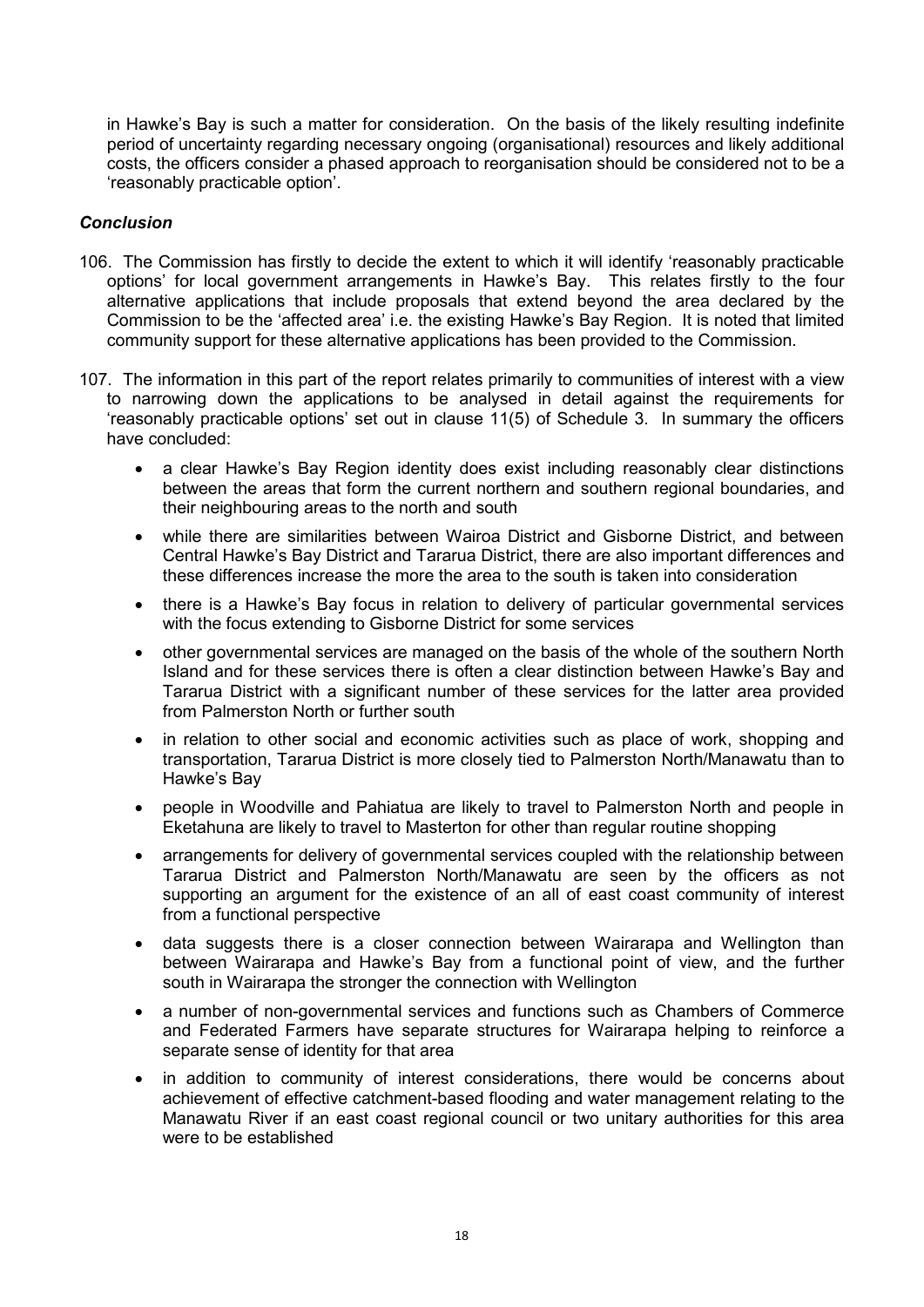- on the basis of the foregoing, the officers consider the alternative applications for a regional council for all of the east coast or for two unitary authorities for this area should not be identified as 'reasonably practicable options'
- while there are some functional connections which cross Hawke's Bay Region boundaries, a local authority in the north of the region which crossed the boundaries of Gisborne, Hawke's Bay, Waikato and Bay of Plenty Regions could not be seen to contain one distinct community of interest and would also raise catchment management issues
- on this basis, together with questions about having an appropriate region/district for performance of the local authority role and the necessary resources, the officers consider the "Tūhoe area of interest" proposal should also not be identified as a 'reasonably practicable option'.

# **Recommendation**

108. It is recommended that the Commission:

- note limited community support has been provided to the Commission for the four alternative applications involving areas beyond the previously declared 'affected area' for Hawke's Bay local government arrangements
- agree a range of 'reasonably practicable options' relating to Hawke's Bay local government arrangements should be identified
- agree that the following reorganisation applications not be identified as 'reasonably practicable options': an east coast regional council, two unitary authorities for the east coast, and a "Tūhoe area of interest" local authority.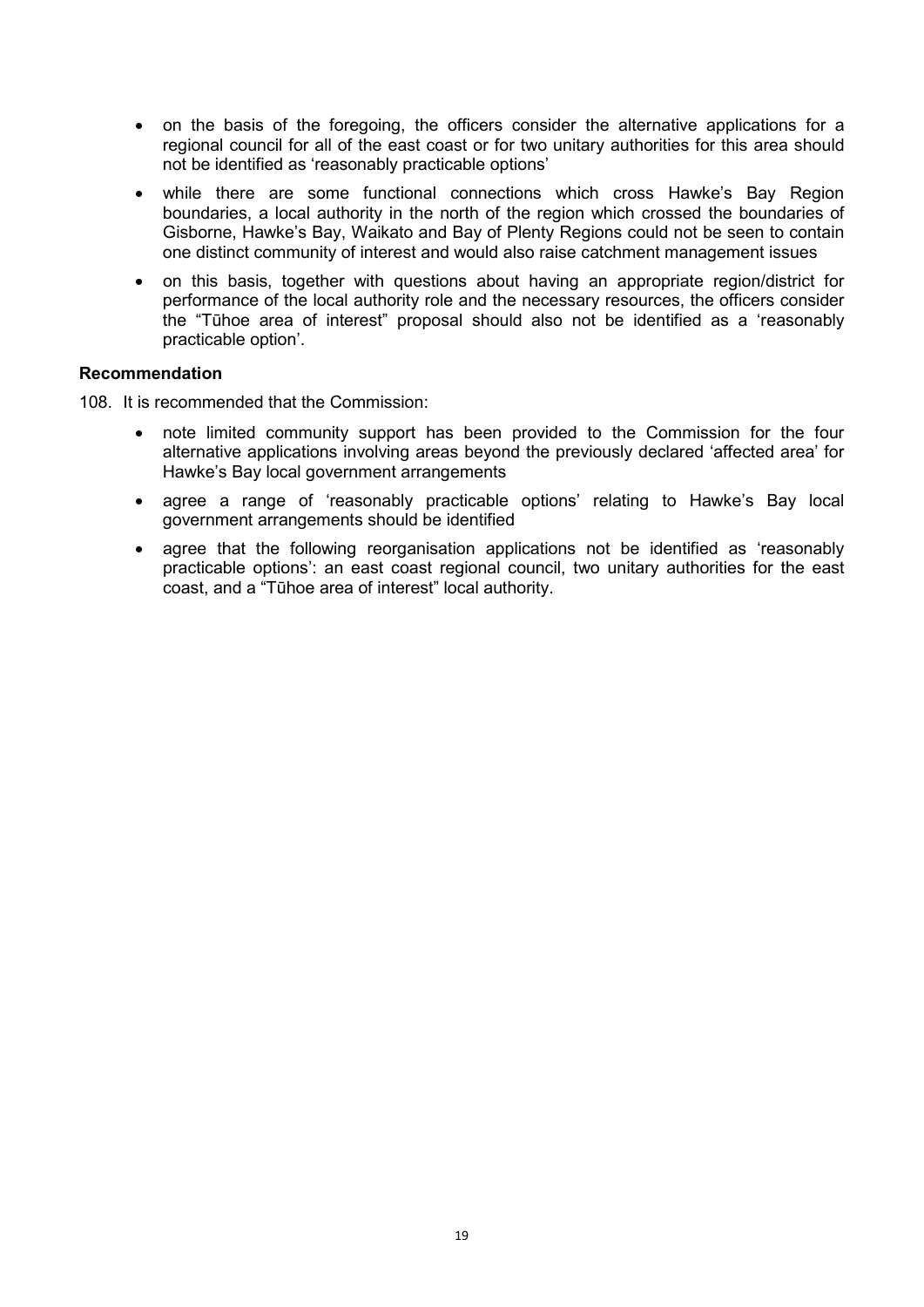# **Part B: Further analysis of remaining alternative applications**

- 109. This Part of the report analyses in more depth the following alternative applications for Hawke's Bay Region, in addition to existing local government arrangements, in relation to clauses 11(5) and (6) of Schedule 3:
	- a boundary alteration between Napier City and Hastings District
	- union of Napier City and Hastings District
	- union of all four Hawke's Bay districts and retention of the regional council
	- one unitary authority for the region.

It also addresses a further option of a modified status quo involving transfer of specified statutory obligations from territorial authorities to HBRC.

### *Existing local government arrangements*

# *Contains one or more distinct communities of interest*

110. In summary, key advantages and disadvantages of existing local government arrangements in relation to the clause 11(5)(c) criterion for districts/regions to contain distinct communities of interest are seen to be as follows.

| <b>Advantages</b>                                                                                                                                                                                                       | <b>Disadvantages</b>                                                                                                                                                                                                               |  |
|-------------------------------------------------------------------------------------------------------------------------------------------------------------------------------------------------------------------------|------------------------------------------------------------------------------------------------------------------------------------------------------------------------------------------------------------------------------------|--|
| Hawke's Bay Region has historically been<br>recognised as a distinct community of interest<br>and it is familiar for the community which<br>facilitates community engagement                                            | Arrangements were established 24 years ago<br>$\bullet$<br>and can now be seen to not fully reflect socio-<br>economic changes and particularly population<br>growth in Napier and Hastings with declines                          |  |
| The region coincides with areas of other<br>services/functions (e.g. DHB and Regional<br>Sports Trust) which can facilitate inter-agency<br>communication/cooperation<br>Current arrangements allow for diversity based | in Wairoa and Central Hawke's Bay<br>The region lacks one mandated directly-<br>$\bullet$<br>elected voice to speak for/advocate on behalf<br>of it in addressing the challenges facing the<br>region                              |  |
| on distinct district communities of interest with<br>their own structures and processes for<br>engaging with Māori and local communities<br>including second tier arrangements such as<br>community boards              | Any joint approaches to address challenges,<br>$\bullet$<br>including possible shared service<br>arrangements, depend on the ongoing<br>political goodwill of the five local authorities<br>and have significant transaction costs |  |

# *Other clause 11(5) criteria*

- 111. With the assistance of PWC and Brian Smith Advisory Services Ltd, the officers have analysed existing local authority arrangements in relation to the following clause 11(5) criteria:
	- an appropriate district/region for efficient performance of the local authority role
	- effective catchment-based flooding and water management
	- necessary resources to carry out local authority responsibilities, duties and powers effectively.
- 112. The analysis focuses on the performance of duties and the exercise of rights under legislation in respect of the core services set out in section 11A LGA. These core services are identified as: network infrastructure (roading and 'the three waters'); public transport services; solid waste; avoidance or mitigation of natural hazards; community facilities (including libraries, museums,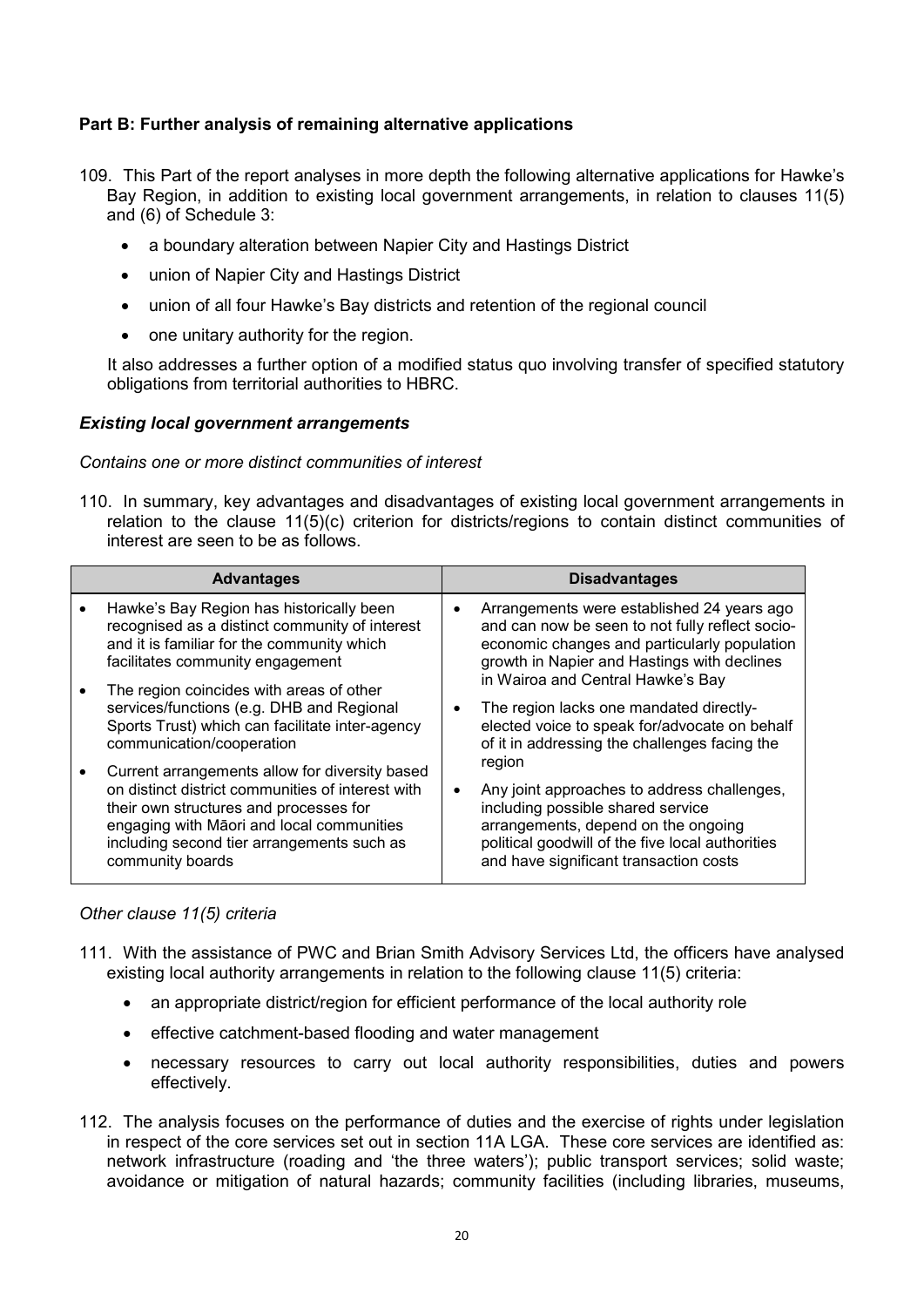reserves and recreational facilities). Local authorities are also required to undertake a range of planning and regulatory activities. In addition, the officers have also considered the economic development function as undertaken by Hawke's Bay local authorities. The analysis addresses issues of efficiency, effectiveness and appropriateness (in relation to both present and anticipated future circumstances).

113. The findings from our analysis are set out in *Appendix B1* in relation to performance of council services and *Appendix B2* in relation to the present financial position of the Hawke's Bay councils. A summary of these findings follows.

### Roading and transport

- 114. *Appendix B1* identifies roading and transport as a very significant activity in Hawke's Bay with roading representing the largest asset group for each of the four territorial authorities. Over the region, approximately two-thirds of the local network is sealed and one-third unsealed. However this ratio is reversed in Wairoa District where much forestry activity is increasingly being undertaken. It is noted that roads in this district sometimes have to be closed following wet weather due to their impassibility.
- 115. Much of the commercial traffic in the region is resource based activity being largely agricultural and particularly forestry, dairying and horticulture. These activities place the most demand on the roading networks. It is noted that, given the transfer of freight over time from rail to road and significant growth in total freight, pressure on the roading network is increasing.
- 116. The Hawke's Bay regional land transport strategy notes that rural development in the region is expected based on growth in forestry and also in dairying and horticulture facilitated by irrigation projects on the Ruataniwha Plains. There will also be growth arising from associated food processing industries and ongoing expansion of the Port of Napier. Given the expected level of development, the roading network and its capacity is seen as a key issue, particularly connections to the port in Napier and to the state highways out of the region.
- 117. *Appendix B1* notes concerns at council capacity to fund and gear up for the actual and potential growth in heavy traffic, particularly in areas with a declining resource base. The declining resource base is a result of declining population in areas of already low and dispersed populations, and these areas typically being associated with extensive roading networks and facing pressure from changing economic activity patterns.
- 118. Affordability concerns are identified in relation to Wairoa District in particular with expected development in Central Hawke's Bay seen as likely to present similar issues in the future. It is noted that WDC currently enjoys a high roading subsidy rate of 65% from the New Zealand Transport Agency but there is no certainty this will continue following the current review of funding assistance rates.
- 119. Options to achieve more efficient, effective and appropriate management of the roading and transport function on a regional basis, given its importance to the region as a whole, are seen to be the transfer by the four territorial authorities of their roading and transport statutory obligations to the regional council (the modified status quo option) or the option of one unitary authority for the region. These options are addressed below.

#### Potable water services

120. *Appendix B1* notes as a region Hawke's Bay has a growing water supply issue given recent rainfall patterns which may impact on growth areas in the future. Where the supplies are sourced from the plains, the districts are able to extract good quality water that does not require treatment.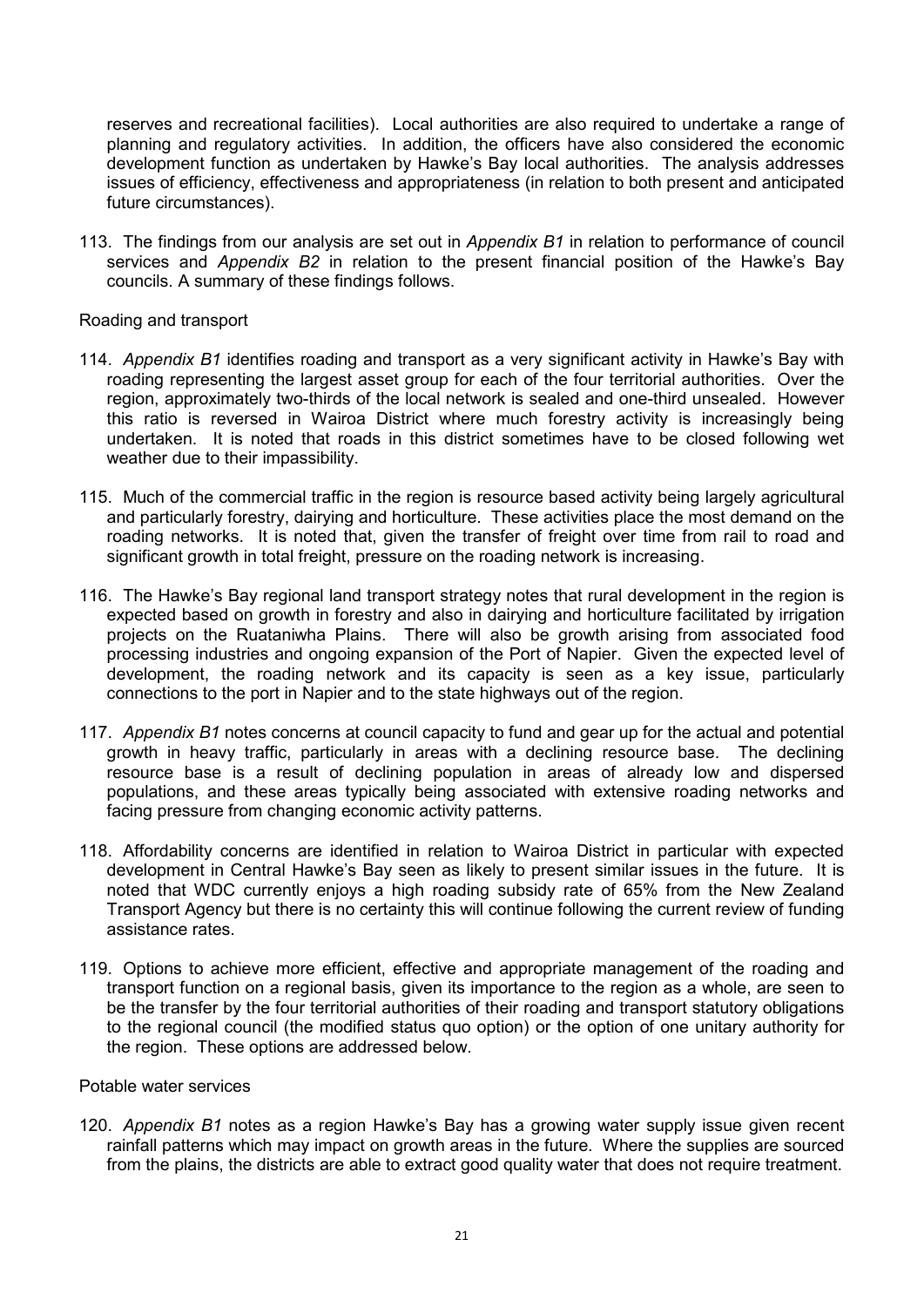- 121. Local authority asset management planning appears robust and captures the key issues that the councils need to grapple with. These issues include:
	- concerns generally about the lack of overall asset condition ratings and associated ongoing renewal programmes
	- presently ungraded water supplies in Central Hawke's Bay (to be assessed in 2014) with 3 treatment plant upgrades planned for 2014/15, and also the issue of staff shortages in management and supervision areas in CHBDC
	- two of the three Wairoa schemes supply non-potable water, with the Tuai village scheme to be upgraded with an 85% government subsidy and a referendum is proposed on the future of the Mahanga scheme, also an upward historic cost trend suggesting future funding will become an increasing issue for WDC
	- affordability concerns in Central Hawke's Bay and Wairoa Districts being areas of declining population, in relation to maintenance and upgrading of water supply infrastructure.
- 122. *Appendix B1* notes that the position of CHBDC and WDC could be mitigated through:
	- operating systems as a single network with levels of cross-subsidisation
	- utilising network pricing to smooth localised expenditure spikes
	- enhanced operation of the schemes through the provision of potentially higher operator capacity and capability available in the larger operations of HDC and NCC.
- 123. The appendix notes it is accepted that larger councils generally have a greater range of skills and capacity to fully optimise the performance and strategic management of water assets. Greater optimisation in turn can lead to better quality and cost outcomes. Aside from greater size providing capacity greater, larger plants provide the opportunity for developing broader operator knowledge and skill sets.

### Wastewater services

- 124. *Appendix B1* notes that local authority asset management planning appears robust and captures key issues that each of the councils need to grapple with. These issues include:
	- concerns generally about the lack of overall asset condition ratings, infiltration from stormwater, and issues with resource consent conditions across a number of plants
	- major sea outfall replacement requirements for the large HDC and NCC plants
	- planning by NCC for an advanced primary treatment plant for domestic wastewater described in the council's pre-election report as the "single largest capital project for the council since the earthquake rebuild" involving a domestic wastewater levy now discontinued, and with significant potential risks identified
	- all 6 Central Hawke's Bay schemes require some sort of upgrading with work beginning on Waipukurau and Waipawa schemes in 2013/14, CHBDC also has an issue of staff shortages in management and supervision areas
	- 2 new schemes to replace local septic tanks are planned or underway in Wairoa with one receiving a 44% Ministry of Health subsidy, WDC also faces a significant risk from its pipe network given its age (a large proportion dates back to pre-1950) and ability to service existing assets will be constrained through lower numbers of contributors, the funding policy for renewals is on an "as needed basis" with significant increases in both capital and operating expenditure occurring over the last five years.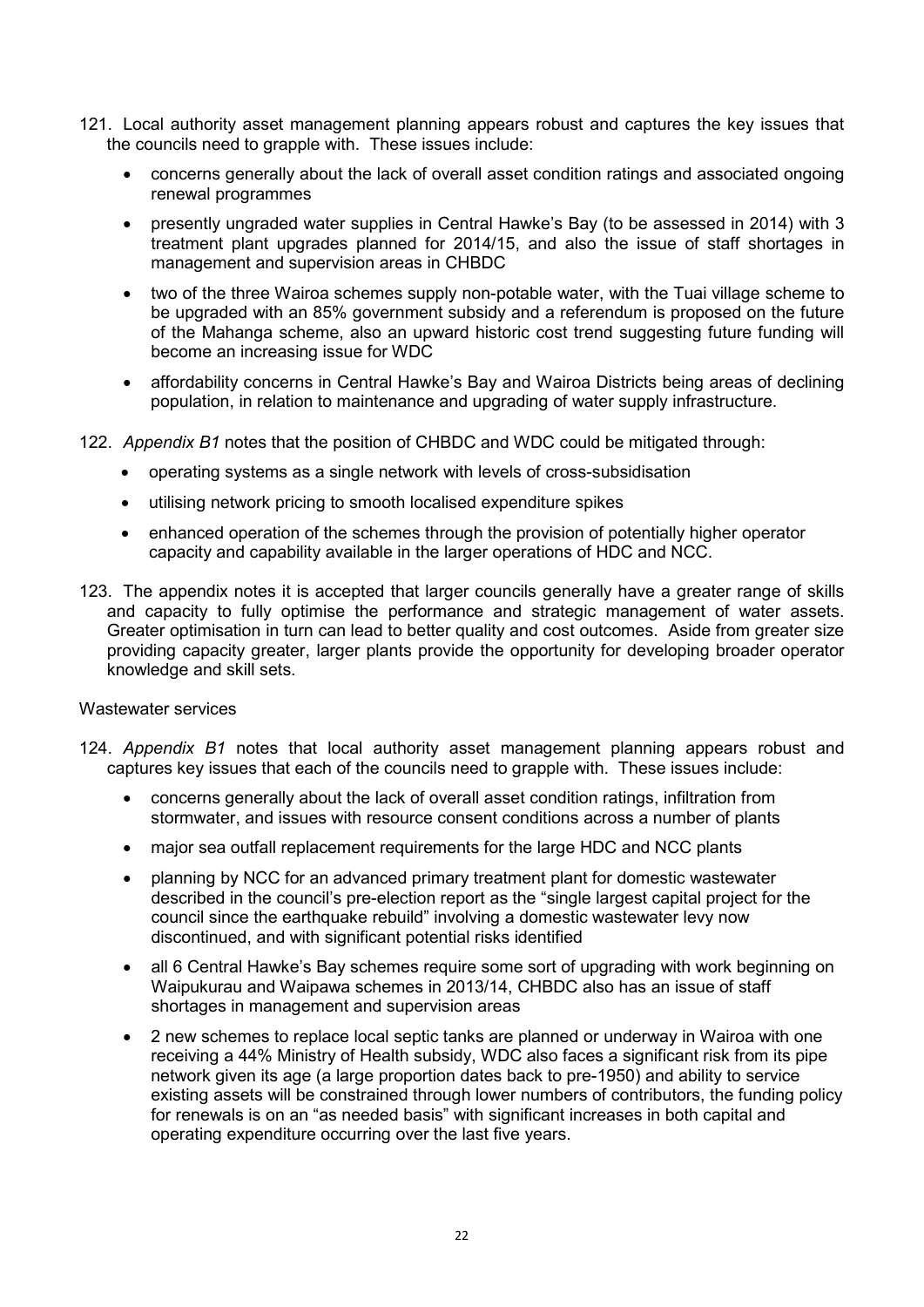- 125. Population projections indicate that the CHBDC and WDC schemes will come under funding pressure as the areas start to de-populate over the next 20 years. Mitigations might include:
	- operating systems as a single network
	- joint procurement
	- utilising network pricing to smooth out expenditure spikes
	- enhanced operation of the schemes through application of potentially higher operator capacity and capability available in the larger plants in HDC and NCC.

#### Stormwater services

126. *Appendix B1* notes that from a regional perspective the performance of stormwater services is variable. The issues differ across the region with:

- CHBDC and WDC having limited networks, some being very old, limited ability to expand them and funding constraints with existing asset maintenance
- HDC and NCC being up to date from a backlog and asset age perspective, but having other issues such as stormwater infiltration into the sewer networks and flooding.
- 127. From a regional governance perspective, the service at a district level does not appear to present any major benefits from integration. Potentially there may be more benefit from a vertical integration with HBRC's river scheme programme than horizontal integration between the districts.

#### Solid waste

- 128. *Appendix B1* shows that refuse collection services across the region currently receive mixed ratings by customers as evidenced by satisfaction survey results posted in the council asset management plans and annual reports.
- 129. The region as a whole has a comprehensive network of strategic assets comprising transfer stations and the long term industry standard landfills in Wairoa District, Central Hawke's Bay District and Hastings District (a shared landfill with Napier). Landfill remediation does not appear to be a significant issue in the region.
- 130. Concerns around the apportionment of fixed landfill costs per ratepayer, however, are likely to be accentuated by predicted changes in population. This will be the case particularly in Wairoa and Central Hawke's Bay Districts with their expected declines in population.
- 131. In addition, existing waste plan initiatives to reduce waste to landfills are achieving long term reductions. As a result both CHBDC and WDC, which have relatively new landfills with significant future capacity, are looking for agreements to bring in waste from other districts to reduce ongoing costs.

Natural hazards management

132. There are a range of regional and district responsibilities in relation to natural hazards management covering hazard identification, policy, planning and response functions. Limited cooperation currently occurs in the region in these activities. The officers are not aware of particular concerns in relation to these activities but there is the generic New Zealand-wide concern about capability in particular specialist areas. This is likely to grow in light of increased knowledge and understanding of issues such as climate change and its impacts, and also given increasing public expectations.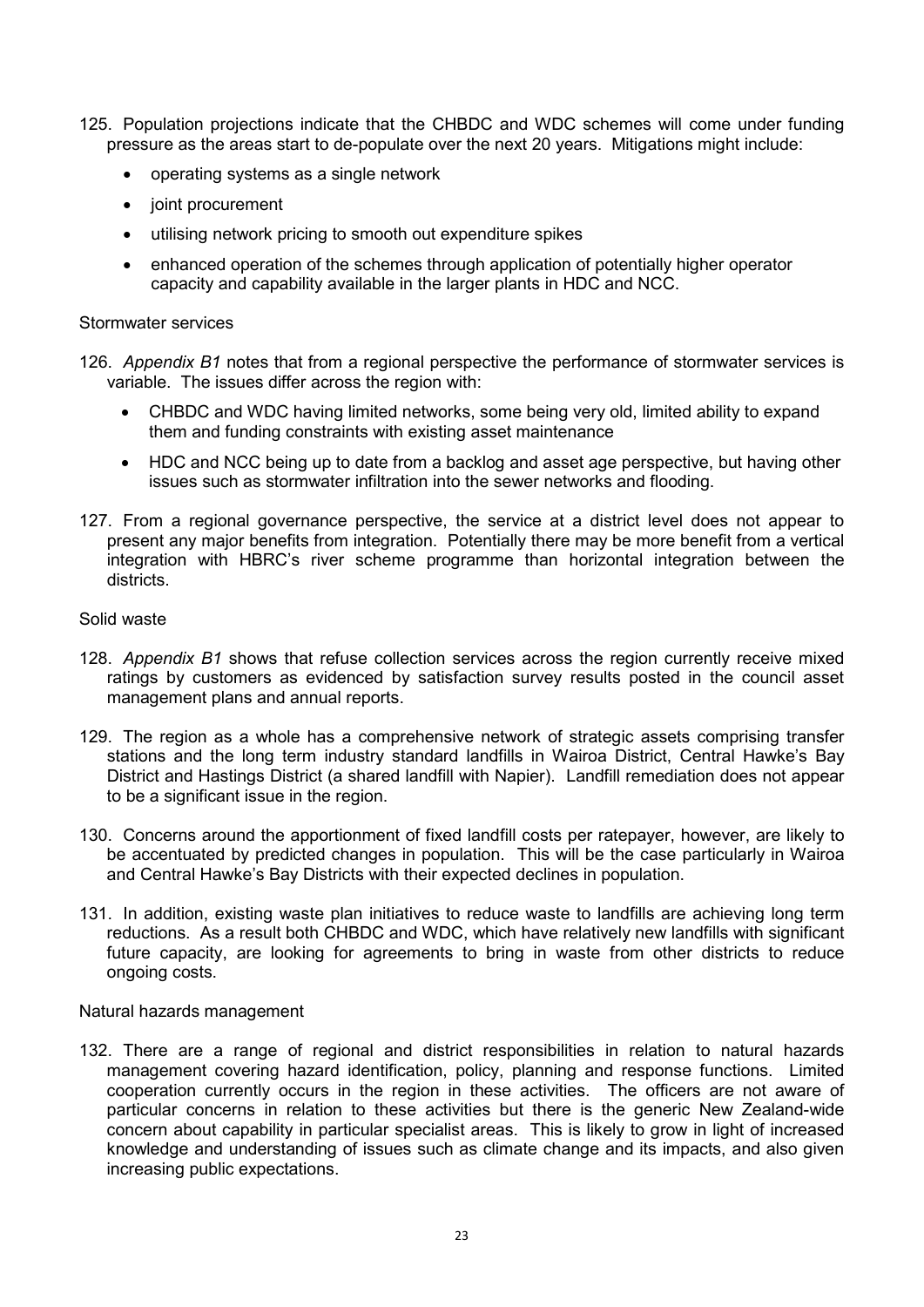- 133. Some limited cooperation occurs in the civil defence and emergency management activity as all territorial authorities, under legislation, are formally members of their regional group. The Hawke's Bay civil defence and emergency management plan is the overarching readiness and response document with district plans fitting in under the national and regional plans. Under legislation, each territorial authority is responsible for its own district in terms of emergencies. There are a total 10.6 full-time equivalent staff employed in this activity across all five Hawke's Bay councils, with some also undertaking rural fire responsibilities.
- 134. There have been proposals for greater collaboration but these have not progressed given different views held by the councils. The Ministry for Civil Defence and Emergency Management is keen to facilitate consideration of options for greater collaboration in Hawke's Bay including the option of a combined organisation at the regional level. Such a proposal could still involve staff being located locally.
- 135. In relation to the rural fire function, Wairoa District is proposed to be split between Gisborne and Hawke's Bay, with the remaining part of Wairoa, Hastings, Central Hawke's Bay and Tararua Districts also proposed to become a combined district. However, final decisions on these proposals is subject to the agreement of the councils concerned.

### Regulatory and planning functions

- 136. *Appendix B1* notes that existing Hawke's Bay council regulatory and planning performance appears to be consistent with national levels. It also notes there appear to be limited opportunities for financial savings in administrative areas of regulatory and planning functions given some of these are small scale operations. This finding is in line with international research in relation to amalgamations particularly savings in labour-intensive activities compared to capitalintensive activities.
- 137. Opportunities for improvements are more likely to relate to consistency of approaches across the region and the removal of duplication in planning documents and processes. This would be expected to lead to a reduction in costs in the medium term (beyond a five year time horizon) as systems and processes become established and personnel become familiar with these.
- 138. Currently the four Hawke's Bay territorial authorities have separate district plans. The Napier and Hastings plans were described to the officers as "aligned" but with a "harmonisation" exercise having to be undertaken in respect of the two councils' planning rules. On this basis, integration of the two plans was described as not being difficult but the officers note this has not occurred with the NCC plan recently promulgated and the HDC plan now under review.
- 139. Consultation undertaken by the Commission identified stakeholder support for more integrated resource management planning in Hawke's Bay. This support was expressed in meetings with the Hawke's Bay Fruitgrowers Association, Pan Pac Forest Products Ltd and Hawke's Bay Chamber of Commerce most of whom questioned the need for five sets of plans and five separate review processes. The officers note that the need for a more integrated approach to planning has been acknowledged by NCC and is reflected in its proposal for a 'joint council regional board' to, among other things, direct development of a Hawke's Bay-wide spatial plan and a Hawke's Bay unitary plan. This joint or shared services approach is addressed further in *Part C*.
- 140. Central government policy and legislation is creating more opportunities to coordinate planning documents on a regional scale and provide national standards, but it will take some years before this bears fruit. It is also only a partial step, however, towards creating more integrated, and potentially more efficient, local government planning and regulatory delivery.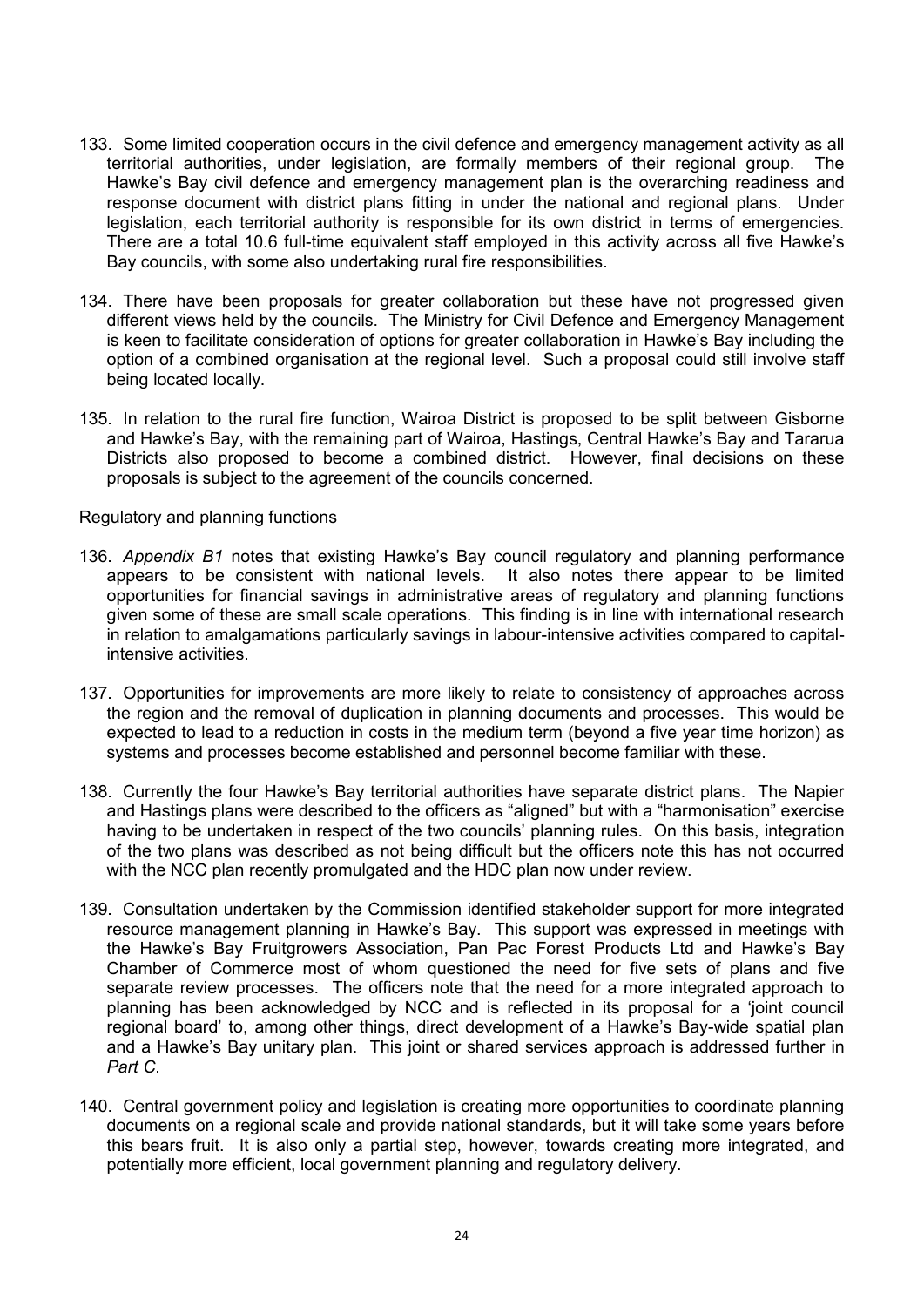141. The full benefits of an integrated system are also unlikely to be available from shared services under status quo arrangements in Hawke's Bay based on past experience in collaboration. The alternative of transfer of obligations is an option but this can reduce the overall capacity of existing councils, particularly the smaller ones, given the typical range of responsibilities of officers in small councils, and it can lead to separation of management of related functions.

### Community facilities

- 142. *Appendix B1* describes the range of community facilities currently being provided by the Hawke's Bay councils. Not surprisingly given their size, NCC and HDC provide a wider range of facilities and services than WDC and CHBDC.
- 143. In both its alternative application and its 2012/13 annual report, NCC provided a list of what it described as "shared services" with other councils in the region. In the community services area it included "shared library service" but comment from HDC suggested this is limited to ability for residents of either district to return books at the other's libraries. Sport Hawke's Bay was also listed but this is not a local government responsibility though the five councils are identified as sponsors of this trust along with a range of other public and private bodies and agencies. While there are some regional facilities, such as Sportspark Hawke's Bay which is run by a trust, there are very few actual shared services in these areas of council activity.
- 144. The officers also note comment from Tourism Hawke's Bay that there is considerable scope to promote Hawke's Bay as a venue for national sports tournaments but that this had often proved to be difficult given such things as different fee structures for the respective council facilities.

### Economic development

- 145. *Appendix B1* outlines a range of activities undertaken by the five Hawke's Bay councils aimed, to varying degrees, at promoting their respective areas and assisting economic development generally.
- 146. HBRC has a broad economic development strategy covering promotion (through funding of Hawke's Bay Tourism) and a range of economic development activities including attracting external funding for research and development, development of sustainable primary production programmes, and targeted investment strategies.
- 147. In relation to promotion, NCC spends significantly more on this activity (\$9.1 million in 2012/13 or 11% of council operating expenditure) than HDC or the other two territorial authorities.
- 148. There is limited coordination between the councils in promotion and development activities with, for example, the Commission being advised by Hawke's Bay Tourism that there are 15 to 16 websites in the region promoting particular activities and interests, often paid for by the councils, and that this was "a huge opportunity for cooperation". The McCredy Winder & Co. report notes the opportunity and benefit that would follow from coordination of the i-sites in the region. That report also notes that Hawke's Bay now spends significantly less than many other regions in tourism promotion.
- 149. The McCredy Winder & Co report outlines the potential contribution of the visitor industry to the Hawke's Bay economy and notes the region has the ingredients necessary to expand the visitor market. However it goes on that to be effective, the region "will need to commit to a shared vision for the development of the sector, adequately resource the promotion of the region, commit to a long-term single-minded regional marketing and promotion strategy, integrate the i-sites with regional marketing efforts, and work to develop some new products and experiences that will make the visitor experience richer".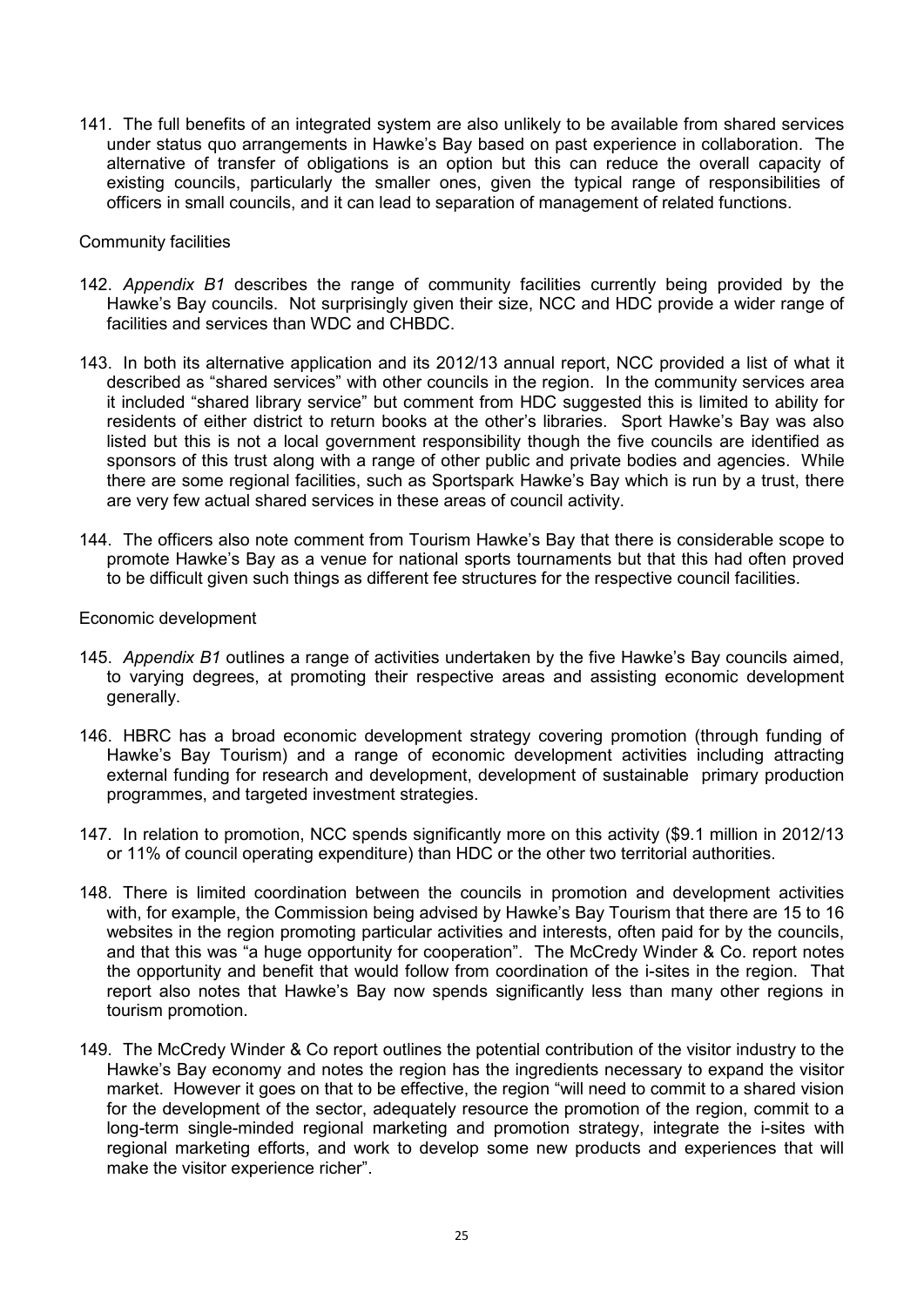- 150. The officers note that NCC identifies the need for "a platform for decisions as to future action in regard to regional economic development priorities". It considers that its proposed joint council regional board is the appropriate body to provide this platform.
- 151. Port of Napier is wholly owned by HBRC and managed through a council-controlled organisation. The port is the largest in central New Zealand (from Gisborne to New Plymouth in the north, to Nelson and Blenheim in the south). It is the North Island's second largest export port by volume, handling 10% of the country's exports. The Commission was advised a 50% growth in the number of containers is expected in the next 10 years. Clearly the port will play a critical part in the future development and well-being of the region, and good quality planning and management will be required to maximise its potential benefit for the region as a whole.
- 152. Port company representatives commented to the Commission that the port would benefit from having one council speaking with one voice to support it, as was now the case with Auckland for example. They also commented that Napier residents often said they did not get the benefits of having the port in the city with these generally being spread across the whole region, while locals complained about issues such as traffic, noise and light emanating from the port. This is an example where the costs and benefits of an activity should be equally shared but are not under current local government arrangements.

Financial and operational position of Hawke's Bay local authorities

<span id="page-25-0"></span>**.** 

|                              | <b>NCC</b> | <b>WDC</b> | <b>HDC</b> | <b>CHBDC</b> | <b>HBRC</b> |
|------------------------------|------------|------------|------------|--------------|-------------|
| Operating revenue            | \$85.9m    | \$27.6m    | \$100.7m   | \$26.4m      | \$38.3m     |
| Operating revenue/capita     | \$1,500    | \$3,498    | \$1.374    | \$2.075      | \$253       |
| Operating expenditure        | \$78.4m    | \$20.4m    | \$92.6m    | \$26.0m      | \$37.4m     |
| Operating expenditure/capita | \$1,369    | \$2,585    | \$1.264    | \$2.044      | \$247       |
| Rates revenue                | \$45.9m    | \$9.6m     | \$63.0m    | \$16.3m      | \$14.5m     |
| Rates revenue/person         | \$801      | \$1,216    | \$860      | \$1,281      | \$95        |
| Physical assets              | \$1,244.7m | \$190.8m   | \$1,668.2m | \$756.1m     | \$153.8m    |
| Debt                         | \$2.0m     | \$9.5m     | \$55.7m    | \$14.7m      | \$12.9m     |
| Debt/person                  | \$34       | \$1,204    | \$760      | \$1,155      | \$85        |

153. A review of the financial position of the five Hawke's Bay councils was undertaken by Brian Smith Advisory Services Ltd and is provided in *Appendix B2*. Comparative financial information for the five councils for the 2012/13 financial year is shown in the following table.<sup>[6](#page-13-0)</sup>

|                          | <b>Hawke's Bay Region</b> |
|--------------------------|---------------------------|
| Total region debt/capita | \$627                     |

154. All five councils may be seen to be viable at least in the short term. However WDC and CHBDC face serious longer term financial viability and operational issues as outlined in this report and appendices. These issues arise from declining populations in districts that already have a small and dispersed population, changing population profiles resulting in a 'hollowing out' of the working age population, and a reliance on economic activities that have been declining over several years and are projected to decline further.

 $6$  Final WDC and CHBDC 2012/13 annual reports are not available at this time but calculations are made based on interim reports.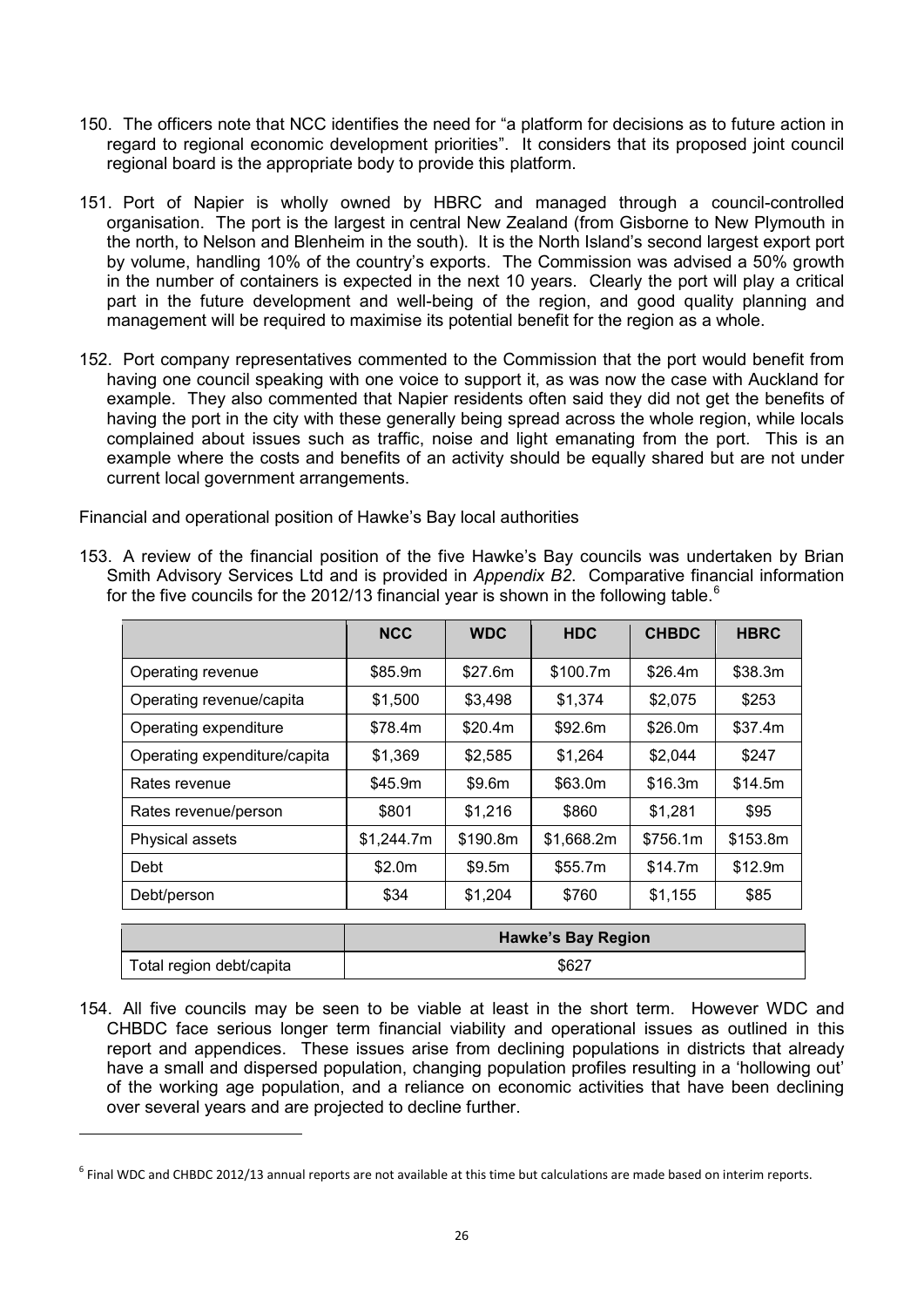- 155. *Appendix B3* identifies projected population trends for Hawke's Bay for the twenty-year period 2011-2031 and also the location of particular core infrastructure services, i.e. water schemes and wastewater treatment plants, in relation to these projected population changes.
- 156. It is noted that the impact of the proposed Ruataniwha water storage project on Central Hawke's Bay District is likely to be significant including increased demand for core infrastructural services, but the exact nature of the impact is not known at this time. The ability of the district to fund necessary upgrades will, nevertheless, be an important issue.
- 157. The officers note that Wairoa District also has potential opportunities as well as costs arising out of forestry development and also, along with other districts, potential new development as a result of future Treaty of Waitangi settlement agreements. The impact of the latter is likely to be medium term. In the meantime WDC officers commented to LGC staff that the council, in light of trends facing the district and new government requirements in areas such as drinking water standards, "is understanding how to shrink" services to reflect depopulation and to address resulting affordability concerns. This was described as requiring new skill sets which would be Wairoa's "point of difference".
- 158. Coupled with these issues is the current reliance of the two small councils on grants and subsidies to boost their revenues (30% and 26% respectively for WDC and CHBDC, compared to 5% and 13% respectively for NCC and HDC as noted in *Appendix B2*). WDC also currently has a significant issue in relation to rates arrears.
- 159. Collectively, these issues raise significant questions about the longer term viability of both WDC and CHBDC given necessary ongoing commitments to maintain and upgrade core infrastructural assets, provide effective regulatory functions, and meet naturally rising public expectations about service quality generally.

# *Option 1: modified status quo*

- 160. Section 24(1)(e) LGA defines a local government reorganisation as including the transfer of a statutory obligation from one local authority to another.
- 161. None of the alternative Hawke's Bay applications received proposed transfers of specific statutory obligations but the NCC application did note its alternative "may trigger" this option. The officers suggest this option should be considered as a possible 'reasonably practicable option'.
- 162. As a result of their analysis of existing local government arrangements, the officers identified a number of statutory obligations as potential candidates for transfer to the regional level in Hawke's Bay. These included territorial authority roading and transport obligations, aspects of the 'three waters', solid waste and particular regulatory and planning functions. While benefits can be identified from integration of these services and functions, the combined impact on the existing territorial authorities, financially and operationally, of the transfer of many or all of them would be very significant. The costs and benefits of this option in these circumstances tend to converge with those for the one unitary authority option.
- 163. For the purposes of this analysis, the officers therefore limited this option to the transfer of two statutory obligations for which significant benefits can be readily identified and some support for such transfers can be identified. The statutory obligations identified are roading and transport, and land-use planning. Analysis of this proposal as a 'reasonably practicable option' follows in relation to the clause 11(5) and (6) criteria.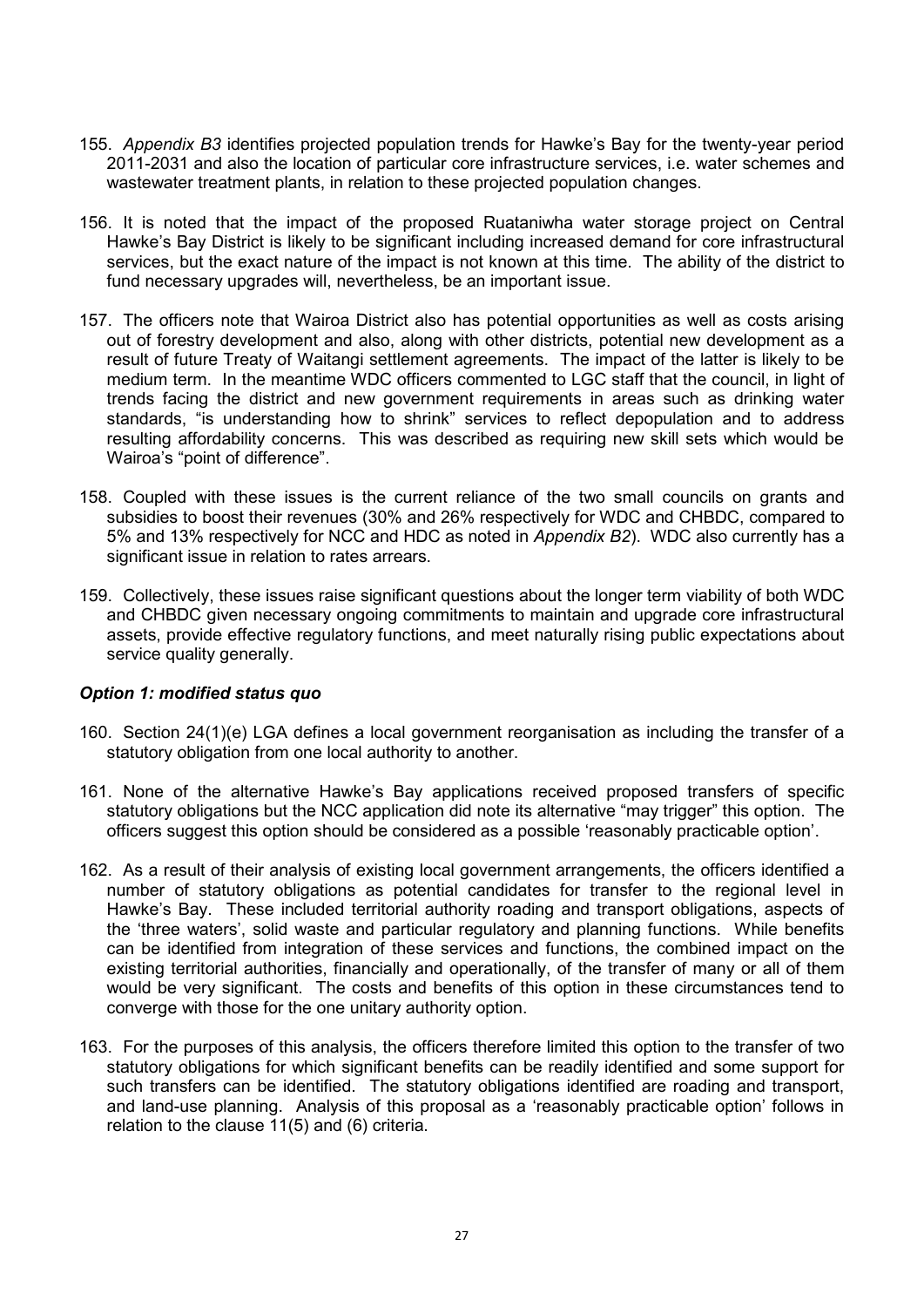# *Contains one or more distinct communities of interest*

164. This option mirrors existing local government arrangements. That is, it involves no structural reorganisation and so existing communities of interest, defined by the boundaries of HBRC and the four territorial authorities, would be retained. The advantages and disadvantages of existing local government arrangements in relation to the clause 11(5)(c) criterion on distinct communities of interest are summarised in the table in paragraph 110.

### *Is an appropriate district/region for efficient performance of the local authority role*

- 165. The roading and transport function is a vital activity in the promotion of economic development and general community well-being in Hawke's Bay, and local government plays an important role in its provision. The question to be addressed is what local government arrangements are likely to facilitate the most efficient, effective and appropriate transport planning and management in the region now and into the future.
- 166. The option of transfer of obligations to the regional level is seen to have significant benefits in relation to the clause 11(5)(b) criterion of an appropriate district/region for efficient performance of the local authority role, with 'efficient' defined in terms of the clause 11(6)(a) and (b) criteria relating to area of impact and area of benefit.
- 167. The roading network needs to be seen to be a regional network including the important linkages between areas supporting primary production and the port and also state highways out of the region. This will facilitate achievement of efficient transporting of freight and also the efficient movement of both residents and visitors/tourists to and around the region.
- 168. It is understood that New Zealand Transport Agency's proposed new funding scheme is likely to have an even stronger regional planning, investment and funding focus, and this would align with a Hawke's Bay-wide local government approach to planning, prioritisation and funding of roading and transport.
- 169. While planning is currently carried out on a regional basis through the Hawke's Bay regional transport committee, the transfer option would address concerns raised with Commission staff that the current regional committee structure was not a particularly effective mechanism for land transport planning and management. These concerns were on the basis that territorial authorities are closer to ratepayers and in a better position to assess the impact of particular projects and developments. Territorial authorities also generally have a higher capacity to address practical transport issues than the regional council as presently constituted. This capacity is seen as transferable to the regional level under this option.
- 170. To help realise the full benefits of such a transfer, consideration was given to an accompanying transfer of the territorial authority statutory obligation for land-use planning to the regional council. Full integration of transportation and land-use planning can be seen to have benefits, for example in terms of identification of optimum locations for particular land use types, e.g. commercial, industrial or agricultural, in relation to available or proposed transportation services across the region. This could have real benefits in terms of facilitating most appropriate economic development across Hawke's Bay. Regionalisation of land-use planning would also address issues of duplication and lack of consistency under existing local government arrangements as identified in *Appendix B1.*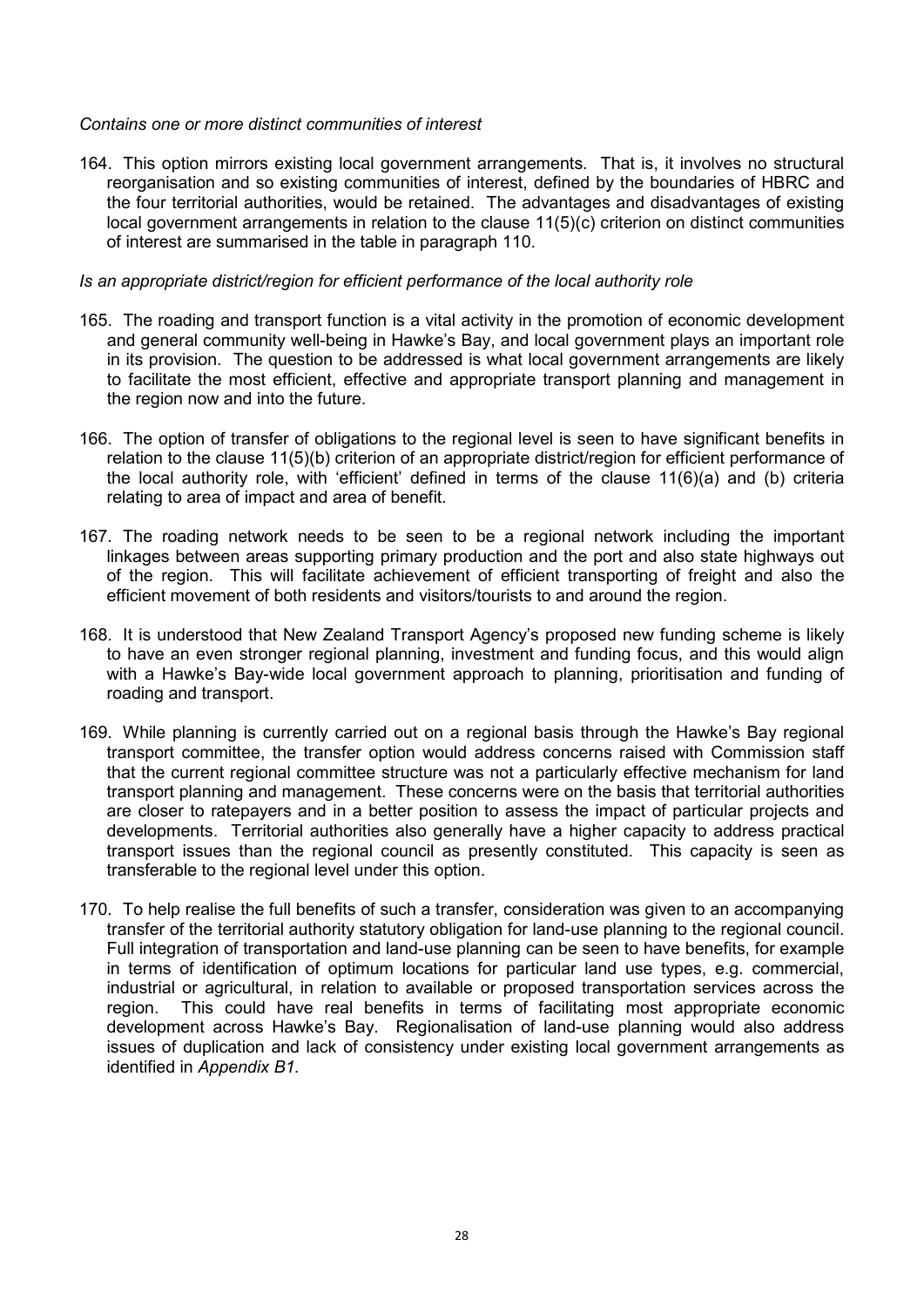# *Enables effective catchment-based flooding and water management*

171. The clause 11(5)(d) criterion of effective catchment-based flooding and water management is not applicable to this option as responsibility for these functions would remain where they currently lie i.e. with HBRC.

*Has the necessary resources to carry out local authority responsibilities, duties and powers effectively*

- 172. The modified status quo option is seen to have advantages and disadvantages in relation to the clause 11(5)(a) criterion of having the necessary resources to effectively carry out local authority responsibilities, duties and powers. It would result in enhanced resources, as a result of aggregation of the resources of four territorial authorities and of the regional council that are currently applied to provision of the roading and transport and in land-use planning functions.
- 173. On the other hand, removal of these responsibilities, particularly roading, from the territorial authorities would have a significant impact on their budgets. The amount of the 'roading and footpaths' budgets of the four territorial authorities and the proportions these are of total operating budgets are as follows:
	- NCC: \$16.5 million (21%)
	- WDC: \$9.3 million (46%)
	- HDC: \$29 million (31%)
	- CHBDC: \$13.9 million (53%).
- 174. In addition to the monetary impact, the transfer of statutory obligations would impact on overall organisational capacity given currently there is significant cross-over of skills and resources in the planning, management and delivery of core infrastructure services. This is particularly the case for smaller councils (e.g. WDC and HDC).

# *Conclusion*

175. Clearly the roading and footpaths function is a very significant component, at around one half of the total operating budget, for WDC and CHBDC. When the other core services, the three waters and solid waste, are added this proportion rises to 73% for WDC and 80% for CHBDC. Given there are similar arguments for transferring other core services in addition to roading and landuse planning, the officers consider the impact on the councils concerned would be so significant as to bring into question the immediate and ongoing viability of those councils. On this basis the officers recommend the modified status quo option not be identified as a 'reasonably practicable option'*.*

# *Option 2: boundary alteration between Napier City and Hastings District*

176. This option is for the location of a new boundary between Napier City and Hastings District at the Tutaekuri River resulting in the northern rural part of Hastings District transferring to a new Napier district.

#### *Contains one or more distinct communities of interest*

177. In relation to the clause 11(5)(c) criterion, NCC argues that this option would better reflect communities of interest at the district level based on a range of community and other services provided to residents outside the city boundaries.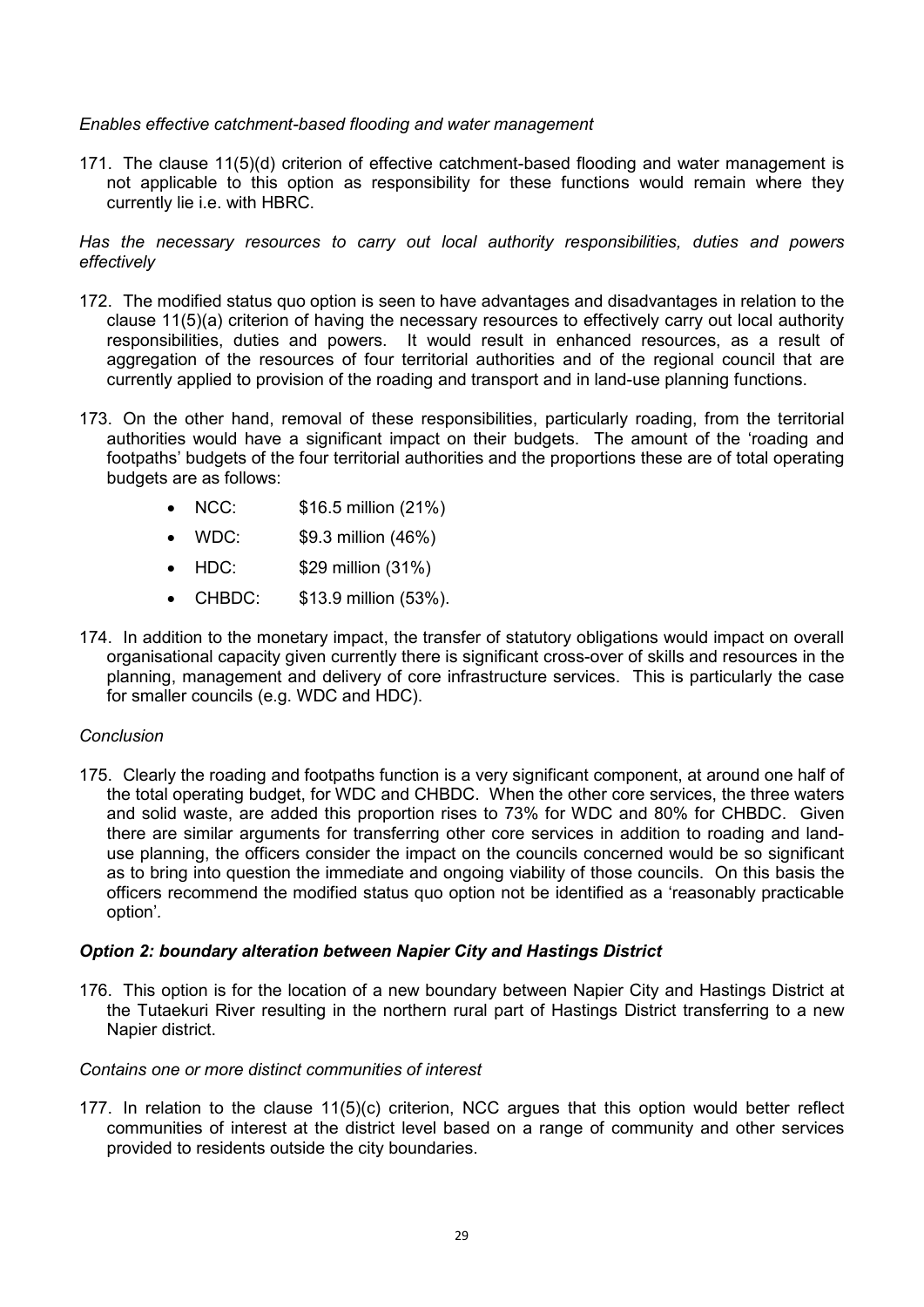- 178. To support this argument, NCC has provided information relating to Napier library usage which shows 5,000 users (out of a total 38,000) reside outside the city boundaries and closer to Napier than to the Hastings urban area. The correspondence received goes on to suggest there are similar patterns for other community services but does not provide evidence to back this up.
- 179. NCC also refers to the fact that a number of the marae and residences of the elected representatives of Te Taiwhenua O Whanganui a Orutu (Napier taiwhenua) are outside the current city boundary.
- 180. On the other hand, the part of Hastings District that would transfer to Napier is rural and has an affinity with the remainder of Hastings District in contrast to the almost exclusive urban nature of Napier City. The Hastings urban area is also clearly the primary servicing centre for many of the rural areas of the region.
- 181. It is noted this was the argument the Local Government Commission used in 1989 when it decided it was inappropriate to divide the then Hastings County between the two urban areas (with the Ngaruroro River being the proposed boundary) and that the administration of this area should be the responsibility of one authority. In deciding whether this should be a Napier or a Hastings authority, the Commission noted that the roading pattern confirmed a community of interest of the area with Hastings, which also had a closer link to other rural areas on the Heretaunga Plains. The county was also then based in Hastings.
- 182. *Appendix B4* confirms Hastings District's ongoing predominance as the principal rural servicing centre. This shows the relative proportions of Hastings and Napier employment involved in 'rural production and processing' in the region, as being in excess of 60% for Hastings compared to 11% for Napier. The addition of 'other processing and manufacturing' employment (i.e. the 'total direct wealth creating industries) shows Hastings as the dominant industrial employment centre in the region.
- 183. In determining the current local government arrangements, the Commission in 1989 decided to extend the boundaries of Napier City "in such a way as to remove any possibility of medium to long-term boundary conflict and enable Napier to develop its broadly based commercial and industrial character".
- 184. When considering reorganisation options again in 1998, the then Commission proposed the union of Napier City and Hastings District based in part on what it saw as a then less clear distinction between the respective communities of interest of the two areas compared to 1989. It identified increased commuting between the two urban areas, the new expressway linking the centres, and an increasing number of organisations with interests across both areas as factors in the blurring of two previously distinct communities of interest.
- 185. *Appendix B4* shows a more equal role now being played by Hastings and Napier in relation to 'services' as reflected in the respective employment proportions though there appears to be a gradually growing dominance by Hastings. It is noted, however, that employment in 'central/local government' services is higher in Napier and an analysis shows there are approximately twice as many government agency offices in Napier compared to Hastings.
- 186. This Commission now needs to address the issue of the relative importance of the dimensions of community of interest as they exist today and into the foreseeable future. On the one hand, NCC argues there are primarily functional community of interest connections between the northern rural area of Hastings District and Napier City and has produced some evidence to support this argument. On the other hand, there is a wider rural community of interest traditionally focused on Hastings as well as evidence of growing commonality of interests between Napier and Hastings which brings into focus the issue of the appropriate territorial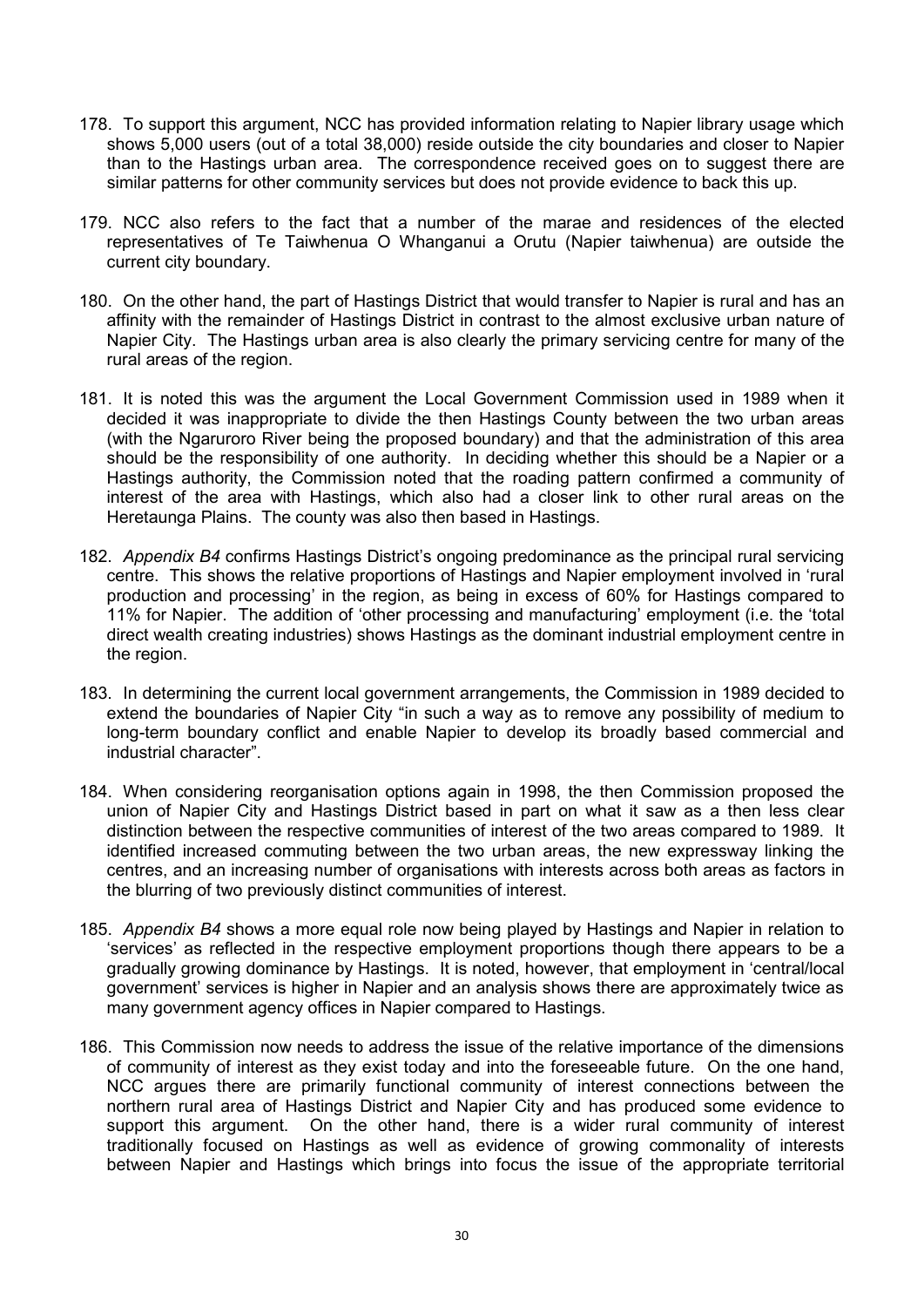authority boundary between the two areas including the appropriateness of any local authority boundary.

# *Is an appropriate district/region for efficient performance of the local authority role*

- 187. This option would see NCC assume responsibility for carrying out the responsibilities, duties and powers that HDC currently undertakes in the area north of Tutaekuri River.
- 188. The area has been governed by HDC for 24 years and as a result both governance and management experience is well-established and may not be easily transferable particularly given limited shared approaches in other areas between the two councils to date.
- 189. A territorial authority boundary at Tutaekuri River would divide the existing rural roading network between two territorial authorities potentially with different approaches or priorities to roading. This would be addressed to some extent, however, with planning and funding of roading being carried out through the regional land transport plan which is the responsibility of HBRC.

### *Enables effective catchment-based flooding and water management*

190. The clause 11(5)(d) criterion of effective catchment-based flooding and water management is not applicable to this option as responsibility for these functions would remain where they currently lie i.e. with HBRC.

*Has the necessary resources to carry out local authority responsibilities, duties and powers effectively*

- 191. Incorporation of responsibility for a large rural area into a new Napier district council would involve transfer of resource management planning to an authority not as well resourced or experienced in relation to planning for rural areas. This could be managed on a transition basis with possible staff transfers or sharing arrangements, and with present rules and requirements for the area continuing to apply until a new district plan was developed or existing plans amended.
- 192. The report by Brian Smith Advisory Services Ltd notes that NCC is in a strong financial position with significant financial assets, currently with very small external debt which will soon be eliminated, and robust service performance information. On this basis it would appear able to assume responsibility for an extended area.

#### *Conclusion*

193. NCC and HDC are the only two affected local authorities in this proposal. As the requirements for being a 'reasonably practicable option' only relate to new or changed local authorities, the proposal can be seen to meet the clause 11 requirements. The officers recommend therefore that the option of a boundary alteration between Napier City and Hastings District be identified as a 'reasonably practicable option' under clause 11(5). Whether this option would best promote good local government in Hawke's Bay is addressed in *Part C.*

# *Option 3: union between Napier City and Hastings District*

194. This option involves combining Napier City and Hastings District and other councils remaining in place or these being considered for reorganisation at a later date. The officers have, however, addressed above the issue of a staged reorganisation process and recommend that this not be identified as a reasonably practicable option. Therefore the following analysis only addresses the option of the union with no change to other councils.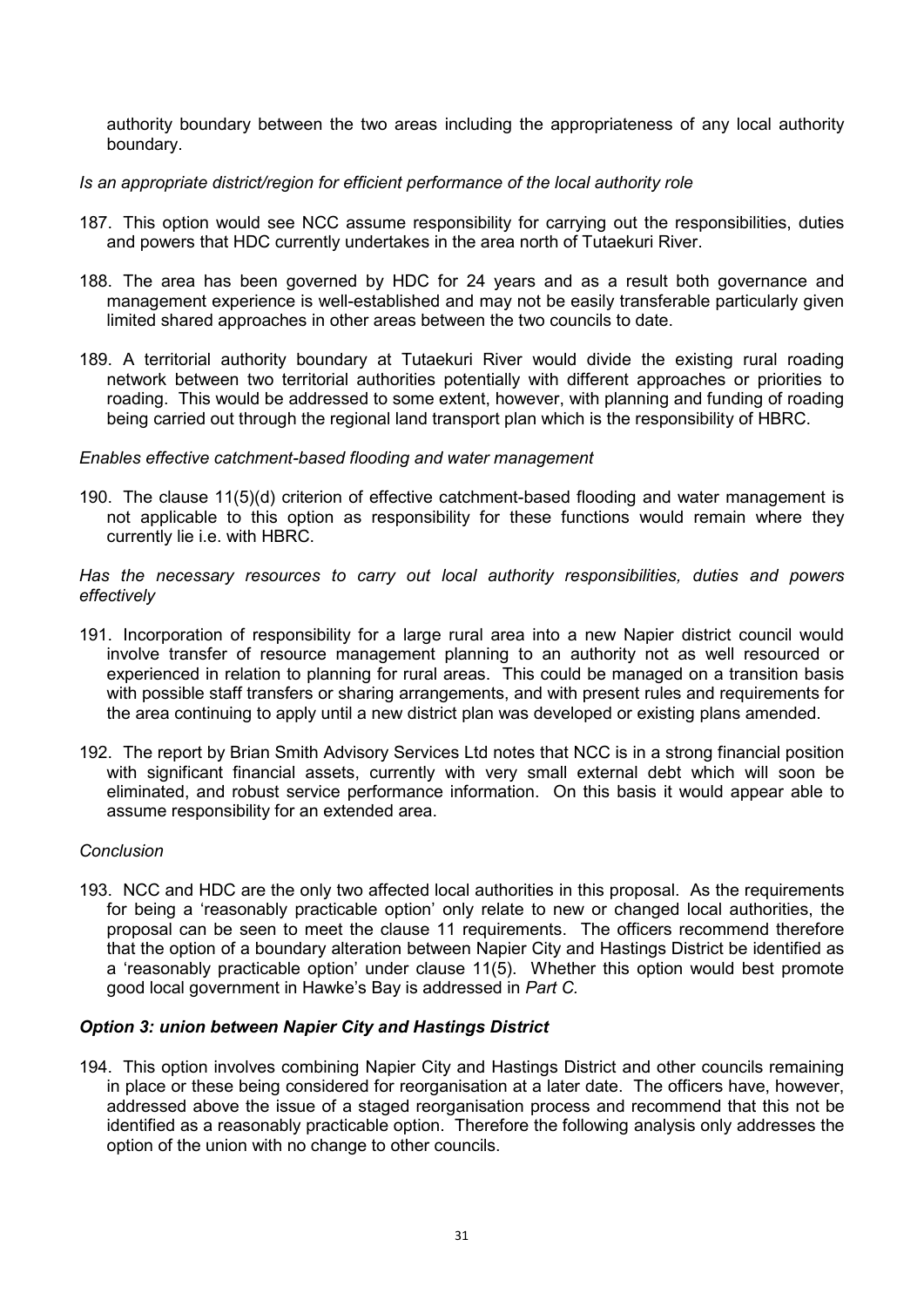# *Contains one or more distinct communities of interest*

195. This option can be seen to address the concern identified in respect of the option of a boundary alteration between Napier City and Hastings District about the two respective communities of interest becoming less distinct over time. It would retain the current Hastings rural community of interest in one territorial authority while recognising the increasing links between the Napier and Hastings urban areas.

#### *Is an appropriate district/region for performance of the local authority role*

- 196. On the basis that the two existing territorial authorities are currently appropriate districts for the performance of the territorial authority role and are adequately performing this role at present, combining the two districts can be seen as meeting the clause 11(5)(b) criterion for an appropriate new district. This could possibly involve establishment of a second tier representation and decision-making structure to reflect local communities of interest.
- 197. The option would also address the concerns raised under the boundary alteration option relating to management of roading as one network and about capacity to address planning issues in rural areas.

### *Enables effective catchment-based flooding and water management*

198. The clause 11(5)(d) criterion of effective catchment-based flooding and water management is not applicable to this option as responsibility for these functions would remain where they currently lie i.e. with HBRC.

*Has the necessary resources to carry out local authority responsibilities, duties and powers effectively*

199. This option is seen as resulting in a local authority having the necessary resources to carry out its responsibilities, duties and powers effectively in terms of the clause 11(5)(a) criterion. This is on the basis that the combined resources of both NCC and HDC would be available to the new authority.

#### *Conclusion*

200. The officers recommend the option of a united Napier-Hastings territorial authority district be identified as a 'reasonably practicable option' under clause 11(5). Whether this option would best promote good local government in Hawke's Bay is addressed in *Part C.*

#### *Option 4: one combined Hawke's Bay district and one Hawke's Bay region*

#### *Contains one or more distinct communities of interest*

- 201. In relation to the clause 11(5)(c) criterion, this option would result in a district-level community of interest coinciding with the existing regional-level community of interest. As noted above, a community of interest at this level can be identified as already existing.
- 202. Given the size of the proposed district, the officers consider that a second tier representation and decision-making structure would be necessary under this option to reflect more local communities of interest. As a territorial authority, the only available mechanism for such a second tier structure would be community boards. This would lead to a three-tier local government structure for Hawke's Bay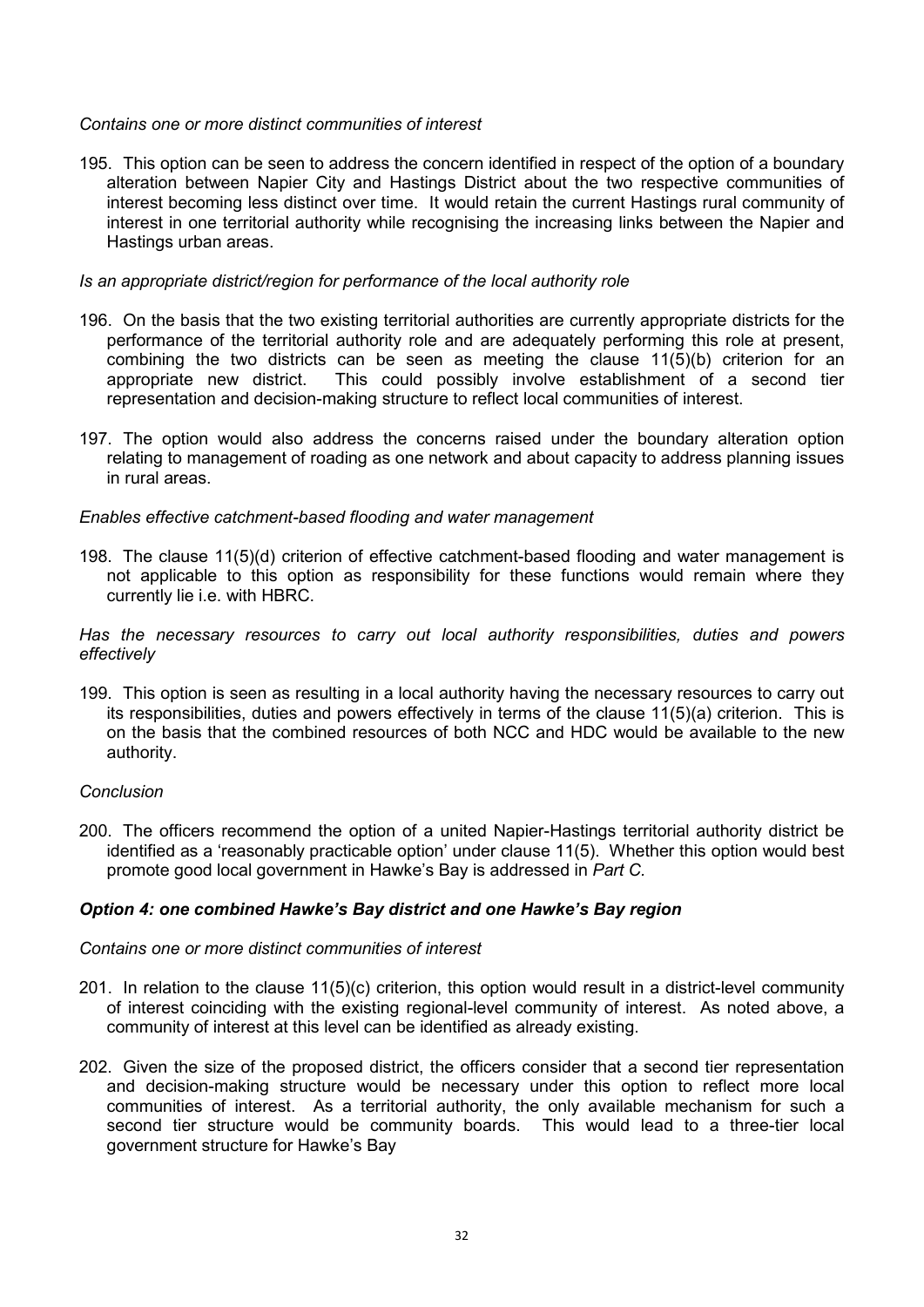- 203. A concern with this option is the impact it would have in relation to the political dimension of communities of interest i.e. the representation of different interests and mechanisms for resolution of conflicts of the different interests. The option would result in constitution of two local authorities covering exactly the same area and this is likely to cause confusion for the public as to which body is responsible for which function.
- 204. In addition, the territorial authority would have a directly elected mayor while the regional council would have an appointed chair. This again is likely to cause confusion for the public as to the roles of both, and to lead to tension between the officeholders as to whether one has a greater mandate than the other to speak on behalf of Hawke's Bay.

### *Is an appropriate district/region for performance of the local authority role*

- 205. By retaining the existing Hawke's Bay Region, an appropriate region is retained for the performance of the regional council role in terms of the clause 11(5)(b) criterion, and this can be seen as being adequately performed at present by HBRC.
- 206. The officers consider that a territorial authority also covering the existing region could perform the territorial authority role adequately and achieve a number of efficiencies as identified in this report and appendices and addressed further in *Part C*.

# *Enables effective catchment-based flooding and water management*

207. The clause 11(5)(d) criterion of effective catchment-based flooding and water management is not applicable to this option as responsibility for these functions would remain where they currently lie i.e. with HBRC.

*Has the necessary resources to carry out local authority responsibilities, duties and powers effectively*

208. This option is likely to result in local authorities having the necessary resources to carry out their responsibilities, duties and powers effectively in terms of the clause 11(5)(a) criterion. This is on the basis that HBRC would be retained as presently constituted, and there would be gains from aggregating the resources of the existing four territorial authorities.

#### *Conclusion*

209. The primary advantages of this option are seen to be maintenance of the present separation of the regional council and territorial authority roles while gaining the benefits of increased efficiencies and effectiveness in relation to territorial authority roles. The separation of planning and operational roles in particular is seen as desirable by some people. However, this advantage is not seen by the officers as outweighing the disadvantages identified above in relation to coinciding communities of interest at both the regional and district level particularly in relation to the potential for public confusion. It is noted, further, that the size of Hawke's Bay is comparable to existing unitary authorities elsewhere in the country which have one tier of local government and are seen as able to perform their role satisfactorily. For these reasons the officers recommend that this option not be identified as 'a reasonably practicable option'.

# *Option 5: one unitary authority for Hawke's Bay*

#### *Contains one or more distinct communities of interest*

210. As noted above, a Hawke's Bay regional community of interest can be identified as currently existing in line with the clause 11(5)(c) criterion. A single authority representing the region would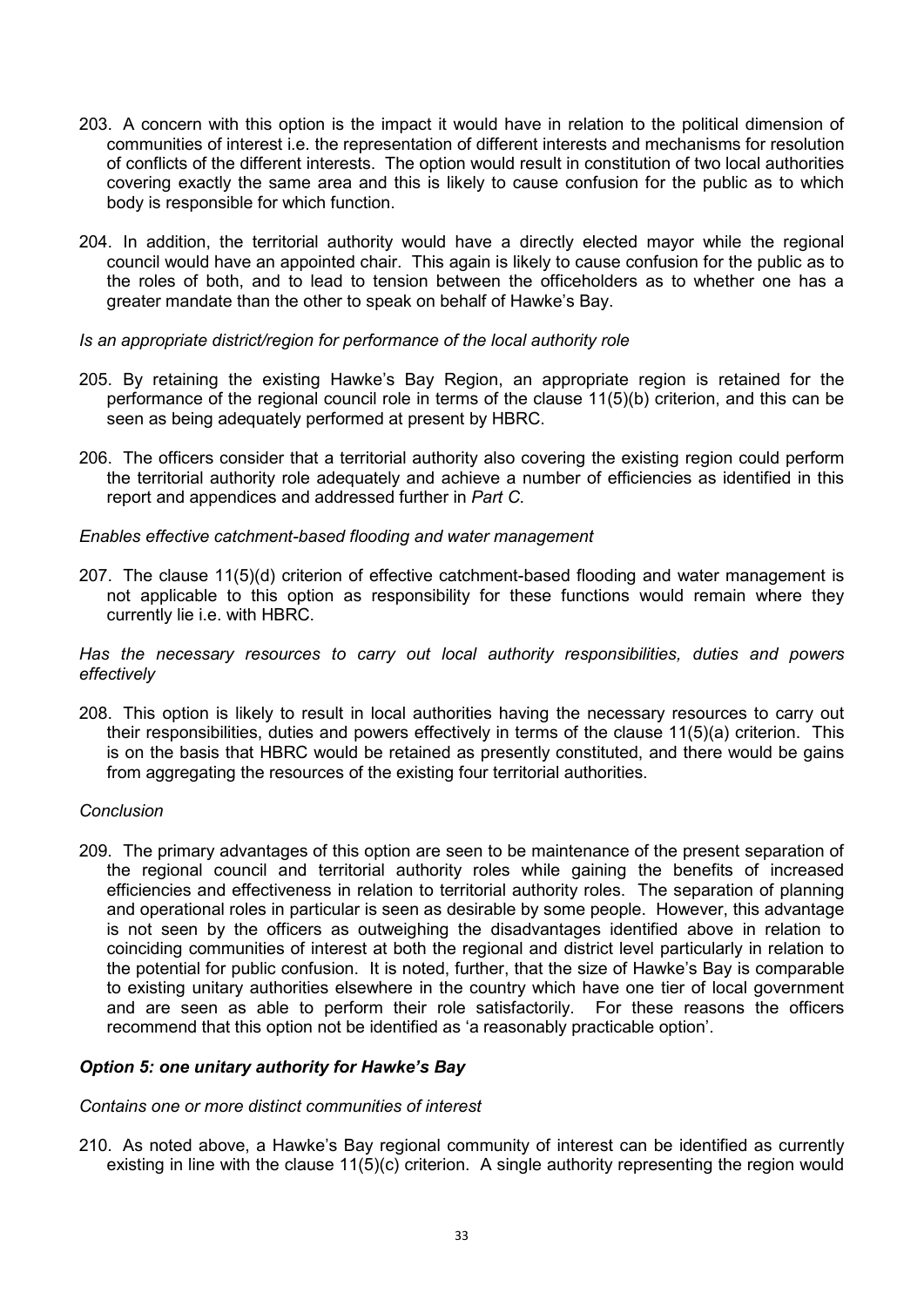facilitate advocacy for the region as a whole by providing one mandated directly-elected voice to speak for the region. This option would make it easier for central government agencies to work with local government in the region with a view to helping improve the general well-being of Hawke's Bay.

- 211. On the other hand, one region-wide local authority structure and set of processes may be seen as not able to reflect and represent the diverse local communities of interest in Hawke's Bay as effectively as the different existing arrangements of the five local authorities.
- 212. To address such concerns the Commission would need to consider both detailed representation arrangements for any new council and also possible second tier representation and decision-making structures.
- 213. The officers consider that the size, geography and diversity of communities in Hawke's Bay Region would require a second tier, under the one unitary authority option, to ensure the requirement to enable democratic local decision-making and action is met.
- 214. Currently only community boards are available as an option in relation to possible second tier representation and decision-making structures (although the Minister of Local Government has announced his intention to introduce legislation that would allow local boards to be established in all parts of New Zealand with unitary authorities).
- 215. Other mechanisms to address any perceived reduction in representation and access to council include mechanisms to improve access to council information, improved access to staff in all areas, well designed consultation procedures and co-management protocols for working with community groups.

# *Is an appropriate district/region for efficient performance of the local authority role*

- 216. In relation to the clause 11(5)(b) criterion, the formation of a single region-wide unitary authority would provide for regional functions to be the responsibility of one local authority as they are under existing arrangements, but with that authority also acquiring territorial authority functions.
- 217. Based on the information provided in this report and appendices, the officers consider that combining the four territorial authority districts into one district is likely to result in an appropriate district for the efficient performance of the territorial authority role. As that role relates to the purpose of local government set out in section 10 LGA and to prescribed duties and responsibilities, the officers consider this criterion is best addressed in relation the clause 12 requirements relating to good local government. Accordingly the appropriateness of a combined district is addressed further in *Part C*.

#### *Enables effective catchment-based flooding and water management*

218. The clause 11(5)(d) criterion of effective catchment-based flooding and water management is not applicable to this option as responsibility for these functions would remain where they currently lie i.e. at the regional level under one body.

*Has the necessary resources to carry out local authority responsibilities, duties and powers effectively*

219. This option is seen as meeting the clause 11(5)(a) criterion as existing resources for carrying out regional functions would be able to be transferred from HBRC to the new organisation while the combined resources of the existing four territorial authorities would also be available to the new organisation. The option would also address concerns about the longer term viability of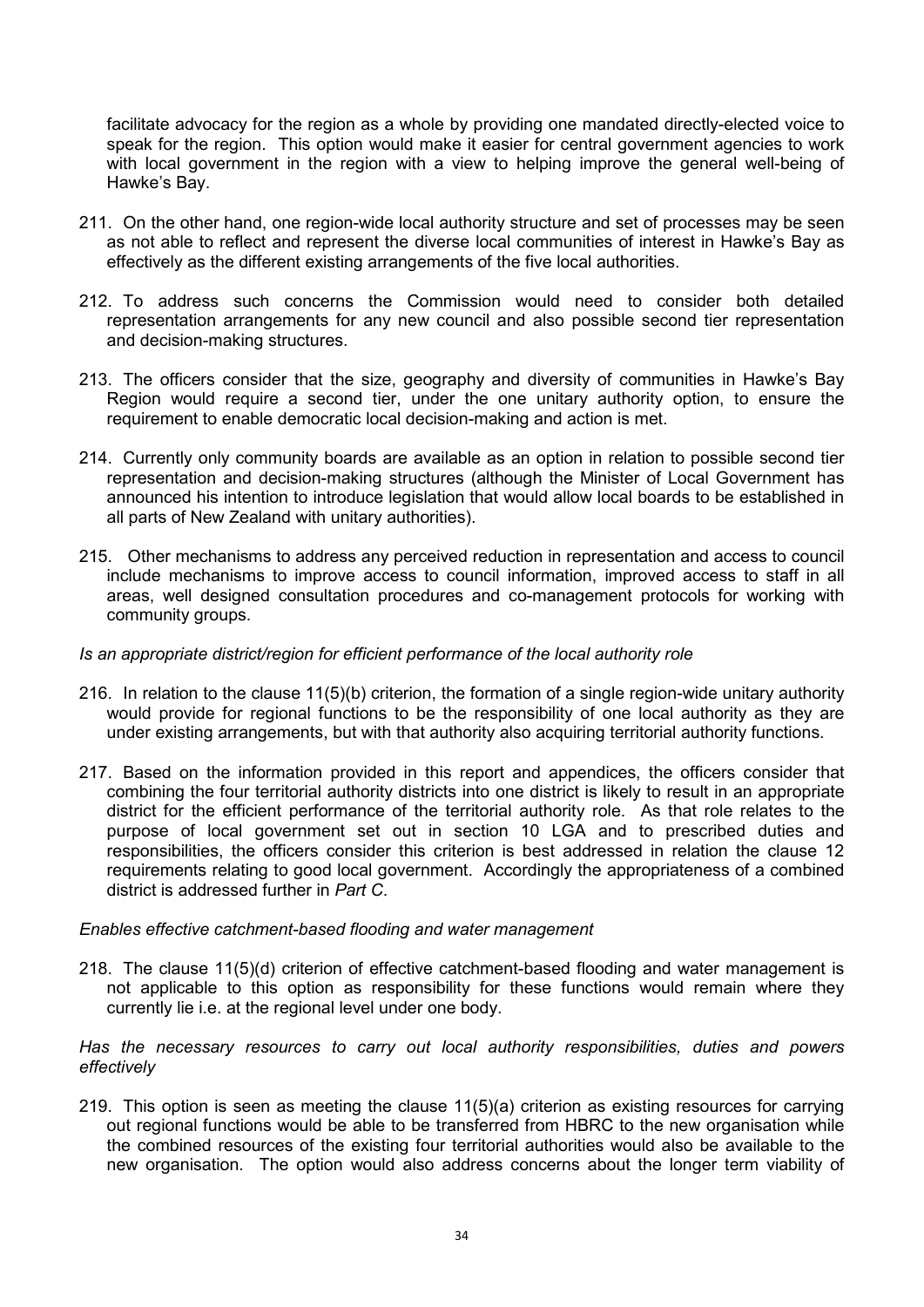WDC and CHBDC and particularly them having the necessary resources to carry out their responsibilities, duties and powers.

### *Conclusion*

220. The officers recommend the option of one unitary authority for Hawke's Bay be identified as a 'reasonably practicable option' under clause 11(5). Whether this option would best promote good local government in Hawke's Bay is addressed in *Part C.*

### *Recommendation*

- 221. It is recommended that, pursuant to clause 11 of Schedule 3 of the LGA, the Commission identifies the following options, in addition to existing local government arrangements, as 'reasonably practicable options' in relation to Hawke's Bay local government arrangements:
	- a boundary alteration between Napier City and Hastings District
	- union of Napier City and Hastings District
	- one unitary authority for Hawke's Bay Region.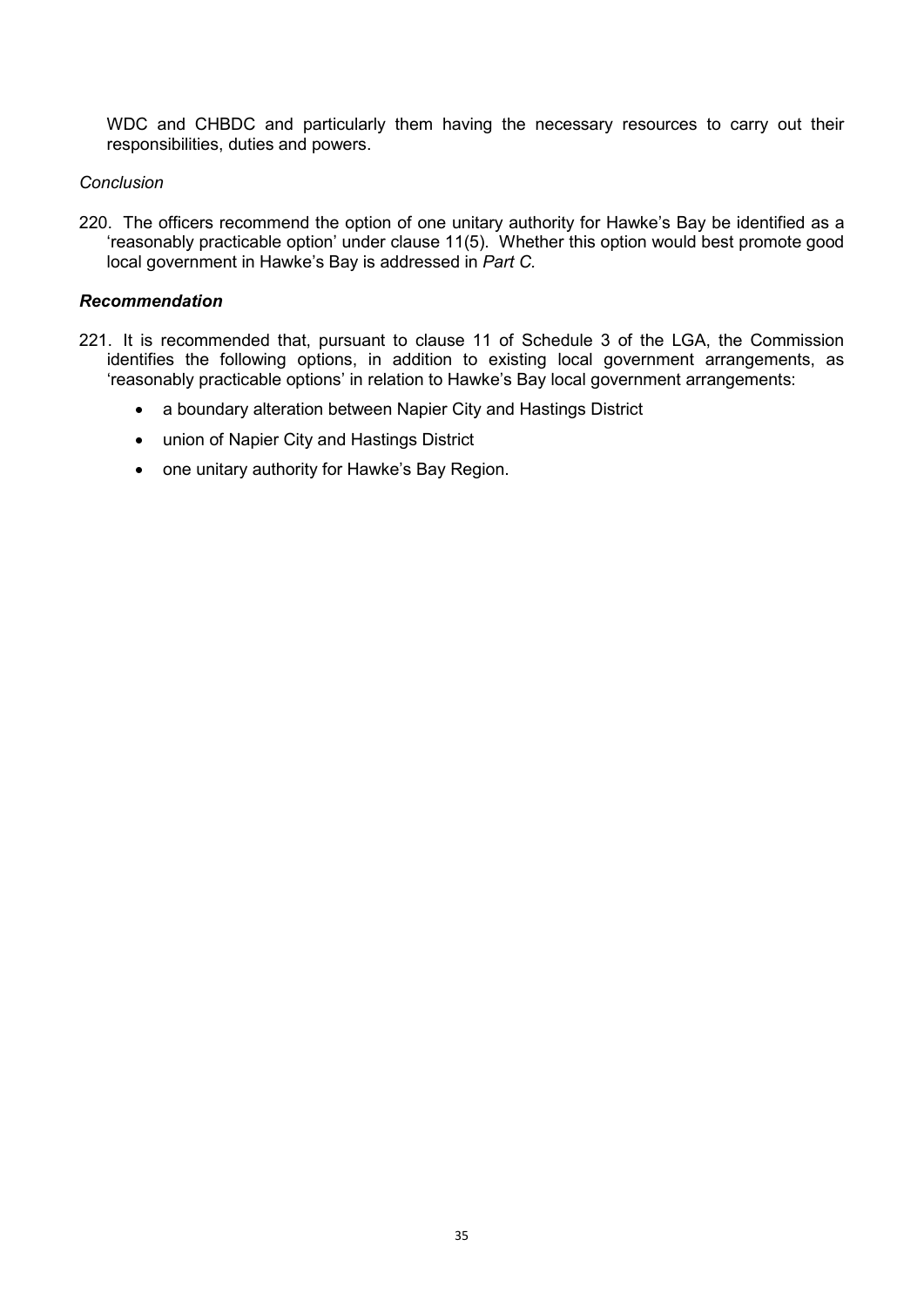# **Part C: Identification of the Commission's 'preferred option'**

# *Statutory requirements*

- 222. Clause 11(8) of Schedule 3 provides that if the Commission identifies two or more 'reasonably practicable options', it must determine its 'preferred option' having regard to the criteria in clause 12. Those criteria, on which the Commission must be satisfied, are that its 'preferred option':
	- will best promote, in the affected area, the purpose of local government as specified in section 10 LGA
	- will facilitate, in the affected area, improved economic performance, which may (without limitation) include:
		- o efficiencies and cost savings
		- o productivity improvements, both within the local authorities and for the businesses and households that interact with those local authorities
		- $\circ$  simplified planning processes within and across the affected area through, for example, the integration of statutory plans or a reduction in the number of plans to be prepared or approved by a local authority.
- 223. As a result of the analysis in *Part B*, three 'reasonably practicable options', in addition to existing local government arrangements, have been identified. These options are now analysed against the clause 12 requirements.

# *Best promotes the purpose of local government: enables democratic local decision-making and action by, and on behalf of, communities*

224. The enabling of democratic local decision-making and action by, and on behalf of, communities is seen to relate to the effectiveness of both representation and decision-making structures and processes.

#### *Representation*

225. Existing local government arrangements in Hawke's Bay currently provide a relatively high level of representation.

|                               | <b>NCC</b>                | <b>WDC</b>               | <b>HDC</b>                | <b>CHBDC</b>             | <b>HBRC</b>   |
|-------------------------------|---------------------------|--------------------------|---------------------------|--------------------------|---------------|
| No. of elected<br>members     | Mayor & 12<br>councillors | Mayor & 6<br>councillors | Mayor & 14<br>councillors | Mayor & 8<br>councillors | 9 councillors |
| Population per<br>councillor* | 4.770                     | 1.315                    | 5.231                     | 1,590                    | 16,797        |

\*These are updated 2013 population census figures

- 226. In addition, one of the four districts, Hastings, currently has a second tier community board structure for its rural area comprising four elected members and two appointed ward members.
- 227. Under existing arrangements the current levels of representation and second tier structures would remain until each local authority undertook its next representation review, either prior to the 2016 local authority elections or the 2019 elections.
- 228. Under both the boundary alteration and union of Napier and Hastings options, new representation arrangements would be established for the Napier-Hastings area with existing arrangements remaining in place for other local authorities until their next representation review.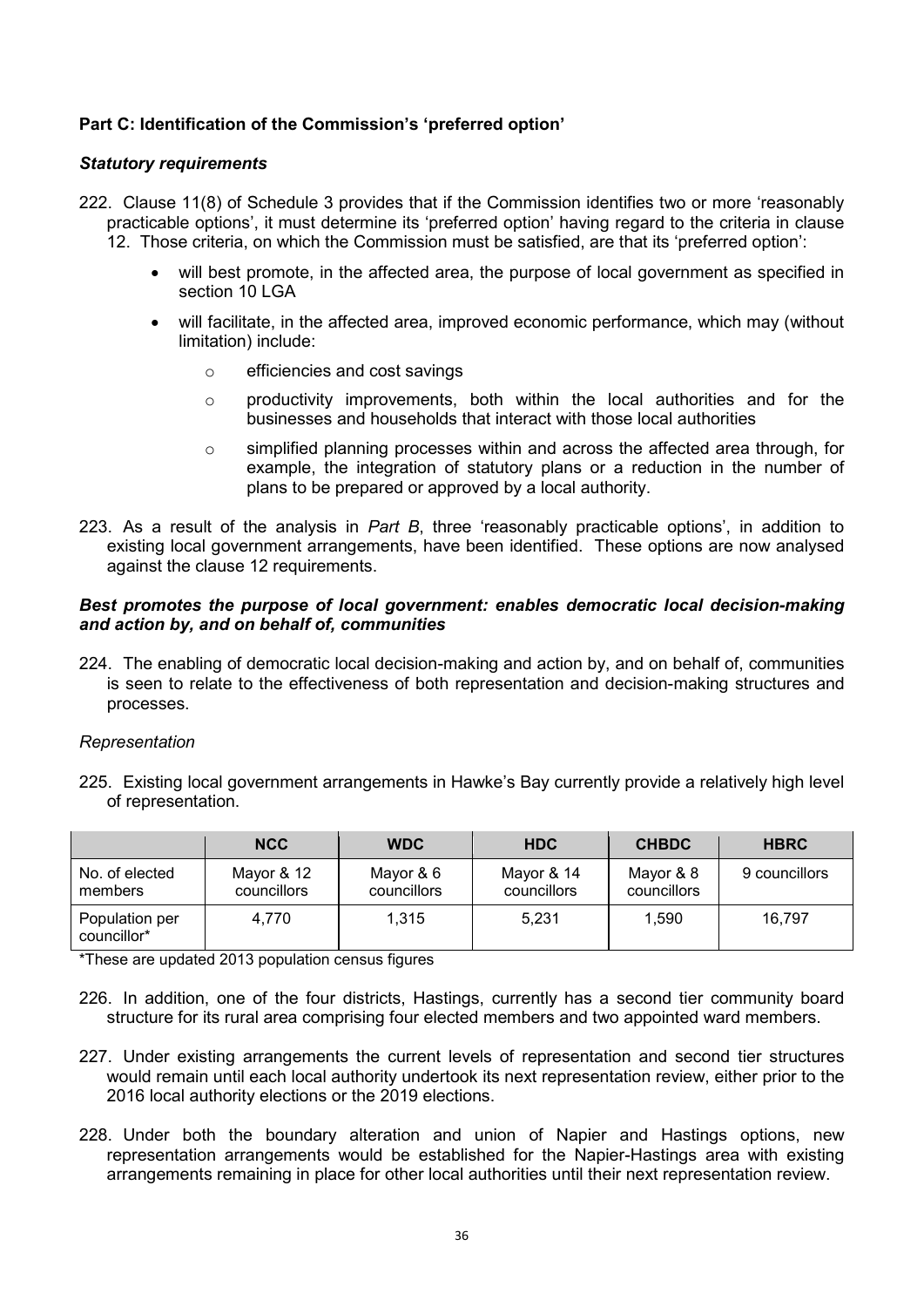- 229. In relation to the one unitary authority option, one possible model for representation at the local authority level is that of the existing constituency arrangements of HBRC. This model, comprising nine members elected from five constituencies *(see Appendix C1),* was developed during the recent representation review process and approved, with some modification, by the Commission. It was seen to best provide for fair and effective representation for the region.
- 230. A unitary authority, being a territorial authority, is required to have between 6 and 30 members including the mayor. In determining representation arrangements for a new unitary authority, the Commission has to:
	- have regard to the existing electoral arrangements of the existing local authorities
	- provide fair and effective representation for individuals and communities
	- comply with the requirements of the Local Electoral Act
	- take into account the responsibilities and duties and powers of the local authority.
- 231. The HBRC model was developed for a council of nine members and it could be directly applied to a new council of 9, 18 or 27 members (excluding the mayor). Levels of representation under these three scenarios would be as follows:
	- 9 councillors: one councillor per 16,798 people
	- 18 councillors: one councillor per 8,399 people
	- 27 councillors: one councillor per 5,599 people.
- 232. A reduction in the current level of representation at the local authority level under a one unitary authority option for Hawke's Bay is likely in terms of number of councillors. However, this has to be weighed up against effectiveness of representation of the various Hawke's Bay communities of interest under the various options.
- 233. In respect of the regional community of interest, the lack of one mandated directly-elected voice to speak for and advocate on behalf of Hawke's Bay and its various communities has been identified by a number of interests. This is seen by many as a significant problem with existing arrangements. The officers consider that this concern would only be satisfactorily addressed by the one unitary authority option given it would result in one directly-elected mayor representing all of Hawke's Bay.
- 234. The officers note that NCC acknowledges the importance of the advocacy role on behalf of Hawke's Bay by proposing, as part of its boundary alteration option, the establishment of a joint council regional board to perform this role among other functions. This proposed board is addressed below under 'decision-making structures and processes'.
- 235. In summary, the one unitary authority option, in comparison to the other options including existing arrangements, can be seen to best enable representation and advocacy on behalf of the Hawke's Bay regional community of interest. A concern to be addressed under this option, however, is how effectively the new authority could represent more local communities of interest within the region given significant diversity between rural and urban areas in particular. Consequently an appropriate second tier representation and decision-making structure would be very important in relation to the requirement to enable democratic local decision-making and action.
- 236. While local boards may become available as an option before any final proposal is considered for Hawke's Bay, the only option available to the Commission at the present time is community boards.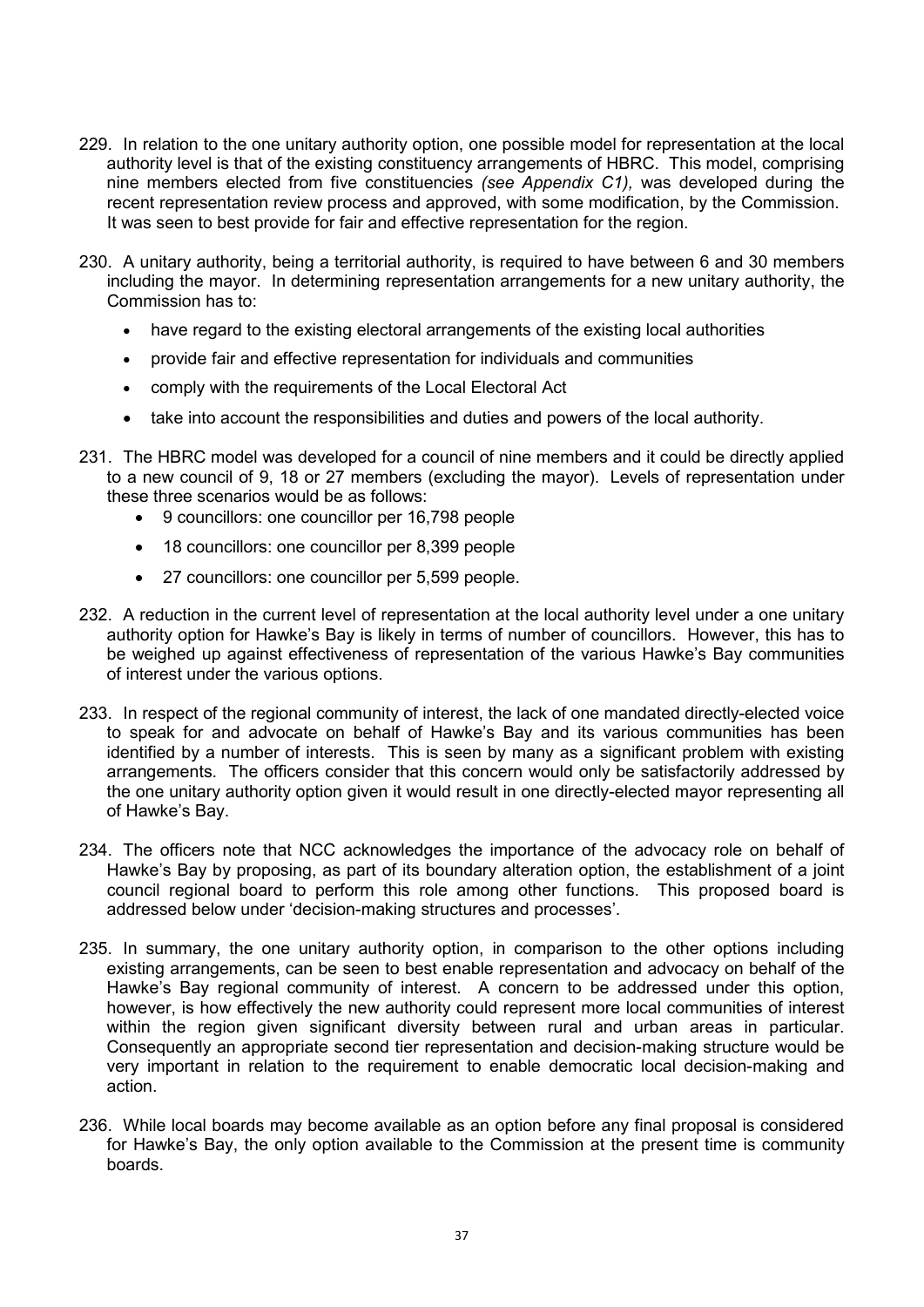#### *Decision-making structures and processes*

**.** 

- 237. The two main issues that need to be determined in relation to a second tier representation and decision-making structure, under a one unitary authority option, are the range of responsibilities of that tier and the number and boundaries of board areas.
- 238. In its final reorganisation scheme for the proposed Nelson Tasman District in 2012, the Commission proposed a set of community board responsibilities and powers that were considered to give the boards a high degree of empowerment.<sup>[7](#page-25-0)</sup> The officers consider that applying a similar model to a Hawke's Bay unitary authority, involving significant levels of empowerment and delegations, would be appropriate given the diversity of the region.
- 239. The next question is what the areas of the boards should be. One option would be to use the ward structure as the basis for board areas. This would result in there being five boards if the HBRC representation model was adopted. Possible alternative board arrangements could be explored further if the Commission determines the single unitary authority as its preferred option.
- 240. Second tier representation and decision-making structures can be seen to not only address any perceived loss of representation at the regional level, but to effectively represent the diverse communities of interest that exist at the local level across Hawke's Bay. The officers consider, therefore, that an appropriate community board structure should be established as part of a one unitary authority model for Hawke's Bay if this is adopted as the Commission's preferred option.
- 241. In addition, it is noted there are other mechanisms which a local authority can implement to address concerns about any perceived reduction in representation and access to council. Such mechanisms include good access to council staff across the region and to council information, well designed consultation processes and co-management protocols for working with community groups in particular areas.
- 242. A whole of Hawke's Bay approach is seen as likely to facilitate engagement and foster participation of hapū/iwi/Māori in Hawke's Bay local government decision-making. This is firstly on the basis that four of the six areas under Ngati Kahungunu would relate closely to the combined area of Hawke's Bay Region without the complications of territorial authority boundaries dividing the area. The other two areas relate to the Tararua and Wairarapa Districts.
- 243. The officers note at present there are a range of mechanisms in place across the Hawke's Bay local authorities in response to the requirements of the LGA relating to participation of Māori in local authority decision-making. Consistency of approach would be beneficial for Māori with the one unitary authority option resulting in fewer bodies seeking to consult with Māori and to whom submissions need to be made.
- 244. One particular mechanism is the current Hawke's Bay regional plan committee which comprises equal representation from HBRC and hapū/iwi claimant groups including Tūwharetoa and Tūhoe iwi. The purpose of the committee is to review and develop regional policy statements and regional plans for Hawke's Bay under the Resource Management Act 1991. Again this committee relates to Hawke's Bay as a whole and establishment of one unitary authority for the region would facilitate the continued operation of the committee. [8](#page-37-0)

 $<sup>7</sup>$  They were subsequently used as a model for a new system of more empowered community boards developed by the Thames-</sup> Coromandel District Council.

<span id="page-37-0"></span> $8$  A Bill is proposed to be introduced to Parliament this year, as part of Hawke's Bay Treaty settlements, to entrench this committee and thereby give claimant groups a formal decision-making role in relation to natural resources in the region.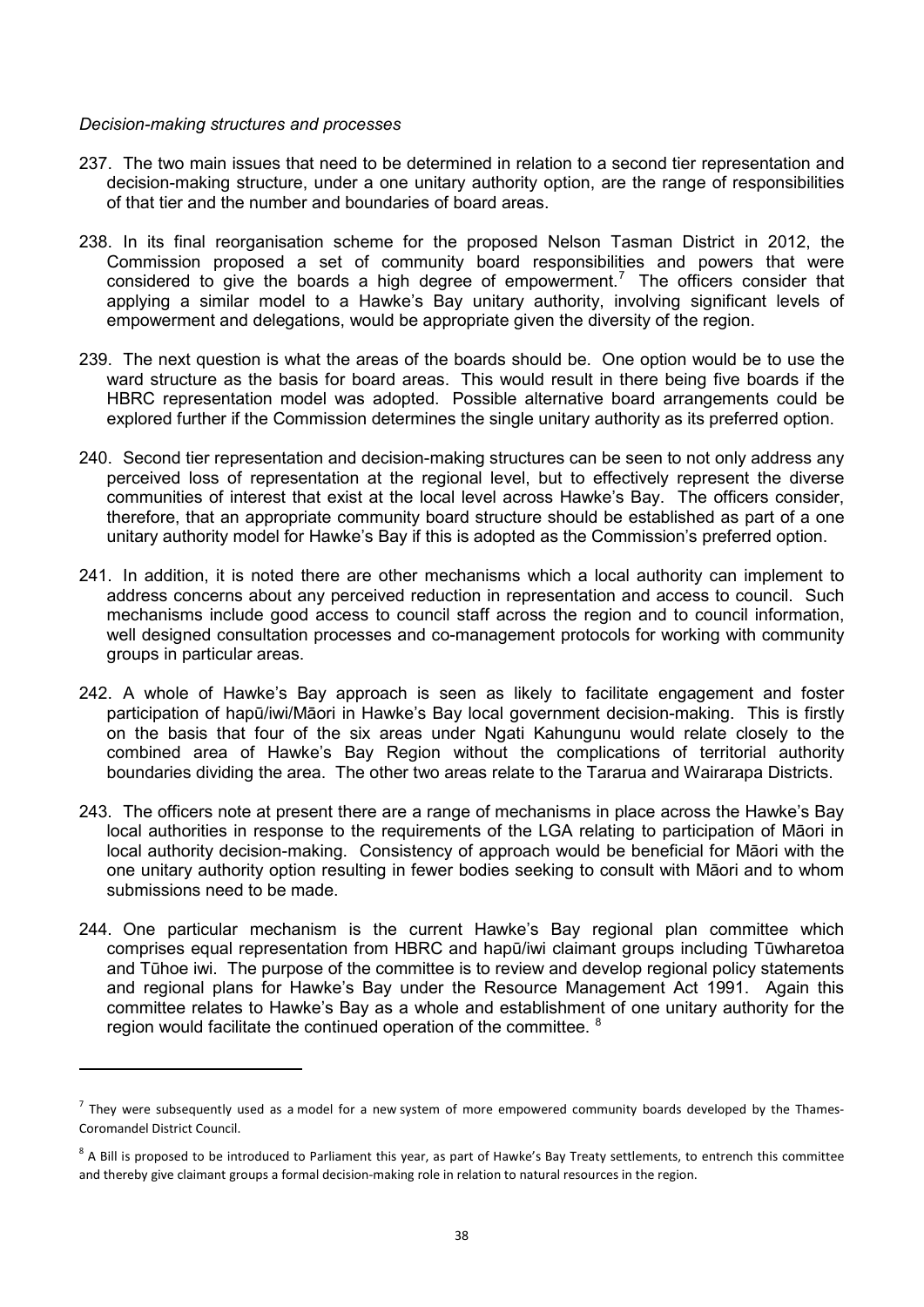- 245. If the one unitary authority option were to be adopted by the Commission as its 'preferred option', consideration could be given to including the existing regional plan committee in the draft proposal as a committee of the new council, along with a Māori Board, with similar respective roles as those being proposed in Northland Region. Further consideration of the respective roles of the committee and board under a new council in Hawke's Bay could then be given in conjunction with consideration of any final reorganisation proposal for Hawke's Bay. By this time Parliament may have enacted the Hawke's Bay settlement Bill.
- 246. It is acknowledged that in addition to the interests of Kahungunu, the interests of Tūhoe and Tūwharetoa in the region need also to be recognised. The interests of Tūwharetoa in the areas of Taupo District included in the region are addressed below. In respect of Tūhoe, it is noted that establishment of one unitary authority in Hawke's Bay would reduce by two the number of local authorities with which it would need to maintain relations.
- 247. The NCC boundary alteration option also contained a proposal for establishment of a 'joint council regional board' to direct the development of:
	- a Hawke's Bay spatial plan
	- a Hawke's Bay unitary plan
	- code of practice
	- common bylaws
	- advocacy for Hawke's Bay.
- 248. The board, as a joint committee of the existing five Hawke's Bay councils, would comprise two representatives of each council and two representatives of local iwi. NCC proposes that the board would have authority to act delegated from the parent councils.
- 249. Specifically NCC proposes that the board would have delegated authority to approve a spatial plan for Hawke's Bay and that this authority be provided for in a final reorganisation scheme. In this regard the officers note that clause 43(h) of Schedule 3 provides that the Commission can provide for committees and their responsibilities for the first term of a *new* local authority. While these provisions are to be addressed in the forthcoming amendment Bill, it appears such a provision, if it were able to apply to *existing* local authorities in future, would still only last for one electoral term. Delegated authority for the board beyond the initial three-year term would then depend on the continued agreement of all of the councils.
- 250. The NCC proposal also notes that the spatial plan would be "committed to and owned by all of the local authorities in the region" and would include the regional land transport strategy/plan. This raises further questions about the certainty of ongoing goodwill of all the councils to continue supporting the plan into the future and legal questions about including other statutory plans in the spatial plan and representation of statutorily required parties.
- 251. The same questions arise about ongoing support and commitment of all the councils for the other proposed tasks of the regional board. On the basis of the above comments and the fact that there has been the opportunity for many years for the Hawke's Bay councils to establish such a joint decision-making process, the officers do not consider the proposed joint council regional board is likely to provide surety in future decision-making in respect of the identified tasks. This can be compared with the surety that would result from one council being responsible and directly accountable for these tasks on an ongoing basis.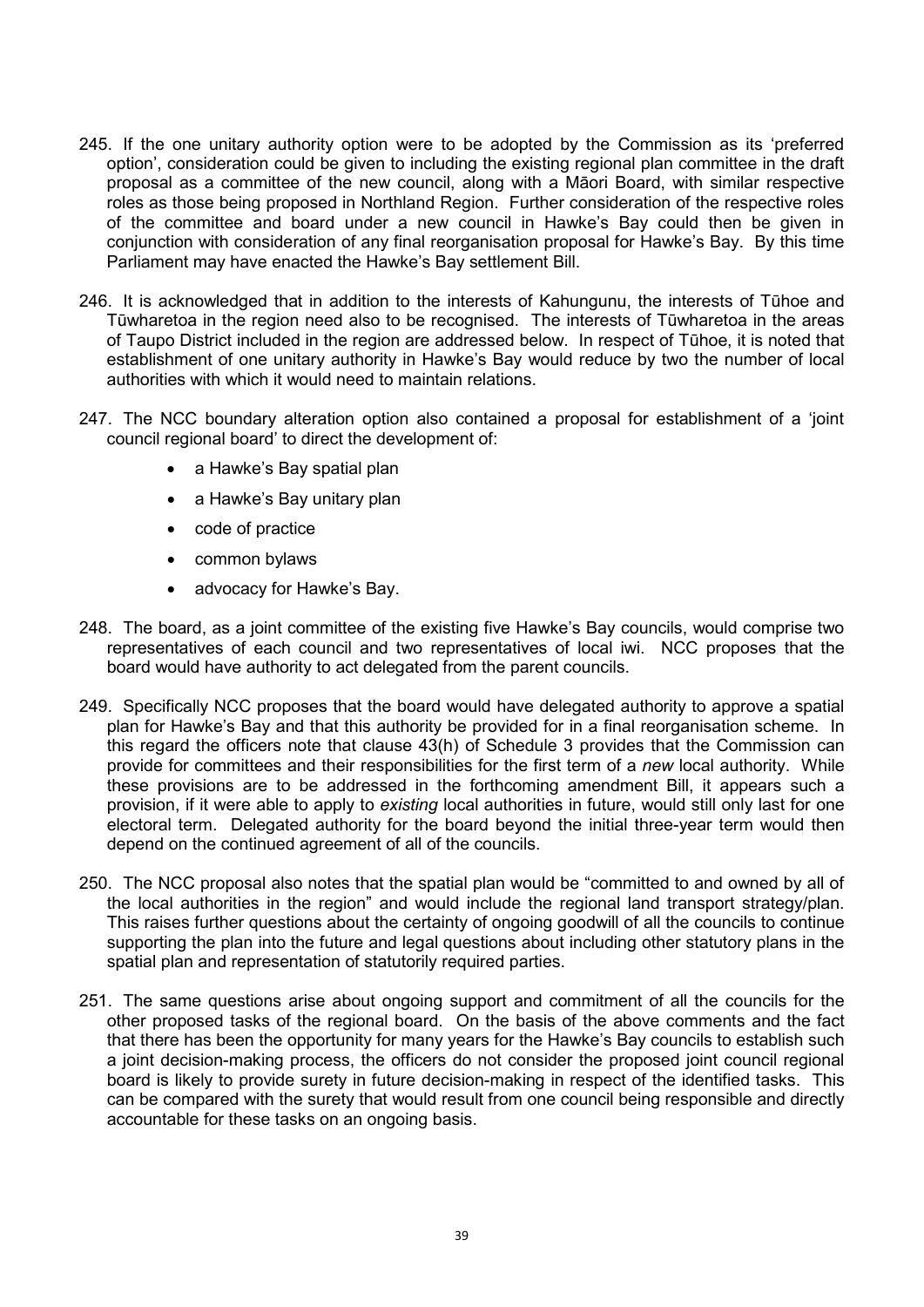### *Best promotes the purpose of local government: meets current and future needs of communities for good quality local infrastructure, local public services and performance of regulatory functions*

- 252. Section 10 LGA, as amended, defines 'good quality' in relation to infrastructure, public services and performance of regulatory functions as meaning efficient, effective and appropriate to present and anticipated future circumstances.
- 253. Analysis in this report has highlighted concerns about maintenance and upgrading of particular core services, principally roading, potable water and wastewater services, in areas of the region with declining populations notably Wairoa and Central Hawke's Bay Districts. The officers consider the capacity of these areas to fund necessary maintenance and upgrading will increasingly come into question. In addition, the councils' current reliance on outside funding through grants and subsidies is unlikely to be viable into the future given government reviews of these assistance programmes. There are also likely to be continuing concerns about the ability of the councils in these areas to attract and retain necessary skilled staff for the management of these functions.
- 254. This report has identified the potential for improving the quality of Hawke's Bay infrastructure, public services and performance of regulatory functions as a result of new shared or joint arrangements. The potential for improvements arises from economies of scale and economies of scope in particular services, and better matching of the areas of impact and benefit of services with responsibility for funding these services.
- 255. The state of the roading system in both the northern and southern areas of the region is likely to become a concern if planned developments in these areas proceed or proceed to the current projected timelines. These developments are the Ruataniwha water storage project in Central Hawke's Bay and expansion of forestry in Wairoa. Any inability of the roading network to cope with the resulting increased demand would be a serious impediment to economic development of the region as a whole. Consultation by the Commission with both primary producers and infrastructure providers has confirmed concerns about the transport network and the need for certainty in ongoing investment.
- 256. Amalgamating the four districts into a single organisation would achieve consistency and greater capacity in territorial authority functions such as roading. It would also involve a combining of regional and district funding sources into a single pool with a potential for more efficient expenditure and elimination of possible duplication in spending.
- 257. Planning and lobbying for transport priorities relating to the sealed road network, at least, is clearly a regional scale activity and on the basis of past performance and lack of coordination across boundaries, has not achieved an appropriate scale. This led Commission officers to consideration of the transfer of the territorial authority statutory obligation to the regional level under the modified status quo option. The desired objective would also be achieved by the one unitary authority option.
- 258. In relation to planning and regulatory activities, it is noted that the range of regional level functions are matters generally considered to need scale to operate well and are generally carried out at regional or even a pan-regional level in different areas across the country. The reasons for this are that the activities are inherently based around achieving consistency of management across contiguous areas. They also require specialist skills and larger organisations generally have the advantage of economies of scale in this respect. This provides further support for the one unitary authority option.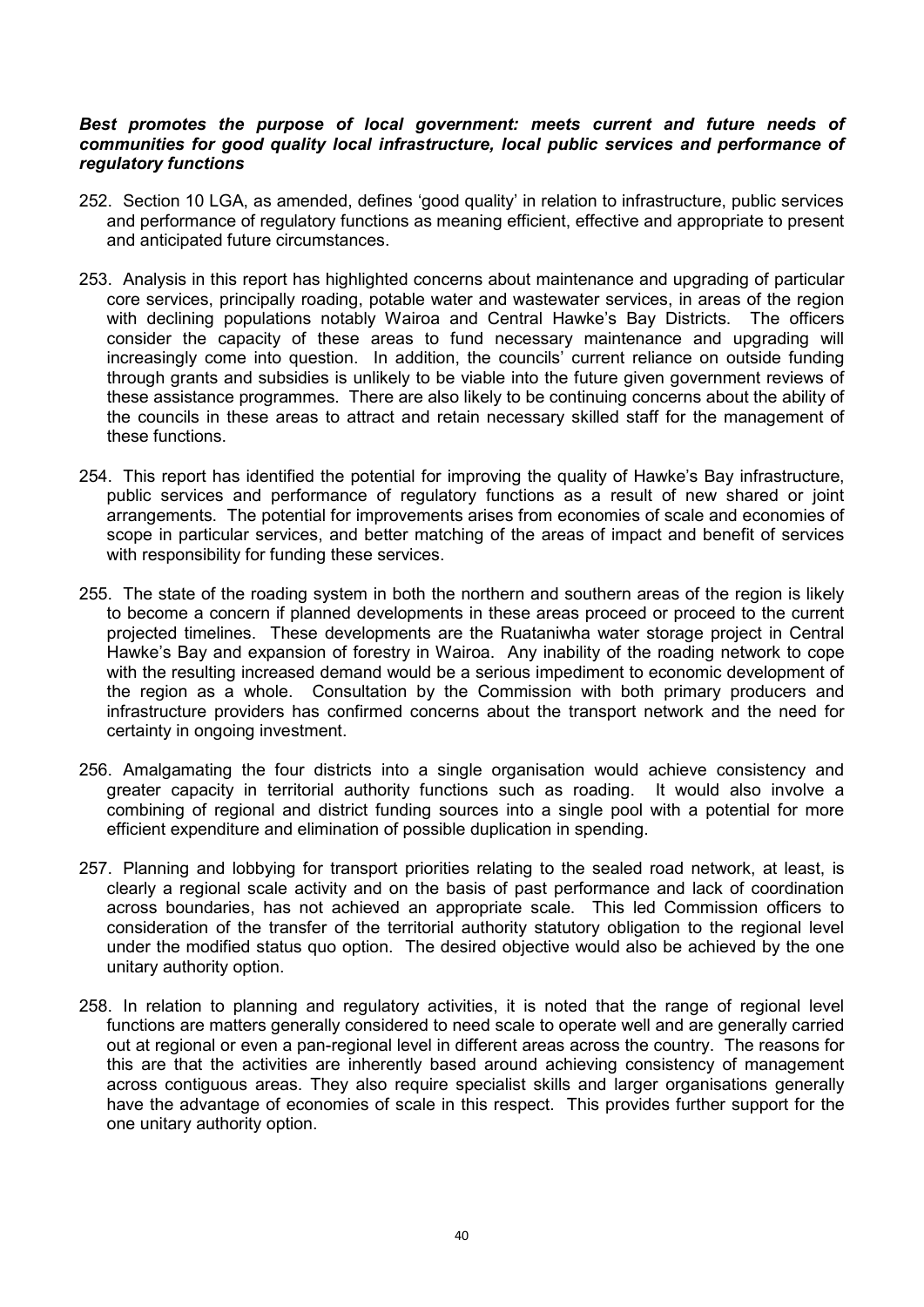- 259. In addition to the potential benefits of a regional network approach in roading, aspects of the three waters and in solid waste, this report has also identified benefits from a more coordinated and integrated approach in other areas. In particular, economic development and management of community assets such as sporting facilities, visitor sites and visitor promotion would benefit from a more coordinated approach across the region under a single management structure. At the same time, opportunities for local communities to have input into particular facilities and services could be addressed through appropriate second tier representation and decision-making structures.
- 260. A number of the potential service improvements identified in this report could theoretically be achieved under existing arrangements and a reliance on shared service approaches. It is acknowledged that the Hawke's Bay local authorities have recently established a shared services company (HBLASS) but this is a recent development and has yet to produce many tangible results. History to date suggests this initiative is likely to have limited success.
- 261. When local authorities do enter into shared service agreements, their longevity depends on ongoing political goodwill. This suggests that the existing local government arrangements, coupled with a reliance on shared service arrangements, are unlikely to achieve significant quality improvements in the provision of infrastructure, public services and regulatory activities particularly in relation to anticipated future circumstances. Agreement on particular shared service arrangements also requires a significant investment of time and resources in order for these to be agreed and to be sustainable into the future.
- 262. This leaves the one unitary authority option as being most likely to realise the potential benefits identified from new approaches to local government responsibilities to meet circumstances that have changed significantly since local government reorganisation in 1989 and will continue to change. In particular, the officers consider this option most likely to best promote provision of good quality infrastructure, public services and regulatory functions based on necessary scale for many of these functions and a sustainable level of both financial and organisational resources for the foreseeable future.
- 263. In addition to the four territorial authorities within the boundaries of Hawke's Bay Region, the officers consider that the proposed single unitary authority should continue to be responsible for regional council functions currently performed by HBRC in the small areas of Taupo and Rangitikei Districts in Hawke's Bay Region.
- 264. In respect of the two Taupo District areas, the officers recommend these areas remain in that district for the purposes of delivery of territorial authority functions. This is on the basis of community of interest arguments put to the Commission including in relation to Tūwharetoa interests in the Taupo area generally.
- 265. The proposal would, however, involve transfer of statutory regional council obligations, under section 24(1)(e) LGA, to the new unitary authority. This is recommended in light of the importance of retaining the Mohaka River catchment within the boundaries of one local authority for catchment management purposes. This reflects the clause 11(5)(d) requirement as well as most appropriately recognising the conservation order presently placed on this river and also Waitangi Tribunal recommendations recognising the interests of Ngati Pahauwera in the river.
- 266. In respect of the area of Rangitikei District currently in Hawke's Bay Region, it is recommended that this area be included in the district of the new unitary authority. This is on the basis of the requirement of clause 11(5)(d) to achieve effective catchment management; the limited territorial authority functions carried out in this area, primarily roading; and support for the proposed district boundary alteration from both Rangitikei District Council and landowners in the area with a view to simplifying current boundaries and better recognising existing communities of interest.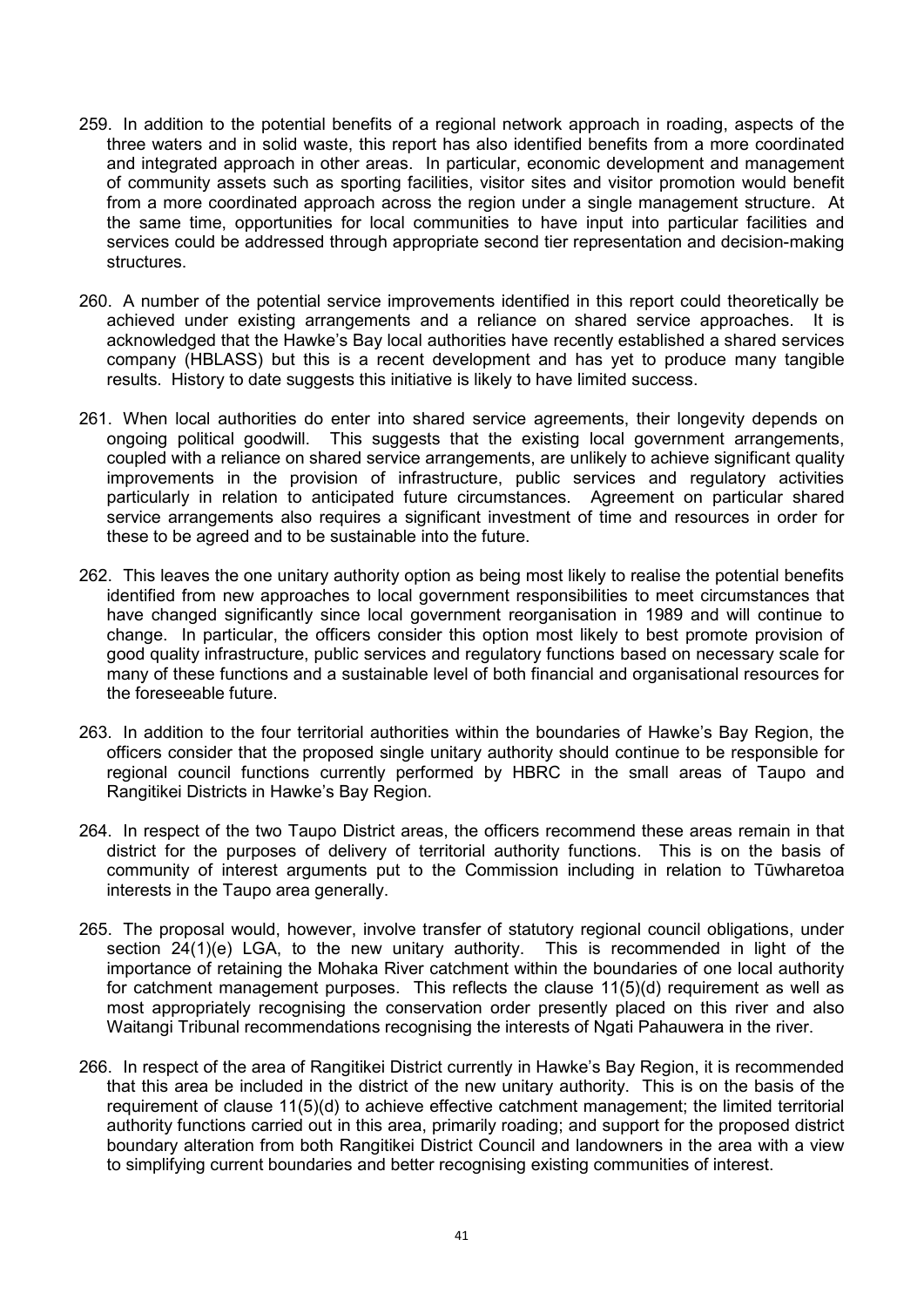# *Facilitating improved economic performance*

- 267. Clause 12 identifies the following considerations in relation to improved economic performance: efficiencies and savings, productivity improvements and simplified planning processes. These considerations are identified as examples only and are not intended to limit the Commission.
- 268. In relation to efficiencies and savings, a number have been identified in this report although it has also been stressed that enhanced capacity, consistency of approach and the removal of duplication in processes, are seen as more important and more likely to be achieved, at least in the short term, than direct financial savings. It has also been noted in respect of certain areas, such as planning and regulatory activities, that these are often relatively small operations and there are, as a result, limited opportunities for significant financial savings particularly in the administrative areas.
- 269. Potential savings have been identified in areas such as elected member remuneration, chief executive remuneration and audit fees based on the five existing local authorities, as set out in *Appendix C2.* It is noted that the actual level of savings in elected member remuneration, for example, will depend on the form of the preferred option adopted by the Commission.
- 270. Potential savings have also been identified in current support costs of the five councils against one unitary authority for indicative purposes. A breakdown of these savings is shown in the table set out in *Appendix C2*. This shows possible total savings in staffing costs arising from a reduction in staff of the order of 80, and financial savings in the order of \$4.5 million.
- 271. Clearly there is potential to achieve cost savings arising out of reorganisation and the scale of these will depend on the preferred option identified by the Commission and matters such as the detailed electoral arrangements adopted and, subsequently, the new organisation structure. Any cost savings achieved from reorganisation will have to be offset against the costs of transition in the short term.
- 272. Opportunities for simplified planning processes have been identified in this report both in relation to integration of statutory plans, i.e. between regional and district levels, and a reduction in the number of plans required to be prepared.
- 273. Under the one unitary authority option for Hawke's Bay there would be a significant reduction in the number of plans in relation to Local Government Act requirements (preparation, consultation and publication of long term plans, annual plans, annual reports by the four local authorities) and Resource Management Act requirements (preparation, consultation and publication of district plans and plan changes by the three territorial authorities).
- 274. A single region-wide unitary authority would lead to a vertically and horizontally integrated planning authority and efficiencies would be both monetary and in terms of organisational capacity. In addition to improved use of scarce resources, having a single focus for a range of regulatory and planning functions would achieve greater consistency of approach for the benefit of Hawke's Bay generally and also individual council clients.
- 275. Simplified planning processes under the one unitary authority option can also be seen as likely to contribute to productivity improvements for businesses and households in Hawke's Bay when interacting with their local authority. Integration of regional and district planning and one consistent set of territorial level plans would significantly simplify and streamline the processes and time involved for businesses and individuals seeking planning approvals and consents. These would be based on one set of policies applying consistently across Hawke's Bay and all approvals and consents would be able to be sought from a single local authority.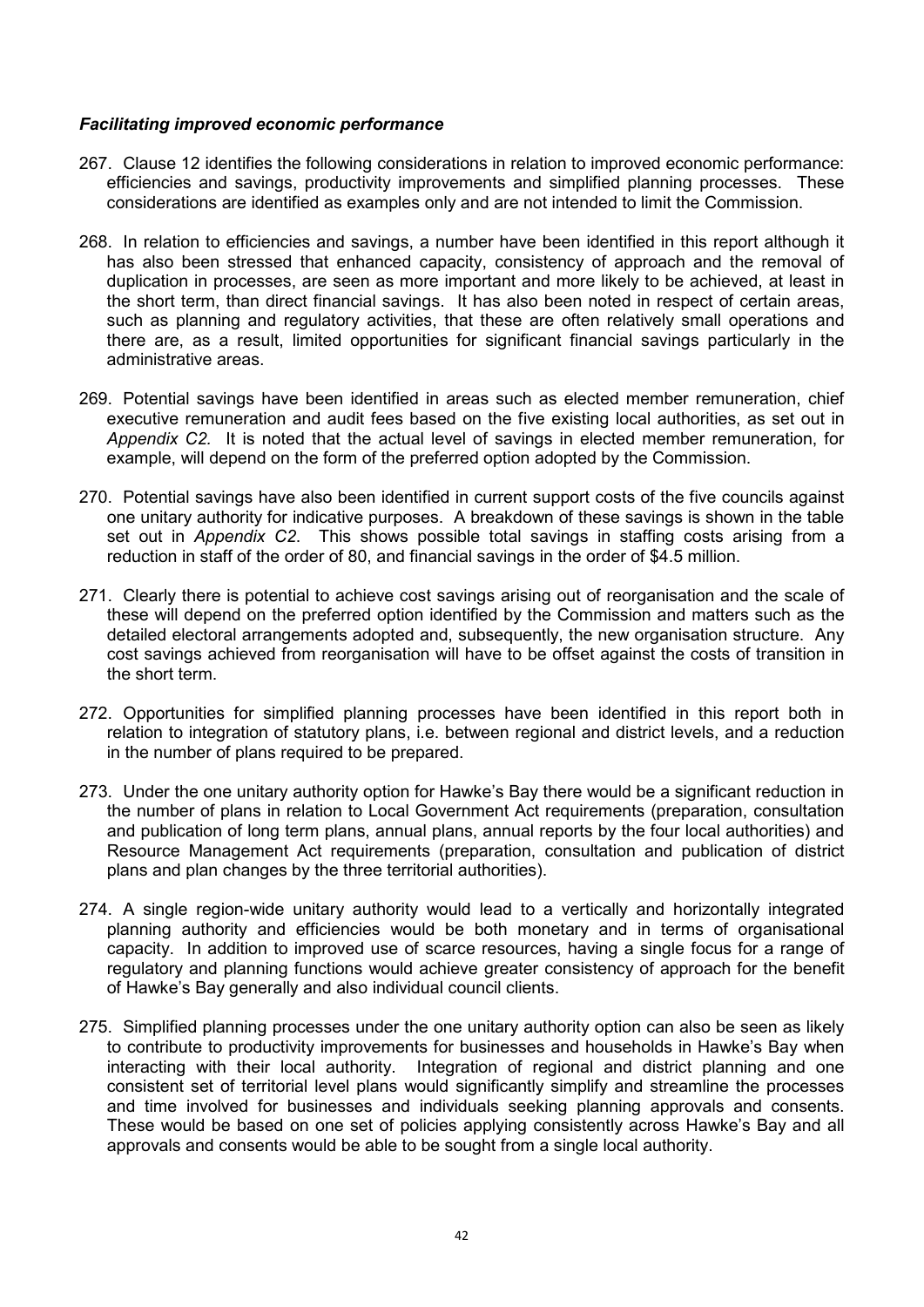- 276. While there would be only one local authority based in one location, it is assumed that local authority staff would be located at convenient and accessible sites around the region.
- 277. Other examples of potential productivity improvements include those which would arise for businesses wishing to contract with local authorities. Those businesses that wished would be able to submit single contracts, in areas such as road maintenance, covering the whole region. These contractors would also be able to operate in the knowledge that the local authority was sufficiently resourced to consider contract tenders in an efficient and timely manner.
- 278. Another significant benefit of the one unitary authority option would be avoidance of the need for the existing local authorities to have to agree with each other on the scope and timeframe for particular integration initiatives, and then commit the time and resources to achieving these.

### *Conclusion*

- 279. The officers consider that the one unitary authority option, based on existing HBRC boundaries with the exception of the areas of Taupo District currently in Hawke's Bay Region, has significant advantages over the other 'reasonably practicable options' for local government reorganisation in Hawke's Bay including existing local government arrangements. These advantages relate to significantly enhanced representation for the Hawke's Bay regional community of interest while recognising distinct local communities of interest; meeting current and future needs of Hawke's Bay communities for good quality infrastructure, public services and regulatory services; and opportunities to facilitate improved economic performance in Hawke's Bay.
- 280. While some improvements could be achieved through more cooperation and collaboration under existing local government arrangements, these would still rely on ongoing political goodwill of the local authorities to realise the benefits and associated commitment of significant levels of resources. The options of a boundary alteration or the union of Napier City and Hastings District do not address the region-wide issues identified in this report or the significant future viability concerns relating to WDC and CHBDC.
- 281. While some may perceive a reduction in representation under one unitary authority compared to existing arrangements, there are options available to address any such concerns. A comprehensive and well-designed second tier representation and decision-making structure responsible for, and/or having significant levels of input into, local issues would further enable democratic local decision-making and action by, and on behalf of, the communities of Hawke's Bay.
- 282. Accordingly the officers recommend adoption of the one unitary authority option as the Commission's 'preferred option' for local government arrangements in Hawke's Bay, being the option best able to promote the purpose of local government and facilitate improved economic performance. The officers also recommend the transfer of regional council statutory obligations to the unitary authority in respect of the areas of Taupo District currently in Hawke's Bay Region.
- 283. Subject to adoption of these recommendations by the Commission, consideration would then need to be given to detailed representation options as well as options for a second tier representation and decision-making structure.